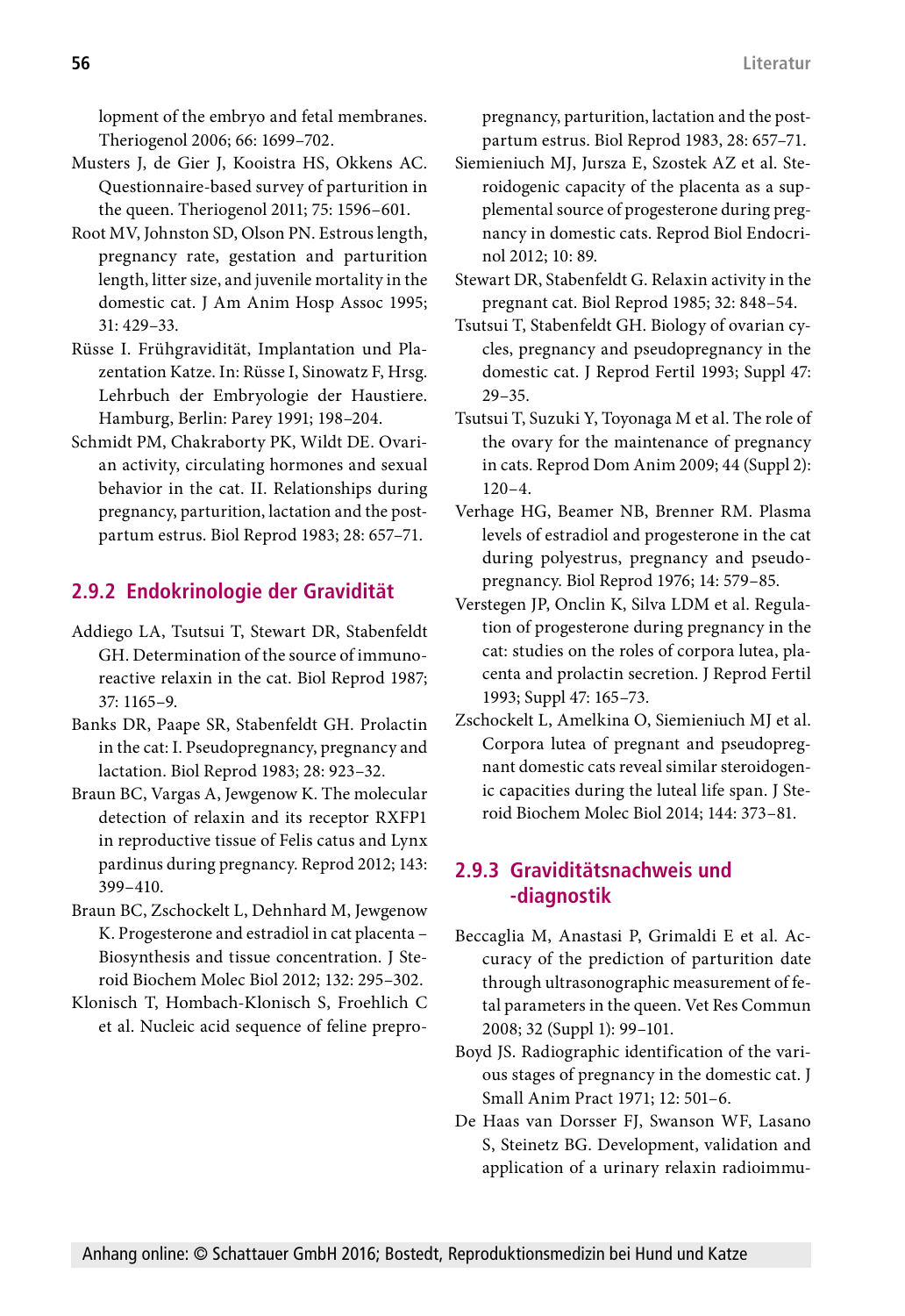noassay for the diagnosis and monitoring of pregnancy in felids. Biol Reprod 2006; 74: 1090–5.

- De Haas van Dorsser FJ, S Lasano S, Steinetz BG. Pregnancy diagnosis in cats using a rapid, bench-top kit to detect relaxin in urine (short communication). Reprod Dom Anim 2007; 42: 111–2.
- DiGangi BA, Griffin B, Levy JK et al. Use of a commercially available relaxin test for detection of pregnancy in cats. J Am Vet Med Assoc 2010; 237: 1267–74.
- Günzel-Apel AR, Heinze B, Schäfer D. Bestimmung des Gestationsalters. In: Poulsen Nautrup C, Tobias R, Hrsg. Atlas und Lehrbuch der Ultraschalldiagnostik bei Hund und Katze. 4.Aufl. Hannover: Schlütersche 2007; 304–10.
- Levy X, England GCW. Pregnancy diagnosis, normal pregnancy and parturition in the queen. In: England G, von Heimendahl A, eds. Canine and Feline Reproduction and Neonatology. 2.Aufl. Brit Small Anim Vet Assoc 2010; 98–105.
- Michel E, Spörri M, Ohlerth S, Reichler IM. Prediction of parturition date in the bitch and queen (Review Article). Reprod Dom Anim 2011; 46: 926–32.
- Schäfer D, Poulsen Nautrup C. Frühträchtigkeit, Fetalentwicklung. In: Poulsen Nautrup C, Tobias R, Hrsg. Atlas und Lehrbuch der Ultraschalldiagnostik bei Hund und Katze. 4.Aufl. Hannover: Schlütersche 2007; 293–304.
- Verstegen JP, Silva LDM, Onclin K, Donnay I. Echocardiographic study of heart rate in dog and cat fetuses in utero. J Reprod Fertil 1993; Suppl 47: 175–80.
- Zambelli D, Castagnetti C, Belluzzi S, Bassi S. Correlation between the age of the conceptus and various ultrasonographic measurements during the first 30 days of pregnancy in domestic cats (Felis catus). Theriogenol 2002; 57: 1981–7.
- Zambelli D, Prati F. Ultrasonography for pregnancy diagnosis and evaluation in queens. Theriogenol 2006; 66: 135–44.

#### **2.9.4 Ernährung der graviden und laktierenden Kätzin**

- Dobenecker B, Zottmann B, Kienzle E, Zentek J. Investigations on milk composition and milk yield in queens. J Nutr 1998; 128: 2618–9.
- Fediaf. Nutritional Guidelines 2014. www.fediaf. org/self-regulation/nutrition/
- Hendriks WH, Wamberg S. Milk intake of suckling kittens remains relatively constant from one to four weeks of age. J Nutr 2000; 130: 77–82.
- Jacobsen KL, Depeters EJ, Rogers QR, Taylor SJ. Influences of stage of lactation, teat position and sequential milk sampling on the composition of domestic cat milk (Felis catus). J Anim Physiol Anim Nutr 2004; 88: 46–58.
- Kamphues J, Coenen M, Iben C et al. Supplemente zu Vorlesungen und Übungen in der Tierernährung. 11.Aufl. Alfeld: Schaper 2009.
- Kienzle E. Factorial calculation of nutrient requirements in lactating queens. J Nutr 1998; 128: 2609–14.
- Kienzle E, Landes E. Aufzucht verwaister Jungtiere. Teil II: Herstellung von Milchaustauschern und praktische Durchführung der mutterlosen Aufzucht. Kleintierpraxis 1995; 40: 687–700.
- Munday HS, Earle KE. Energy requirements of the queen during lactation and kittens from birth to 12 weeks. J Nutr 1991; 121: 43–4.
- National Research Council. Nutrient requirements of dogs and cats. Washington DC: National Academy Press 2006.
- Piechota TR, Rogers QR, Morris JG. Nitrogen requirement of cats during gestation and lactation. Nutrition Res 1995; 15: 1535–46.
- Sturman JA. Dietary taurine and feline reproduction and development. J Nutr 1991; 121: 166–70.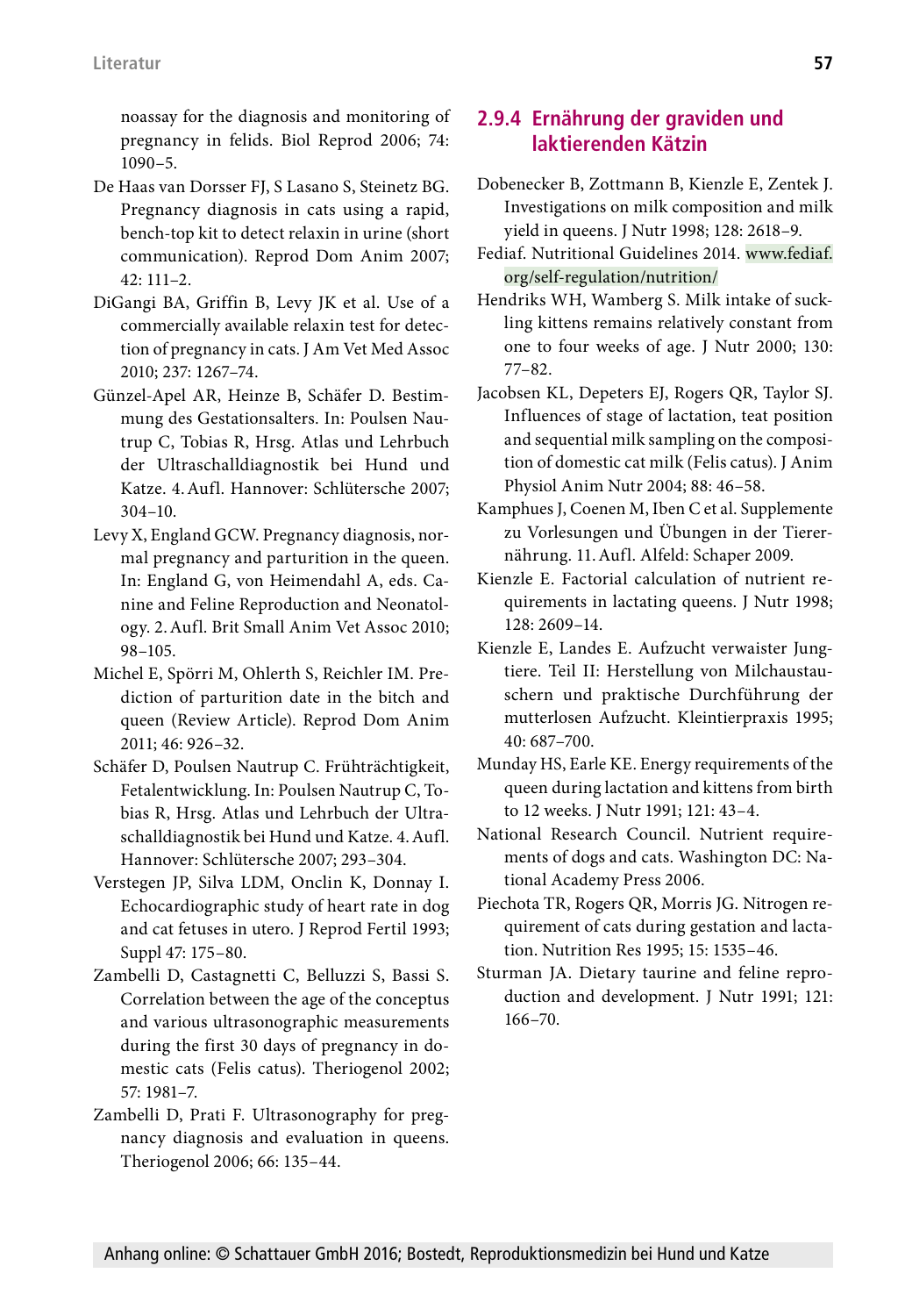# **2.10 Störungen der Gravidität**

### **2.10.1 Embryonaler Tod, Aborte und Frühgeburten**

- Berepubo NA. A cytogenetic study of subfertility in the domestic cat (Felis catus). Can J Genet Cytol 1985; 27: 219–23.
- Callanan JJ, Hosie MJ, Jarrett O. Transmission of feline immunodeficiency virus from mother to kitten. Vet Rec 1991; 128: 332–3.
- Deforest ME, Basrur PK. Malformations and the Manx-syndrome in cats. Can Vet J 1979; 20: 304–14.
- Dieter JA, Stewart DR, Haggarty MA et al. Pregnancy failure in cats associated with longterm dietary taurine insufficiency. J Reprod Fertil Suppl 1993; 47: 457–63.
- Dubey JP, Johnstone I. Fatal neonatal toxoplasmosis in cats. J Am Anim Hosp Assoc 1982; 18: 461–7.
- Dubey JP, Carpenter JL. Neonatal toxoplasmosis in littermate cats. J Am Vet Med Assoc 1993; 203: 1546–9.
- Dubey JP, Lappin MR. Toxoplasmosis and neosporosis. In: Green CE, ed. Infectious diseases of dogs and cats. 3rd ed. St Louis: Elsevier 2006; 754–75.
- Foley JE, Pedersen NC. The inheritance of susceptibility to feline infectious peritonitis in purebred catteries. Feline Pract 1996; 24: 14–22.
- Goldsmith FG. Habitual abortion and FeLV. Feline Pract 1975; 5: 4.
- Hickman MA, Reubel GH, Hoffmann DE et al. An epizootic of feline herpesvirus typ 1 in a large specific pathogen-free cat colony and attemps to eradicate the infection by identification and culling carriers. Lab Anim 1994; 28: 320–9.
- Hök K. Development of clinical signs and occurrence of feline coronavirus antigen in naturally infected barrier reared cats and their offspring. Acta Vet Scand 1993; 34: 345–56.
- Hoover EA, Griesemer RA. Experimental feline herpesvirus infection in the pregnant cat. Am J Pathol 1971; 65: 173–88.
- Hoover EA, Rojko JL, Quackenbush SL. Congenital feline leukemia virus infection. Leuk Rev Intern 1983; 1: 7–8.
- Kane JL, Woodland RM, Elder MG, Darougar S. Chlamydial pelvic infection in cats: a model for the study of human pelvic inflammatory disease. Genitourin Med 1985; 61: 311–8.
- Kilham L, Margolis G, Colby ED. Congenital infections of cats and ferrets by feline panleukopenia virus manifested by cerebellar hypoplasia. Lab Invest 1967; 17: 465–80.
- McKinney HR. A study of toxoplasma infections in cats. Vet Med Small Anim Clin 1973; 68: 493–5.
- Pretzer SD. Bacterial and protozoal causes of pregnancy loss in the bitch and queen. Theriogenol 2008; 70: 320–6.
- Reilly GA, Bailie NC, Morrow WT et al. Feline stillbirths associated with mixed Samonella typhimurium and Leptospira infection. Vet Rec 1994; 135: 608.
- Rüsse I. Katze: Frühgravidität und Implantation. In: Rüsse I, Sinowatz F. Lehrbuch der Embryologie der Haustiere. Berlin, Hamburg: Parey 1991; 198–204.
- Sandberg M, Bergsø B, Hofshagen M et al. Risk factors for Campylobacter infection in Norwegian cats and dogs. Prev Vet Med 2002; 55: 241–53.
- Smith KC. Herpesvirus abortion in domestic animals. Vet J 1997; 153: 253–68.
- Sykes J. Feline chlamydiosis. Clin Tech Small Anim Pract 2003; 20: 129–34.
- Sturman JA. Dietary taurine and feline reproduction and development. J Nutri 1991; 121 (Suppl 11): 166–70.
- Svoboda M, Svobodova V. Neonatal toxoplasmosis in kittens. Vet Med (Praha) 1985; 30: 507–12.
- Taillefer M, Dunn M. Group C streptococcal toxic-shock-like syndrome in three cats. J Am Anim Hosp Assoc 2004; 40: 418–22.
- Todd NB. The inheritance of taillessness in Manx cats. J Hered 1961; 52: 228–32.
- Truyen U, Wolf G, Carmichael LE. Das »andere« Parvovirus: Erstbeschreibung des Minute Virus of Canines (canines Parvovirus Typ 1) in Deutschland. Tierärztl Prax 1996; 24: 511–3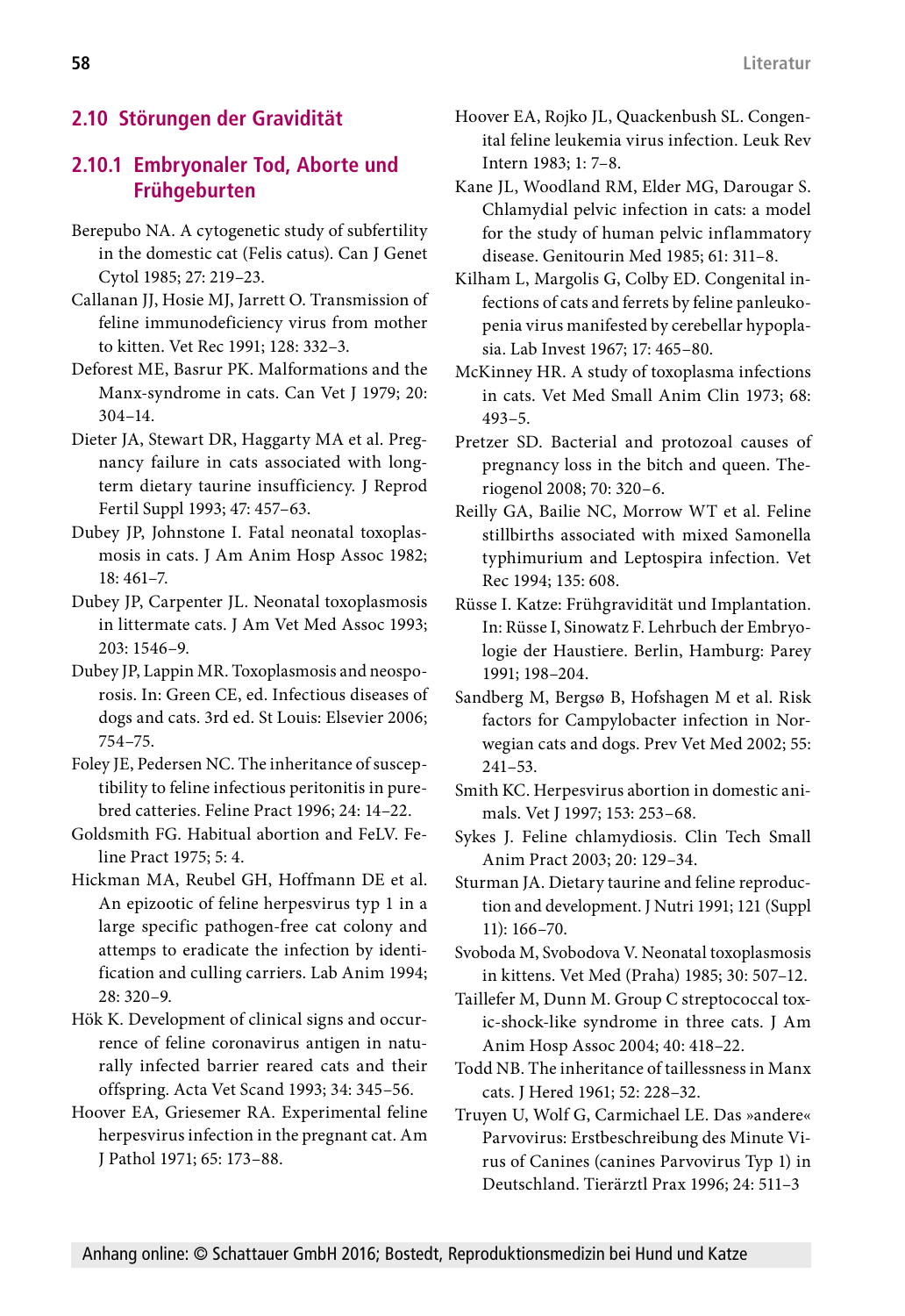- Verstegen J, Dhaliwal G, Verstegen-Onclin K. Canine and feline pregnancy loss due to viral and non-infectious causes: a review. Theriogenol 2008; 70: 304–19.
- Weaver CC, Burgess SC, Nelson PD et al. Placental immunopathology and pregnancy failure in the FIV-infected cat. Placenta 2005; 26: 138–47.
- Werther D. Vorkommen und Bedeutung von Chlamydia psittaci und Coxiella burnetii bei Hund und Katze. Eine Literaturstudie. Berl Münch Tierärztl Wschr 1989; 102: 156–61.
- Wu CC, Kiupel M, Raymond JT et al. Group G streptococcal infection in a cat colony. J Vet Diagn Invest 1999; 11: 174–7.

#### **2.10.2 Torsio uteri ante partum**

- Jenkins GM. Torsion of the uterus in cats. Vet Rec 1968; 82: 333–4.
- Manda JA. Identifying uterine torsion in a cat. Vet Med 1986; 81: 936–7.
- Pankhurst JW, Newman MA. A case of torsion of the uterus in the pregnant cat with fetal hemorrhage. Vet Rec 1961; 73: 1269.
- Young JD, Hillis GP, McKibbin ML. Uterine torsion in a cat. Feline Pract 1992; 20: 27–8.

## **2.10.3 Extrauterine Gravidität**

- Bark H, Sekeles E, Marcus R. Extrauterine mummified fetus in the cat. Feline Pract 1980; 10:  $40 - 7.$
- Bodle TJ. Ectopic pregnancy in a cat. N Zeal Vet J 1979; 27: 279.
- DeNooy PP. Extrauterine pregnancy and severe ascites in a cat. Vet Med Small Anim Clin 1979; 74: 349–50.
- Hannon BA. Mummified fetus in a cat. Mod Vet Pract 1981; 62: 133–4.
- McKeating FJ. Ectopic pregnancy in the cat. Vet Rec 1979; 104: 240–1.
- Svastics D, Stehely H. Sekundäre extrauterine Gravidität bei einer 5 Jahre alten Katze. Wien Tierärztl Mschr 1965; 52: 788–92.

#### **2.11 Nidationsverhütung und Graviditätsabbruch**

- Erünal-Maral N, Aslan S, Findik M et al. Induction of abortion in queens by administration of cabergoline (Galastop<sup>TM</sup>) solely or in combination with the  $PGF_{2\alpha}$  analogue Alfaprostol (Gabbrostim<sup>TM</sup>). Theriogenol 2004; 61: 1471–5.
- Fieni F, Martal J, Marnet PG et al. Clinical, biological and hormonal study of mid-pregnancy termination in cats with aglepristone. Theriogenol 2006; 66: 1721–8.
- Garcia Mitacek MC, Stornelli MA, Stornelli MC et al. Early pregnancy termination by aglepristone in queens. Proc Conf Theriogenology, Seattle, Washington USA, 31.08.–05.09.2010, Vol. 2. Clin Theriogenol 2010; 2: 358.
- Goericke-Pesch S. Reproduction control in cats New developments in non-surgical methods. J Feline Med Surg 2010; 12: 539–46.
- Goericke-Pesch S, Georgiev P, Wehrend A. Prevention of pregnancy in cats using aglepristone on days 5 and 6 after mating. Theriogenol 2010; 74: 304–10.
- Herron MA, Sis RF. Ovum transport in the cat and the effect of estrogen administration. Am J Vet Res 1974; 35: 1277–9.
- Jöchle W. Zur Rolle des Prolaktins in der Fortpflanzung bei Hund und Katze. Kleintierprax 1995; 40: 381–98.
- Jöchle W, Jöchle M. Reproduction in a feral cat population and its control with a prolactin inhibitor, cabergoline. J Reprod Fertil 1993; Suppl 47: 419–24.
- Onclin K, Verstegen J. Termination of pregnancy in cats using a combination of cabergoline, a new dopamine agonist, and a synthetic  $PGF_{2\alpha}$ , cloprostenol. J Reprod Fertil 1997; Suppl 51: 259–63.
- Verstegen JP, Onclin K, Silva LDM, Donnay I. Abortion induction in the cat using prostaglandin  $F_{2\alpha}$ , and a new anti-prolactinic agent, cabergoline. J Reprod Fertil 1993; Suppl 47: 411–7.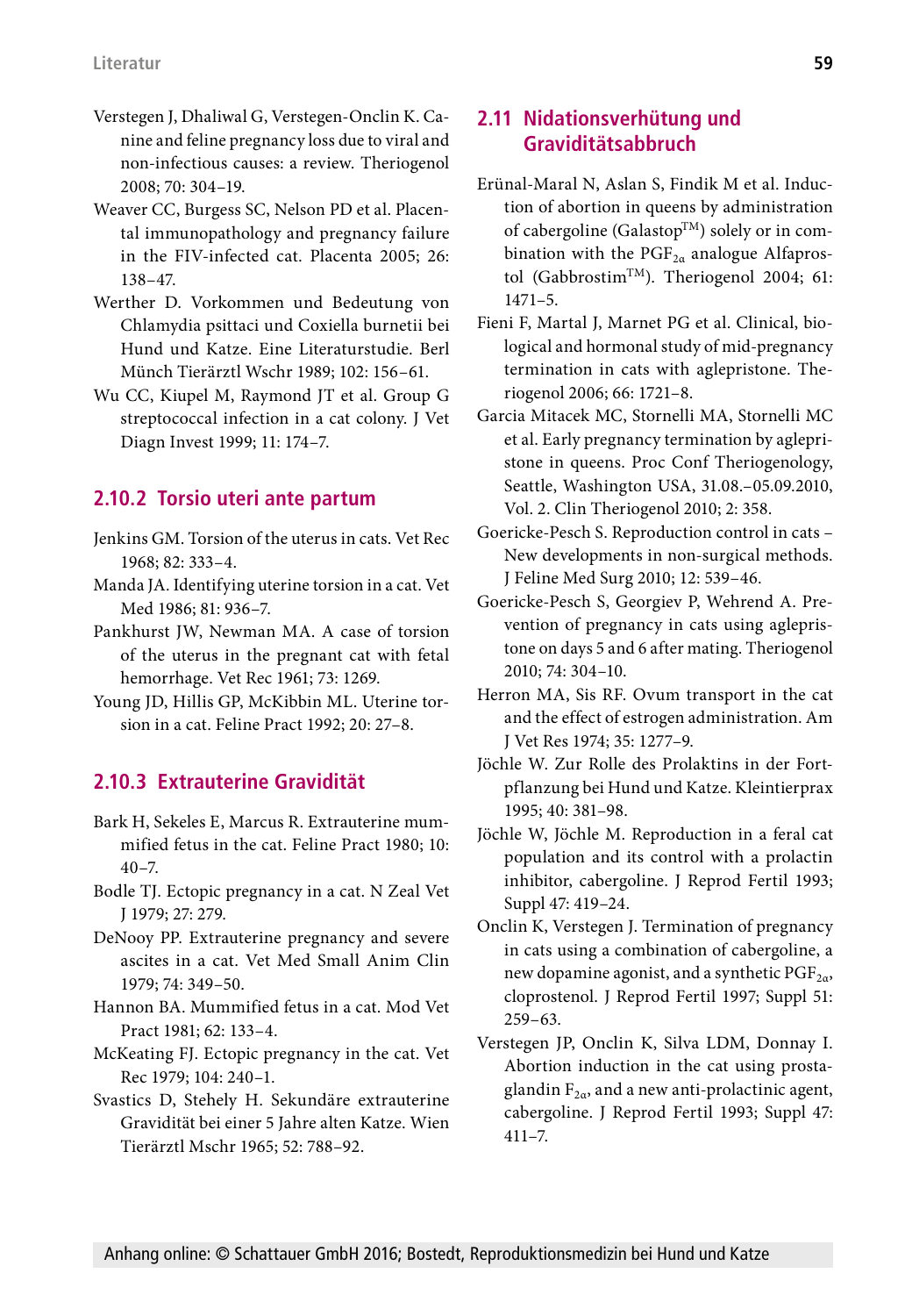## **2.12 Geburt**

### **2.12.1 Neuroendokriner Status im peripartalen Zeitraum**

- Banks DR, Paape SR. Stabenfeldt GH. Prolactin in the cat: Pseudopregnancy, pregnancy and lactation. Biol Reprod 1983; 28: 923–32.
- Dreker C. Untersuchungen zum Verlauf von Progesteron, freien und konjugierten Östrogenen sowie von Relaxin im peripheren Blut von Norwegischen Waldkatzen im Verlauf der Trächtigkeit und der Pseudogravidität. Giessen, vet-med Fak, Diss, 2003.
- Feldmann EC, Nelson RW. Canine and feline endocrinology and reproduction. 3rd St Louis Saunders 2004; ed; 1027–30.
- Leng G, Mansfield S, Bicknell RJ, Brown D et al. Stress-induced disruption of parturition in the rat may be mediated by endogenous opioids. J Endocrin 1987; 114: 247–52.
- Malassine A, Ferre F. Delta 5, 3-beta hydroxysteroid dehydrogenase activity in cat placental labyrinth: evolution during pregnancy, subcellular distribution. Biol Reprod 1979; 21: 965–71.
- Schmidt PM, Chakraborty PK, Wildt DE. Ovarian activity, circulating hormones and sexual behaviour in the cat. II Relationship during pregnancy, parturition, lactation and postpartum estrus. Biol Reprod 1983; 28: 657–71.
- Stabenfeldt GH, Pedersen NC. Reproduction and reproductive disorders. In: Pedersen NC. Feline Husbandry. Am Vet Publ Inc Goleta CA 1991: 9311J.
- Stewart DR, Stabenfeldt GH. Relaxin activity in the pregnant cat. Biol Reprod 1985; 32: 848– 54.
- Verhage HG, Beamer NB, Brenner RM. Plasma levels of estradiol and progesterone in the cat during polyestrus, pregnancy and pseudopregnancy. Biol Reprod 1976; 14: 579–85.
- Verstegen JP, Onclin K, Silva LDM et al. Regulation of progesterone during pregnancy in the cat – studies on the role of corpora lutea, placenta and prolactin secretion. J Reprod Fertil 1993; 47: 165–73.

# **2.12.2 Physiologie der Geburt**

- Bilkei G. Einfluss des Nährzustandes auf die Geburt der Katze. Berl Münch Tierärztl Wschr 1990; 103: 49–51.
- Bostedt H. Die Uterusmotilität bei Pyometra und Endometritis der Hunde und Katze. München, vet med Fak, Diss 1964.
- Bostedt H. Neonatologie. In: Kraft W, Dürr UM, Hartmann K (Hrsg). Katzenkrankheiten. Alfeld-Hannover 2003; 1145–7.
- Heider D. Standards of care in pediatrics. In: Peterson ME, Kutzler MA, eds. Small animal pediatrics – the first 12 months. Philadelphia: Elsevier Saunders 2011; 53–8.
- Jemmett JE, Evans JM. A survey of sexual behaviour and reproduction of female cats. J Small Anim Pract 1997; 18: 31–7.
- Lawler DF. Neonatal and pediatric care of the puppy and kitten. Theriogenol 2008; 70: 384–92.
- Leiser R, Enders AC. Light- and electronmicroscopic study of the near term paraplacenta of domestic cat. Acta Anat 1980; 106: 312–26.
- Moon PF, Massat BJ, Pascoe PJ. Neonatal critical care. Vet Clin North Am Small Anim Pract 2001; 31: 343–67.
- Musters J, Gier de J, Kooistra HS, Okkens AC. Questionnaire-based survey of parturition in the queen. Theriogenol 2011; 75: 1596–601.
- Prescott CW. Reproduction patterns in the domestic cat. Austr Vet J 1973; 49: 126–9.
- Root MN, Johnston SD, Olson PNS. Estrous length, pregnancy rate, gestation and parturition length, litter size, and juvenile mortality in the domestic cat. J Am Anim Hosp Assoc 1995; 31: 229–33.
- Sendag S, Alan M, Eski F et al. Untersuchungen zur Beziehung zwischen Gestationsdauer und Alter, Körpergewicht bzw. Wurfgröße bei Van Katzen. Kleintierprax 2009; 54: 313–6.
- Sparkes AH, Rogers K, Henley WE et al. A questionaire-based study of gestation, parturition and neonatal mortality in pedigree breeding cats in the UK. J Feline Med Surg 2006; 8: 145–57.
- Tiedemann K, van Ooyen B. Prenatal hematopoiesis and blood characteristics of the cat. Anat Embryol 1978; 153: 243–67.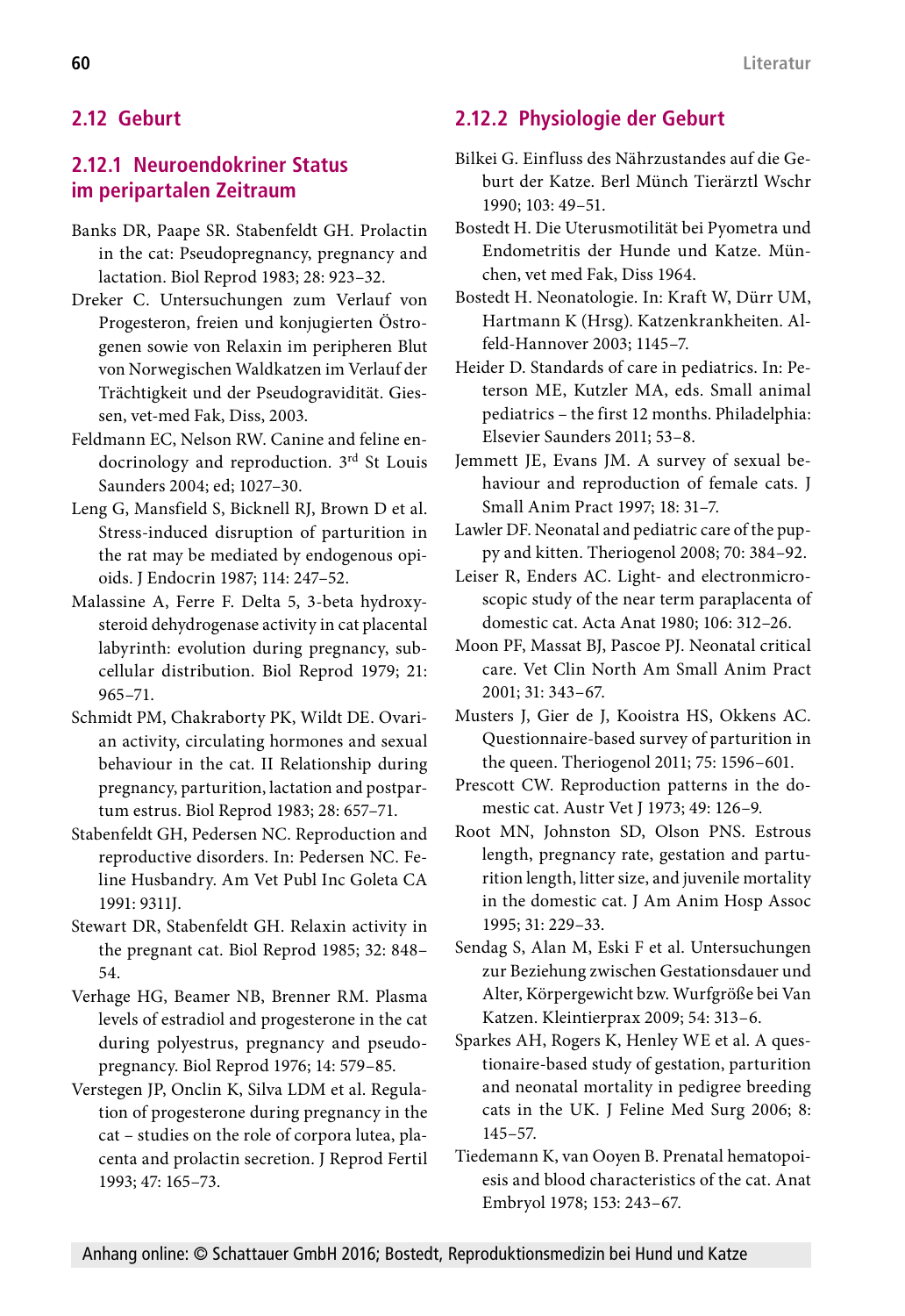Tiedemann K. The amniotic, allantoic and yolk sac epithelia of the cat: SEM and TEM studies. Anat Embryol 1979; 158: 75–94.

#### **2.12.3 Geburtshilfliche Untersuchung**

- Celimli N, Seyrek Intas D, Yilmazbas G et al. Radiologische Pelvimetrie und Auswertung von radiologischen Befunden am Becken bei Katzen mit Dystokie. Tierärztl Prax 2008; 36 (K): 277–84.
- Jackson PGG. Schwergeburt bei Hund und Katze. In: Jackson PGG. Geburtshilfe in der Tiermedizin. München: Elsevier 2007; 167–96.
- Johnston SD, Root Kustritz MV, Olson P. Feline Parturition. In: Canine and feline theriogenology. Philadelphia: Saunders 2001; 431–7.
- Wollrab J. Geburtshilfliche Untersuchung. In: Busch W, Schulz J, Hrsg. Geburtshilfe bei Haustieren. Studien-Sonderauflage der 1.Aufl. Stuttgart: Enke 2009; 590–1.

#### **2.12.5 Pathologie der Geburt**

- Arnold S, Hubler M, Reichler I. Trächtigkeit und Geburt. In: Horzinek MC, Schmidt V, Lutz H, Hrsg. Krankheiten der Katze. 4.Aufl. Stuttgart:Enke 2005; 433–5.
- Bilkei G. Einfluss des Nährzustandes auf die Geburt der Katze. Berl Münch Tierärztl Wschr 1990; 103: 49–51.
- Celimli N, Seyrek Intas D, Yilmazbas G et al. Radiographic pelvimetry and evaluation of radiographic findings of the pelvis in cats with dystocia. Tierärztl Prax 2008; 36 (K): 277–84.
- Corner MD. Dystocia in a cat. Vet Rec 1974; 94: 525–6.
- Dejneka GJ, Nizanski W, Bielas W. Review of dystocia cases in queens. Zycie Weterynaryjne 1995; 70: 227–9.
- Dreier HK. Pathologie der Geburt. In: Kraft W, Dürr U, Hartmann K, Hrsg. Katzen Krankheiten. Klinik und Therapie. Bd. 2. 5.Aufl. Alfeld, Hannover: Schaper 2003; 1136–7.
- Ekstrand C, Linde-Forsberg C. Dystocia in the cat: A retrospective study of 155 cases. J Small Anim Pract 1994; 35: 459–64.
- Gruffydd-Jones TJ. Failure of parturition. In: Chandler EA, Gaskell CJ, Gaskell RM, eds. Feline Medicine and Therapeutics. 3rd ed. Oxford: Blackwell 2004; 352.
- Gunn-Moore DA, Thrusfield MV. Feline dystocia: prevalence, and association with cranial conformation and breed. Vet Rec 1995; 136: 350–3.
- Maxon FB, Krausnick KE. Dystocia with uterine prolaps in a Siamese Cat. Vet Med Small Anim Clin 1969; 64: 1065–6.
- Munday HS, Davidson HPB. Normal gestation length in the domestic shorthair cat. J Reprod Fertil 1993; Suppl 47: 559.
- Musters J, De Gier J, Kooistra HS, Okkens AC. Questionnaire – based survey of parturition in the queen. Theriogenol 2010; 75: 1596–601.
- Robbins MA, Mullen HS. En-Bloc-Ovariohysterectomy as a treatment for Dystocia in Dogs and Cats. Vet Surg 1994; 23: 48–52.
- Root MV, Johnston SD, Olson PN. Estrous length, pregnancy rate, gestation and parturition length, litter size and juvenile mortality in the domestic cat. J Am Anim Hosp Assoc 1995; 31: 429–33.
- Sendag S, Alan M, Eski F et al. Untersuchung zur Beziehung zwischen Gestationsdauer und Alter, Körpergewicht bzw. Wurfgröße bei Van-Katzen. Kleintierprax 2009; 54: 313–6.
- Sohst S, Münnich A, Grüssel T, Busch W. Auswertung der klinischen Daten von Katzen mit Geburtsstörungen- eine Patientenstatistik. Kleintierprax 2003; 48: 745–54.
- Sparkes AH, Rodgers K, Henley WE et al. A questionnaire- based study of gestation, parturition and neonatal mortality in pedigree breeding cats in the UK. Fel Med Surg 2006; 8: 145–57.
- Ström Holst B, Frössling J. The Swedish breeding cat: population description, infectious disease and reproductive performance evaluated by a questionnaire. J Feline Med Surg 2009; 11: 793–802.
- Wilkinson GT. Dystocia in a cat. Vet Rec 1974; 94: 626.
- Wollrab J. Geburtsstörungen bei der Katze. In: Busch W, Schulz J, Hrsg. Geburtshilfe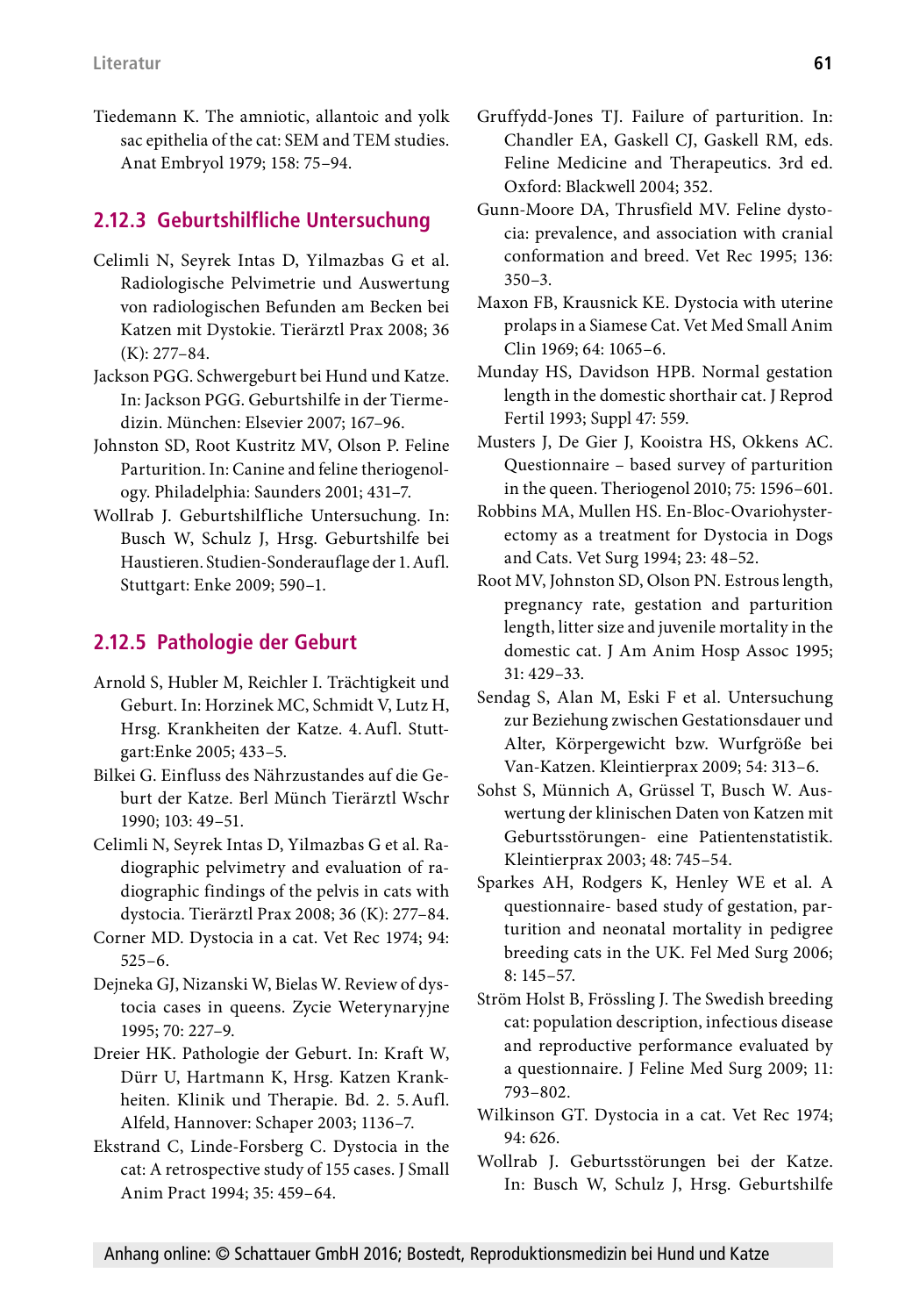bei Haustieren. Studien-Sonderauflage der 1.Aufl. Stuttgart: Enke 2009; 588–90.

#### **2.12.6 Konservative Geburtshilfe**

- Arnold S. Störungen der Geburt. In: Horzinek MC, Schmidt V, Lutz H, Hrsg. Krankheiten der Katze. 3.Aufl. Stuttgart: Enke 2003; 435.
- Dejneka GJ, Nizanski W, Bielas W. Review of dystocia cases in queens. Zycie Weterynaryjne 1995; 70 : 227–9.
- Dreier HK. Pathologie der Geburt. In: Kraft W, Dürr U, Hartmann K, Hrsg. Katzen Krankheiten. Klinik und Therapie. Bd. 2. 5.Aufl. Alfeld, Hannover: Schaper 2003: 1136–7.
- Ekstrand C, Linde-Forsberg C. Dystocia in the cat: A retrospective study of 155 cases. J Small Anim Pract 1994; 35: 459–64.
- Gruffydd-Jones TJ. Failure of parturition. In: Chandler EA, Gaskell CJ, Gaskell RM, eds. Feline Medicine and Therapeutics. 3rd ed. Oxford: Blackwell 2004; 352.
- Jackson PGG. Schwergeburt bei Hund und Katze. In: Jackson PGG, Hrsg. Geburtshilfe in der Tiermedizin. München: Elsevier 2007; 167–96.
- Johnston SD, Root Kustritz MV, Olson P. Feline Parturition. In: Johnston SD, Root Kustritz MV, Olson P, eds. Canine and feline theriogenology. Philadelphia: Saunders 2001; 431–7.
- Pretzer SD. Medical management of canine and feline dystocia. Theriogenol 2008; 70: 332–6.
- Sohst S, Münnich A, Grüssel T, Busch W. Auswertung der klinischen Daten von Katzen mit Geburtsstörungen – eine Patientenstatistik. Kleintierprax 2003; 48: 745–54.
- Wollrab J. Geburtshilfe. In: Busch W, Schulz J, Hrsg. Geburtshilfe bei Haustieren. Studien-Sonderausgabe der 1.Aufl. Stuttgart: Enke 2009; 591–9.

### **2.12.7 Operative Geburtshilfe**

Jackson PGG. Kaiserschnitt bei Hund und Katze. In: Jackson PGG, Hrsg. Geburtshilfe in der Tiermedizin. München: Elsevier 2007; 232–7.

- Little ES. Reproduction and breeding management in cats. Vet Med 2001; 96: 549–55.
- Michel E, Reichler I. Kaiserschnitt bei Hund und Katze. Kleintierprax 2008; 53: 490–500.
- Robbins MA, Mullen HS. En-Bloc-Ovariohysterectomy as a treatment for dystocia in dogs and cats. Vet Surg 1994; 23: 48–52.
- Sohst S, Münnich A, Grüssel T, Busch W. Auswertung der klinischen Daten von Katzen mit Geburtsstörungen – eine Patientenstatistik. Kleintierprax 2003; 48: 745–54.
- Traas AM. Surgical management of canine and feline dystocia. Theriogenol 2008; 70: 337–42.
- Wehrend A. Geburtsstörungen, Sectio caesarea. In: Bonath K, Kramer M. Kleintierkrankheiten Chirurgie der Weichteile. 2.Aufl. Stuttgart: Ulmer 2014; 359–64.
- Wehrend A, Röcken F, Bostedt H et al. Sectio caesarea bei Hund und Katze – Empfehlungen zum Geburtsmanagement bei Hund und Katze. Dtsch Tierärzteblatt 2011; 57: 774–6.

### **2.13 Nachgeburtsperiode**

### **2.13.1 Physiologie der postpartalen Periode**

- Banks DH, Paape SR, Stabenfeldt GH. Prolactin in the cat: I Pseudopregnancy, pregnancy, and lactation. Biol Reprod 1993; 28: 923–32.
- Ferretti LM, Newell S, Graham JP, Roberts GD. Radiographic and ultrasonographic evaluation of the normal feline postpartum uterus. Vet Radiol Ultrasound 2000; 41: 287–91.
- Georgiev P. Ultrasonographic evaluation of the normal feline postpartum uterus. Proc Intern Sci Conf »Challenges for Bulgarian science in this country's EU membership«. Stara Zagora 2007; Vol II: 248–53.
- Leiser R, Koob B. Development and characteristics of placentation in a carnivore, the domestic cat. J Exp Zool 1993; 266: 642–6.
- Sendag S, Alan M, Eski F, Agaoglu ZT, Karaayvaz KB, Wehrend A. Untersuchungen zur postpartalen Uterusinvolution mittels Sonographie und Vaginalzytologie bei Van-Katzen. Reprod Dom Anim 2007; 42: 30.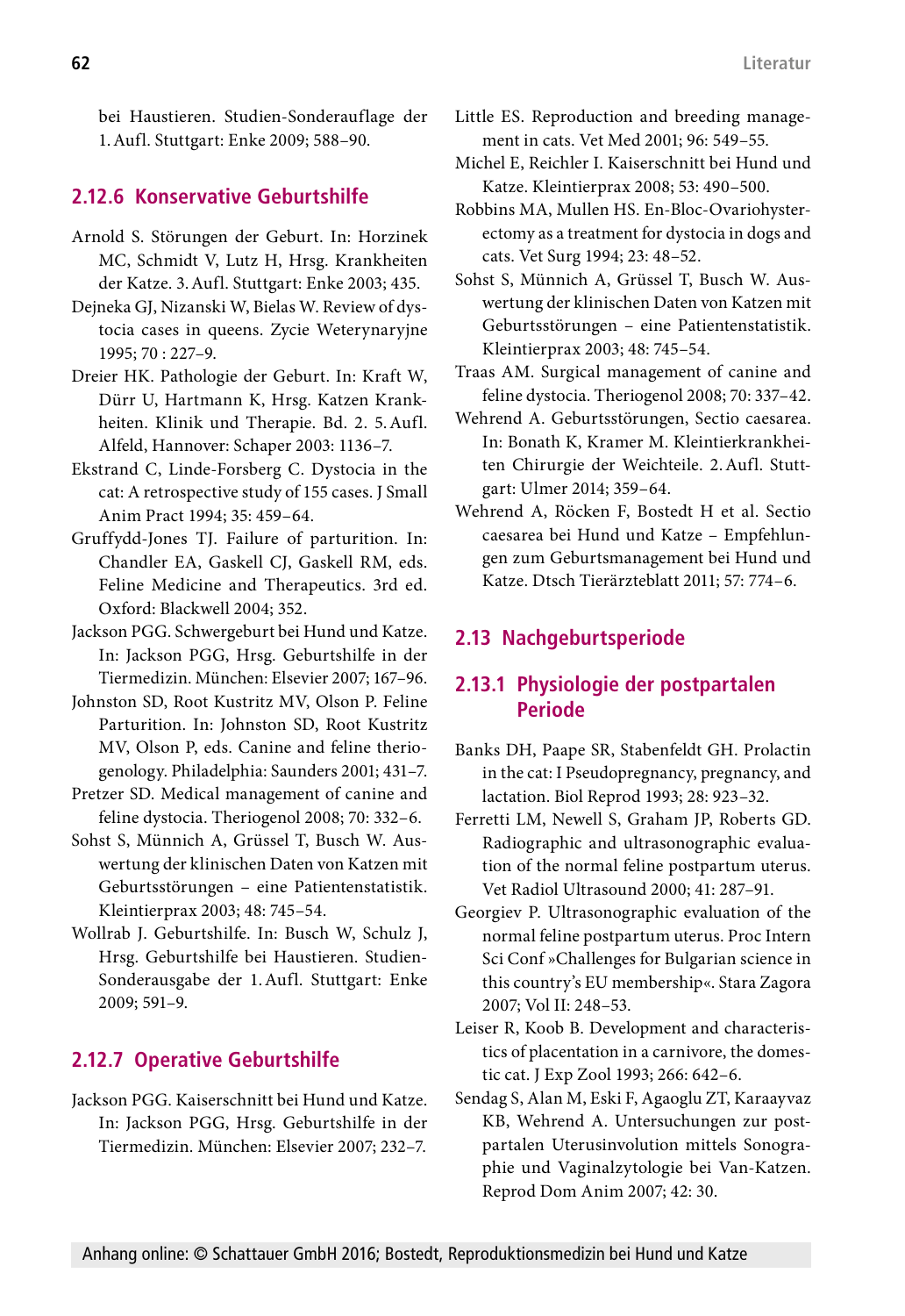Tsutsui T, Stabenfeldt GH. Biology of ovarian cycles, pregnancy and pseudopregnancy in the domestic cat. J Reprod Fertil 1993; 47: 29–35.

### **2.13.2 Pathologie der postpartalen Periode**

- Adeyanju JB. Eclampsia in a cat. Vet Rec 1984; 114: 196.
- Benesch F. Eklampsia bei der Katze. Wien Tierärztl Mschr 1937; 24: 321–3.
- Bostedt H. Gesäugeerkrankungen bei Hund und Katze. In: Wendt E, Bostedt H, Mielke H, Fuchs HW, Hrsg. Euter- und Gesäugekrankheiten. Jena, Stuttgart: G Fischer 1994; 492–502.
- Edney AT. Lactational tetany in the cat. J Small Anim Pract 1969; 10: 231–6.
- Fascetti AJ, Hiekman MA. Prepartum hypocalcaemia in four cats. J Am Vet Med Assoc 1999; 215: 1127–9.
- Gardner DE. Hypocalcaemia in the cat. New Zeal Vet J 1957; 2: 110.
- Gruffydd-Jones TJ. Acute mastitis in a cat. Feline Pract 1980; 10: 41–2.
- Jöchle W, Arbeiter K, Post K et al. Effects on pseudopregnancy, pregnancy and interoestrous intervals of pharmacological suppression of prolactin secretion in female dogs and cats. J Reprod Fertil 1989; 39: 199–207.
- Maffco G, Ballabio R, Cairoli F, Nava GA. Attivita di un nuovo ergolinico (FCE 21336) sull'inbizione della secrezione lattea nella caqua e nella gatta. Fisiopat Rip III 1985: 39–42.
- Rondebush P, Wheeler KG. Peracute gangrenous mastitis in a cat. Feline Pract 1979; 9: 35–8.

### **3 Canine und feline Neugeborenenerkrankungen**

### **3.1 Physiologischer Zustand von Neonaten**

#### **Physiologie caniner Neonaten**

- Adelman RD, Wright J. Systolic blood pressure and heart rate in the growing beagle puppy. Dev Pharmacol Ther 1985; 8: 396–402.
- Baumans V, Dijkstra G, Wensing CJG. Testicular descent in the dog. Zbl Vet Med C: Anat Hist Embryol 1981; 10: 97–101.
- Blunden AS, Hill CM, Brown BD, Morley CJ. Lung surfactant composition and fading puppy complex. Res Vet Sci 1987; 42: 113–6.
- Bonora M, Marlot D, Gautier H, Duron B. Effects of hypoxia on ventilation during postnatal development in conscious kittens. J Appl Physiol 1984; 56: 1464–71.
- Bostedt H, Poulsen Nautrup C, Schlieter S. Physiologische und anatomische Besonderheiten beim neugeborenen Welpen. In: Wehrend A, Hrsg. Neonatologie beim Hund. 2.Aufl. Hannover: Schlütersche 2012: 12–7.
- Boveé KC, Zezyk PF, Segal SC. Postnatal development of renal tubular amino acid reabsorption in canine pups. Am J Vet Med 1984; 45: 830–5.
- Boyden EA, Tompsett TH. The postnatal growth of the lung in the dog. Acta Anat 1961; 47: 185–215.
- Fahrenkrug P. Zahnentwicklung und Erkrankungen des Milch- und Wechselgebisses. In: Wehrend A, Hrsg. Neonatologie beim Hund. 2.Aufl. Hannover: Schlütersche 2013; 28–30.
- Finley JP, Kelly C. Heart rate and respiratory patterns in mild hypoxia in unanaesthetized newborn mammals. Can J Pharmacol 1986; 64: 122–8.
- Gans T. Labor beim Welpen: Auffällige Werte können physiologisch sein. Kleintier Konkret 1998; 1: 28–9.
- Gross B, Garcia-Tapia D, Riedesel E et al. Normal canine brain maturation in magnetic resonance imaging. Vet Radiol Ultrasound 2010; 51: 361–73.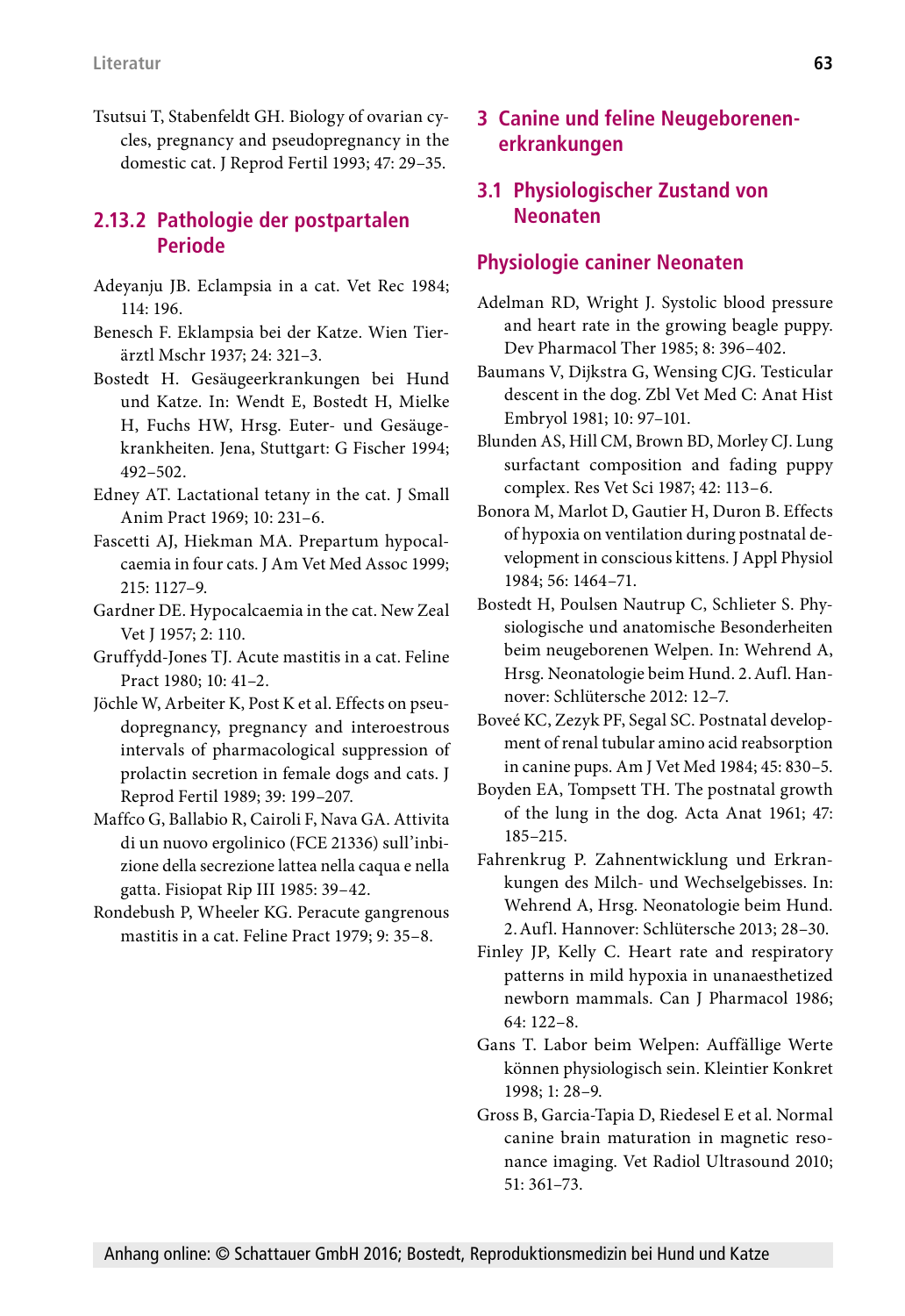- Johnson CA. Glucose homeostasis during canine pregnancy: Insulin resistance, ketosis and hypoglycemia. Theriogenol 2008; 70: 1418–23.
- Latiner HB. The prenatal growth of the heart and the lungs in the dog. Anat Rec 1949; 104: 287–98.
- Lohse CL, Suter PF. Functional closure of the ductus venosus during early postnatal life in the dog. Am J Vet Res 1977; 38: 839–44.
- Poulsen Nautrup C, Schlieter S. Herz-Kreislauf. In Wehrend A, Hrsg. 2 Aufl. Neonatologie beim Hund. Hannover: Schlütersche 2012; 18–22.
- Reynaud K, Fontbonne A, Marseloo N et al. In vivo canine oocyte maturation, fertilization and early embryogenesis: A review. Theriogenol 2006; 66: 1685–93.
- Ruble HD, Hird DW. Congenital abnormalities in immature dogs from a pet store: 253 cases (1987–1988). J Am Vet Med Assoc 1993; 200: 1346–9.
- Rüsse I. Harn- und Geschlechtsorgane. In: Rüsse I, Sinowatz F. Lehrbuch der Embryologie der Haustiere. Hamburg: Parey 1991: 304–37.
- Schleifenbaum C. Untersuchungen zur postnatalen Ontogenese des Gehirnes von Großpudeln und Wölfen. Z Anat Entw Gesch 1973; 141: 179–205.
- Schmidt M, Amort K, Kramer M. Postnatal development of the cerebral gyrification in the canine brain. Vet Radiol Ultrasound 2012; 53: 643–9.
- Taher ES, Ibrahim TM. Obliteration of the intra-abdominal umbilical vessels in puppies. Zbl Vet Med Reihe A 1969; 16: 185–92.
- Wiggs RB, Lobprise HB. Pedodontics. In: Wiggs RB, Lobprise HB, eds. Veterinary Dentistry: Principles and Practice. Philadelphia: Lippincolt-Raven 1997; 167 ff.

## **Physiologie feliner Neonaten**

Blunt MJ, Baldwin F, Wendell-Smith CP. Gliogenesis and myelinisation in kitten optic nerve. Z Zellforsch Mikroskop Anat 1972; 124: 293–310.

- Bostedt H. Neonatologie. In: Kraft W, Dürr UM, Hartmann K, Hrsg. Katzenkrankheiten. 5.Aufl. Alfeld-Hannover: Schaper 2003; 1145–52.
- Casal ML, Jezyk PF, Giger U. Transfer of colostral antibodies from queens to their kittens. Am J Vet Res 1996; 57: 1653–8.
- Casal M. Management and critical care of the neonate. In: England GCW, Heimendahl v A, eds. BSAVA manual of canine and feline reproduction and neonatology. Brit Small Anim Vet Assoc Gloucester 2010: 135–46.
- Finley JP, Kelly C. Hart rate and respiratory patterns in mild hypoxia in anaesthezised newborn manuals. Can J Physiol Pharmacol 1986; 64: 122–4.
- Jones R, Hrsg. Das Kosmos Handbuch Katzen. Stuttgart: Franckh-Kosmos 2010.
- Malandain E, Little S, Casseleux G et al. Praktischer Leitfaden Katzenzucht. Aniwa SAS Royal Canin 2006.
- Meyers-Wallen VN, Haskins PE, Patterson DF. Hematologic values in healthy neonatal, weanling and juvenile kittens. Am J Vet Res 1984; 45: 1322–7.
- Pagel BE. Entwicklung des Elektrokardiogramms bei Katzenwelpen vom 1. bis zum 70. Lebenstag. Berlin, vet-med Fak, Dis, 1985.
- Petersen ME, Kutzler MA, eds. Small Animal Pediatrics. St Louis, Missouri: Elsevier Saunders 2011.
- Romand R, Sans A, Romand MR, Marty R. The structural maturation of the stato-acoustic nerve in the cat. J Com Neurol 1976; 170: 1–15.
- Rüsse I. Hämatopoese. In: Rüsse I, Sinowatz F, Hrsg. Lehrbuch der Embryologie der Haustiere. Berlin, Hamburg: Parey 1991: 237–41.
- Tiedemann K, Ooyen van B. Prenatal hematopoesis and blood characteristics of the cat. Anat Embryol 1978; 153: 243–68.
- Walser K, Bostedt H, Hrsg. Neugeborenen- und Säuglingskrankheiten der Tiere. Stuttgart: Enke 1990; Nachdruck 2009.
- Wehrend A, Hecker BR, Bostedt H. Kontrolle und Behandlung von Welpen unmittelbar post natum. Prakt Tierarzt 2002; 83: 522–8.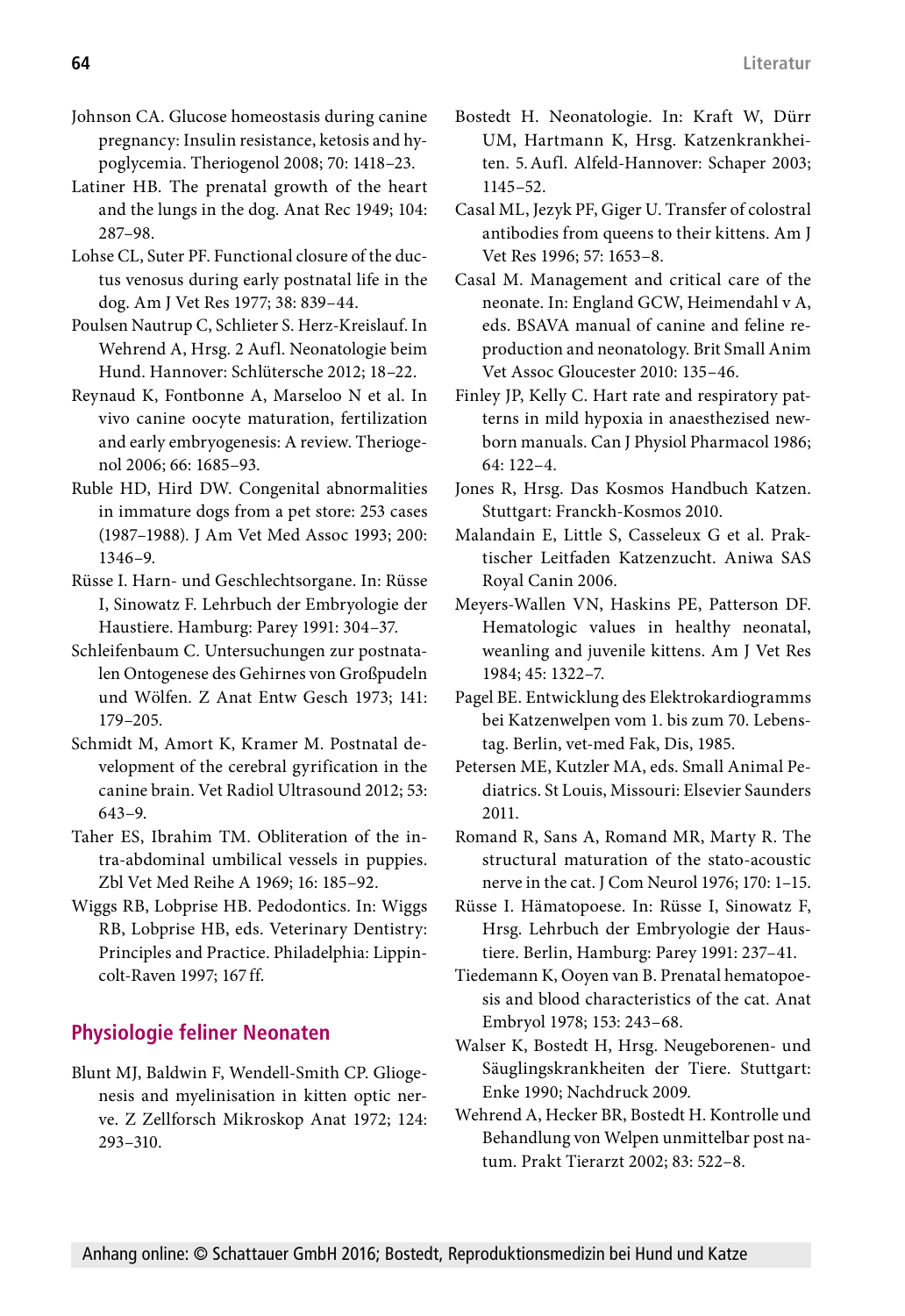Yamada T, Nagai Y, Matsuda M. Changes in serum immunglobulin values in kitten after ingestion of colostrum. Am J Vet Res 1991; 52: 393–6.

### **3.3 Untersuchungsverfahren und -protokolle für Neugeborene**

### **Canine Welpen**

- Apgar V. A proposal for a new method of evaluation of the newborn infant. Curr Res Anesth Analg 1953; 32: 260–7.
- Baker TW, Davidson AP: Pediatric abdominal sonography. Vet Clin North Am Small Anim Pract 2006; 36: 641–55.
- Earl F, Melveger BA, Wilson RL. The hemogram and bone marrow profile of normal and weanling beagle dogs. Lab Anim Sci 1973; 23: 690–5.
- Gans T. Labor beim Welpen: Auffällige Werte können physiologisch sein. Kleintier Konkret 1998; 1: 28–9.
- Groppetti D, Pecile A, Del Carro AP et al. Evaluation of newborn canine viability by means of umbilical vein lactate measurement, apgar score and uterine tocodynamometry. Theriogenol 2010; 74: 1187–96.
- Kraft W, Hartmann K, Dereser R. Altersabhängigkeit von Laborwerten bei Hund und Katze. Tierärztl Prax 1995; 23: 502–8.
- Kramer M, Poulsen Nautrup C. Bildgebende Verfahren. In: Wehrend A, Hrsg. Neonatologie beim Hund. Schlütersche: Hannover 2008; 63–75.
- Kramer S. Besonderheiten des Arzneimitteleinsatzes bei Hund und Katze während der Trächtigkeit und Laktation – eine Übersicht. Prakt Tierarzt 2007; 88: 958–67.
- Lund C, Kuhl S, Mischke R, Günzel-Apel AR. Referenzwerte des roten Blutbildes bei Hundewelpen der Rassen Beagle, Deutscher Schäferhund und Golden Retriever. Berl Münch Tierärztl Wschr 2000; 11: 447–53.
- Münnich A, Grüssel T, Leopold T. Erfahrungen in der Diagnostik und Therapie von Welpenerkrankungen in den ersten Lebenstagen. Tierärztl Prax 1995; 23: 497–501.
- Silva LCG, Lucio CF, Veiga GAL et al. Neonatal clinical evaluation, blood gas and radiographic assessment after normal birth, vaginal dystocia or cesarean section in dogs. Reprod Dom Anim 2009; 44 (Suppl 2): 160–3.
- Stratmann N, Bostedt H. Klinische Untersuchungsmöglichkeiten bei neonatalen Welpen. Veterinär Spiegel 2004; 4: 240–6.
- Taher ES, Ibrahim TM. Obliteration of the intraabdominal umbilical vessels in puppies. Zbl Vet Med Reihe A 1969; 16: 185–92.
- Trasch K, Wehrend A. Untersuchung des Welpen. In Wehrend A (Hrsg). Neonatologie beim Hund. Schlütersche: Hannover 2008; 51–62.
- Veronesi MC, Panzani S, Faustini M, Rota A. Apgar scoring system for routine assessment of newborn puppy viability and short-term survival prognosis. Theriogenol 2009; 72: 401–7.
- Walser K, Bostedt H, Hrsg. Neugeborenen- und Säuglingskunde der Tiere. Stuttgart: Enke 1990; Nachdruck 2008.
- Wehrend A, Hecker BR, Bostedt H. Kontrolle und Behandlung von Welpen unmittelbar post natum. Prakt Tierarzt 2002; 83: 522–8.

# **Feline Welpen**

- Casal ML. Feline pediatrics. Vet Ann 1995; 35: 210–35.
- Fitzgerald KT, Newquist KL. Husbandry of the Neonate in Small Animal Pediatrics. In: Peterson ME, Kutzler MA, eds. Small Animal Pediatrics. St. Louis, Missouri: Elsevier Saunders 2011; 44–57.
- Hoskins JD. The nervous system. In: Hoskins DJ, ed. Veterinary Pediatrics. Philadelphia: Saunders 2001; 425–43.
- Kramer S. Besonderheiten des Arzneimitteleinsatzes bei Hund und Katze während der Trächtigkeit und Lactation – eine Übersicht. Prakt Tierarzt 2007; 88: 958–67.
- Lavely JA. Pediatric neurology of the dog and cat. Vet Clin North Am Small Anim Pract 2006; 36: 475–501.
- Lawler DF. Neonatal and pediatric care of the puppy and kitten. Theriogenol 2008; 70: 384–92.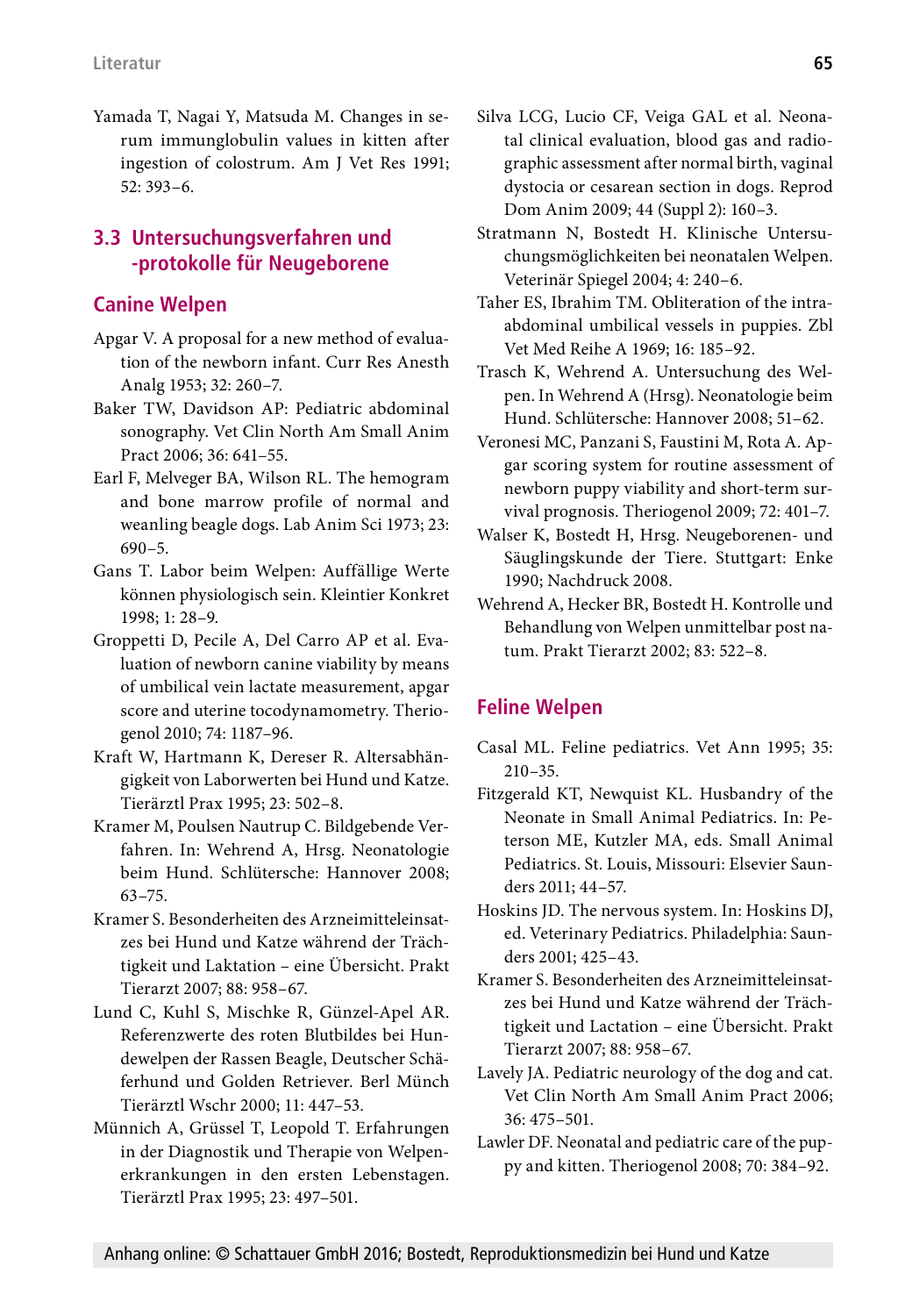- Malandain E, Little S, Casseleux G et al. Praktischer Leitfaden Katzenzucht. Aniwa SAS Royal Canin 2006; 133–80.
- Moon PF, Massat BJ, Pascoe PF. Neonatal critical care. Vet Clin North Am Small Anim Pract 2001; 31: 343–67.
- Stratmann N, Bostedt H. Klinische Untersuchungsmöglichkeiten beim neonatalen Welpen. Veterinärspiegel 2004; 4: 240–6.
- Wehrend A, Hecker BR, Bostedt H. Kontrolle und Behandlung von Welpen unmittelbar post natum. Prakt Tierarzt 2002; 83: 522–8.

## **3.4 Verlustraten in der Aufzuchtperiode**

### **Canine Welpen**

- Beek S van der, Nielen ALJ, Schukken YH, Brascamp EW. Evaluation of genetic, common-litter, and within-litter effects on preweaning mortality in a birth cohort of puppies. Am J Vet Res 1999; 60: 1106–10.
- Böhm A, Hoy S. Zum Einfluss verschiedener Faktoren auf die Häufigkeit der Verluste bei Hundewelpen (Rasse Beagle). Prakt Tierarzt 1999; 80:856–65.
- Daniels TJ, Bekoff M. Population and social biology of free ranging dog (canis familiaris). J Mammal 1989; 70: 754–62.
- Ebel L. Todesursachen bei Hundewelpen, untersucht im Institut für Pathologie der Tierärztlichen Hochschule Hannover von 1970 bis 1980. Hannover, Tierärztl Hochsch, Diss, 1984.
- Hoskins JD. Puppy and kitten losses. In: Hoskins JD, ed. Veterinary pediatrics dogs and cats from birth to six month. 3<sup>rd</sup> ed. Philadelphia: Saunders 2001; 57–61.
- Milani C, Corro C, Drigo M, Rota A. Antimicrobial resistance in bacteria from breeding dogs housed in kennels with differing neonatal mortality and use of antibiotics. Theriogenol 2012; 78: 1321–8.
- Pimlot DH. Wolf predation and ungulate populations. Ann Zool 1967; 7: 267–78.
- Pospischil A. Todesursachen bei Hunde- und Katzenwelpen. Prakt Tierarzt 1993; 74: 838–47.
- Sager M, Remmers C. Ein Beitrag zur perinatalen Welpensterblichkeit beim Hund. Tierärztl Prax 1990; 18: 415–9.
- Weinmann M, Hoy S. Untersuchungen zur Mortalität von Hundewelpen (Rasse Beagle) unter verschiedenen Aufzuchtbedingungen. Tierärztl Umsch 2007; 62: 632–6.

## **Feline Welpen**

- Arikan S, Gurkan M, Ozaytekin E et al. Frequencies of blood type A, B, and AB in non-pedigree domestic cats in Turkey. J Small Anim Pract 2006; 47: 10–3.
- Hoskins JD. Puppy and kitten losses. In: Hoskins JD, ed. Veterinary pediatrics – dogs and cats from birth to six months. Philadelphia: Saunders 2001; 57–61.
- Lawler DF, Monti KL. Morbidity and mortality in neonatal kittens. Am J Vet Res 1984; 45: 1455–9.
- Mossi-Dieth V, Hauser B, Corbox L et al. Todesund Erkrankungsursachen bei Katzenwelpen. Schweiz Arch Tierhlkd 1990; 132: 587–94.
- Peltz RS. Mortality rate in kittens and young cats: Preliminary report. Carnivore Genet Newslett 1975; 2: 308–11.
- Peterson ME. Neonatal mortality. In: Peterson ME, Kutzler MA. Small animal pediatrics. St. Louis, Missouri: Elsevier Saunders 2011; 82–7.
- Pospischil A. Todesursachen bei Hunde- und Katzenwelpen. Prakt Tierarzt 1993; 74: 838–47.
- Tuberville DF, Bowen FY, Killam AP. Intracranial hemorrhages in kittens: hypernatraemie vs hypoxia. J Pediatr 1976; 89: 294–7.
- Young L. Preweaning mortality in specific pathogen free kittens. J Small Anim Pract 1973; 14: 391–7.

### **3.5 Häufig vorkommende Erkrankungen in den ersten Lebenswochen**

Abrams-Ogg A. Fading neonatal kitten. In: Mathews KA, ed. Veterinary emergency critical care manual. 2nd ed. Guelph Ontario Life learn 2006.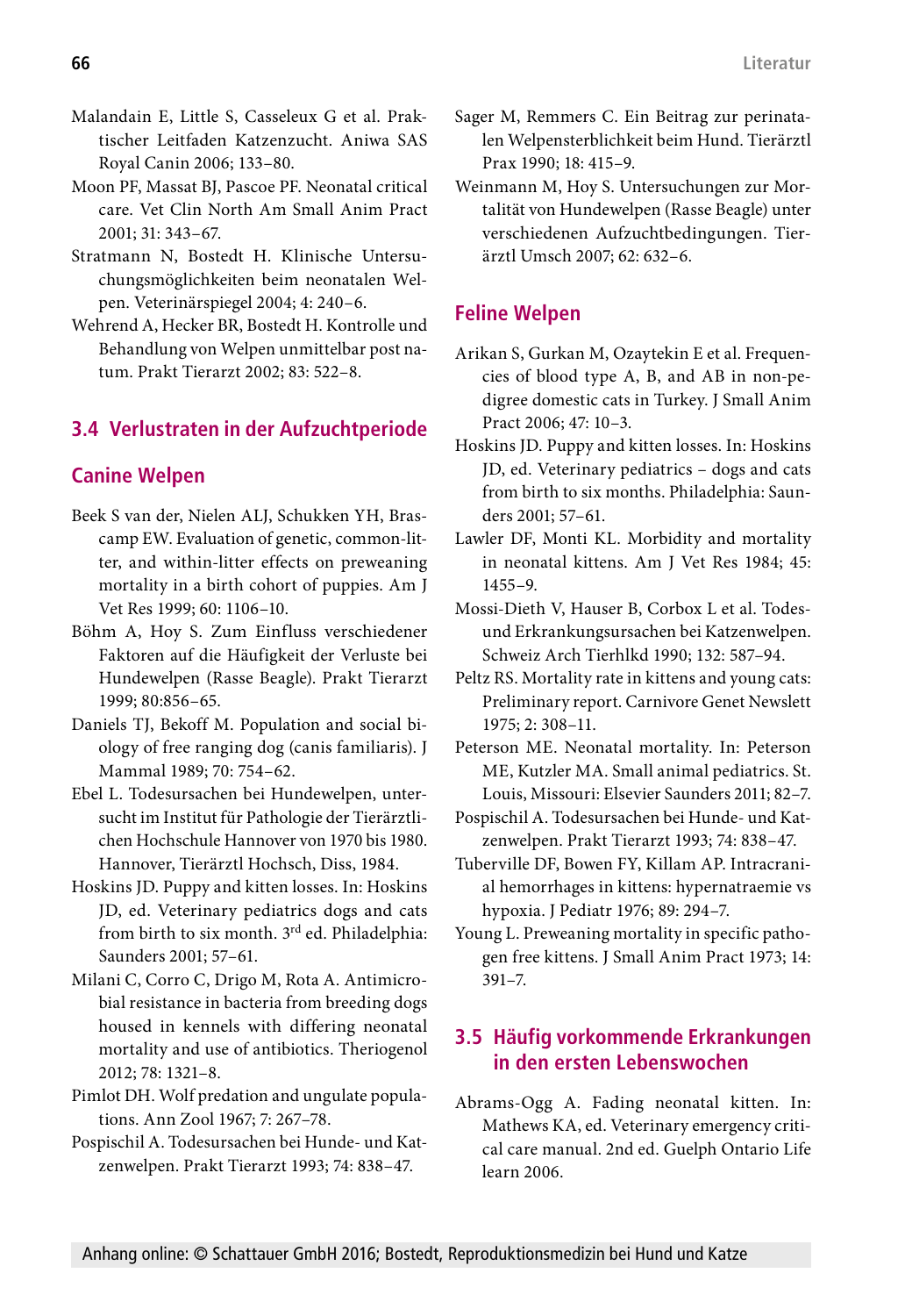- Fisher EW. Neonatal diseases of dogs and cats. Brit Vet J 1982; 138: 277–84.
- McMichael ME. Emergency and critical care issues. In: Peterson ME, Kutzler ME, eds. Small Animal Pediatrics. St Louis: Elsevier-Saunders 2011; 78–81.
- Pedersen NC. Feline husbandry. Goleta, USA: American Veterinary Publication Inc 1991; 177–83.
- Saperstein GR, Harris S, Leipold HW. Congenital defects in domestic cats. Feline Pract 1976; 6: 18–43.
- Stratmann N, Bostedt H. Klinische Untersuchungsmöglichkeit beim neonatalen Welpen. Veterinärspiegel 2004; 4: 240–6.
- Wehrend A, Hecker BR, Bostedt H. Kontrolle und Behandlung von Welpen unmittelbar post natum. Prakt Tierarzt 2002; 83: 522–8.
- Weyrauch KD. Angeborene Fehlbildungen und Stoffwechselstörungen. In: Kraft W, Dürr UM, Hartmann K, Hrsg. Katzenkrankheiten. Alfeld-Hannover: Schaper 2003; 1157–8.

# **3.6 Organ- und Systemerkrankungen**

### **3.6.1 Neonatales Atemnotsyndrom (NANS)**

- Apgar V. A proposal for a new method of evaluation of the newborn infant. Curr Res Anesth Analg 1953; 32: 260–7.
- Fisher JT, Waldron MA, Armstrong CJ. Effects of hypoxia on lungs mechanics in the newborn cat. Can J Physiol Pharmacol 1987; 65: 1234–8.
- Guthrie RD, Klesh KW, O'Day TL, Watchko JF. External intercostal muscle activity during hypoxia in the kitten. Pediatr Pulmonol 1990; 9: 233–7.
- Hanson MA, Kumar P, Williams BA. The effect of chronic hypoxia upon the development of respiratory chemoreflexes in the newborn kitten. J Physiol 1989; 411: 563–74.
- Ko JCH. Anesthesia case of the month. J Am Vet Med Assoc 1999; 214: 37–9.
- Kramer S. Besonderheiten des Narkosemanagements bei Sectio caesarea von Hund und Kat-

ze und die Erstversorgung der Welpen. Prakt Tierarzt 1998; 79: 955–63.

- Kumar H, Williams BA. The effect of chronic hypoxia upon the development of respiratory chemo reflexes in the newborn kitten. J Physiol 1989; 411: 563–74.
- Marlot D, Duron B. Postnatal development of vagal control of breathing in the kitten. J Physiol Paris 1979; 75: 891–900.
- McMichael MT. Emergency and critical care issues. In: Peterson ME, Kutzler ME (Eds). Small Animal Pediatrics. St Louis: Elsevier-Saunders 2011; 78–81.
- Still J, Konrad J. The use of acupuncture for resuscitation of animal. Vet Med Praha 1985; 30: 493–500.
- Traas AM. Resuscitation of canine and feline neonates. Theriogenol 2008; 70: 343–8.
- Wehrend A, Hecker BR, Bostedt H. Kontrolle und Behandlung von Welpen unmittelbar post natum. Prakt Tierarzt 2002; 83: 522–8.

## **3.6.3 Lebensschwächesyndrom (LSS) unmittelbar p.n.**

- Bücheler J. Fading kitten syndrome and neonatal isoerythrolysis. Vet Clin North Am Small Anim Pract 1999; 29: 853–70.
- Eigenmann JE. Endokrine und metabole Ursachen von Wachstums- und Entwicklungsstörungen. Kleintier prax 1984; 29; 149–56.
- Furuya D, Nogani S, Inoue J et al. Seroepidemiological survey on Toxoplasma gondii infection in kittens. Jap J Parasit 1993; 42: 388–91.
- Jones BR, Gruffydd-Jones TJ, Sparkes AH, Lucke VM. Preliminary studies on congenital hypothyreoidism in a family of Abessinian cats. Vet Rec 1992; 131: 154–8.
- Pospischil A. Todesursachen bei Hunde- und Katzenwelpen. Prakt Tierarzt 1993; 74: 838–47.
- Roth JA. Possible association of thymus dysfunction with fading syndromes in puppies and kittens. Vet Clin North Am Small Anim Pract 1987; 17: 603–16.
- Wehrend A, Hecker BR, Bostedt H. Kontrolle und Behandlung von Welpen unmittelbar *post natum*. Prakt Tierarzt 2002; 83: 522–8.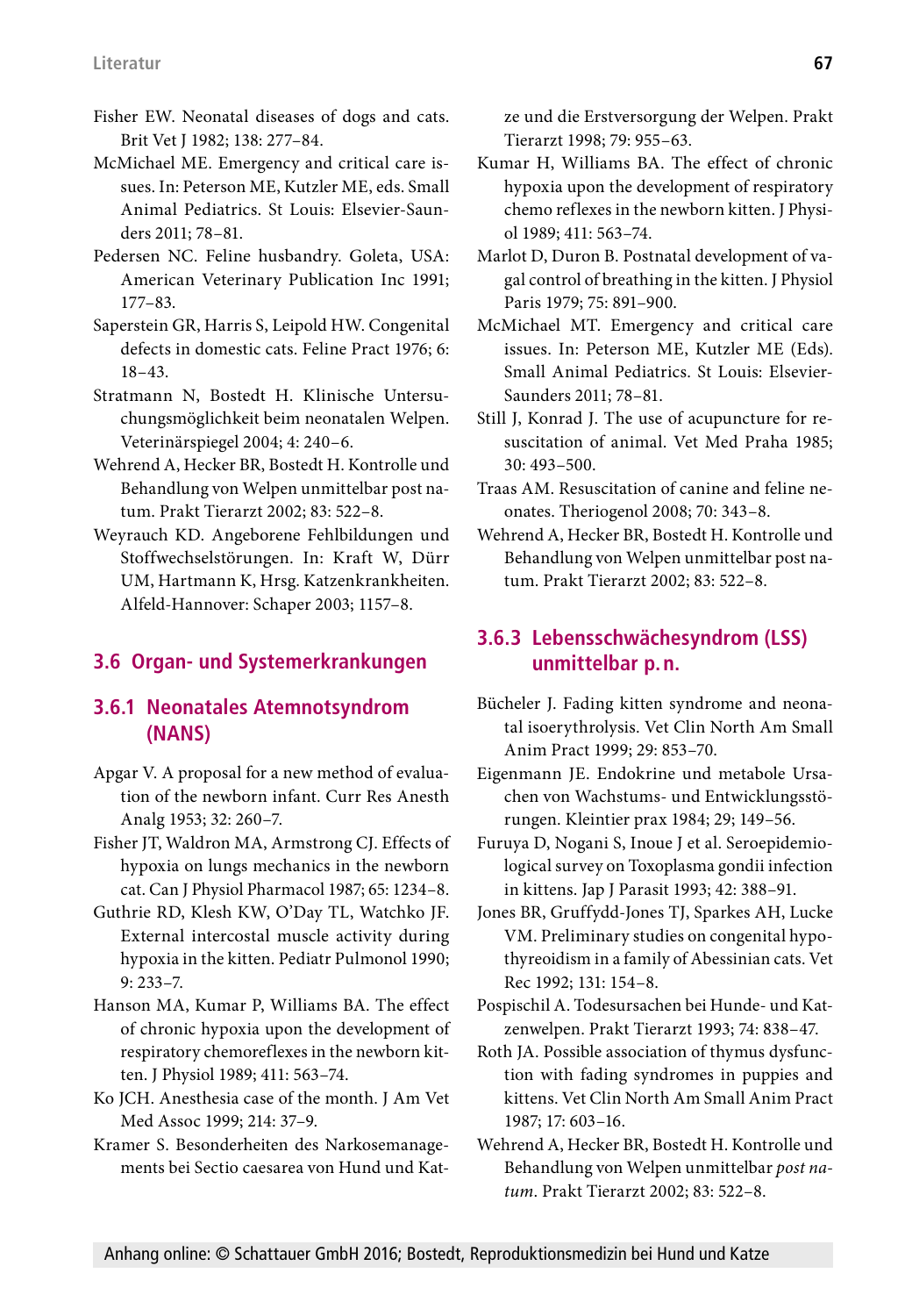### **3.6.6 Immundefizitäre Zustände**

- Callahan JJ, Hosie MJ, Jarrett O. Transmission of feline immunodeficiency virus from mother to kitten. Vet Rec 1991; 128: 332–3.
- Casal ML, Jezyk PF, Giger U. Transfer of colostral antibodies from queens to their kittens. Am J Vet Res 1996; 57: 1653–8.
- Claus UA, Levy JK, Mac Donald K et al. Immunglobulin concentration in feline colostrum and milk, and the requirement of colostrum for passive transfer of immunity to neonatal kittens. J Fel Med Surg 2006; 8: 184–91.
- Czarnecki-Maulden GL, Cavadini C, Lawler DF, Benyacoub J. Incidence of naturally occurring diarrhea in kittens fed Enterococcus falcium SF 68. Comp Cont Edue Vet 2007; 29: 37.
- Hartmann K. Feline immundeficiency virus infection. Brit Vet J 1998; 155: 123–37.
- Hartmann K, Werner RM, Egberink H. Diagnose der felinen Immunschwächeinfektion in der Praxis. Tierärztl Prax 2001; 29 (K): 332–8.
- Kolb E. Bestandteile des Kolostrums und der Milch der Katze und deren Bedeutung. Tierärztl Umsch 2003; 58: 589–94.
- Levy JK, Crawford PC, Collante WR. Use of adult cat serum to correct failure of passive transfer in kittens. J Am Vet Med Assoc 2001; 219: 1401–5.
- O'Neill LL, Burkhard MJ, Hoover EA. Frequent perinatal transmission of feline immunodeficiency virus by chronically infected cats. J Virol 1996; 70: 2894–901.
- Rance KS, Jordan HL, Kennedy-Stoskopf S, Tompkins MB. Feline immunodeficiency virus can be experimentally transmitted via milk during acute maternal infections. J Virol 1994; 68: 3380–5.
- Veir JK, Knorr R, Cavadini C et al. Effect of supplementation with Enterococcus falcium (SF 68) on immune functions in cats. Vet Ther 2007; 8: 299–304.
- Wasmoen TS, Armiger-Lukman S, Egan C et al. Transmission of feline immunodeficiency virus from infected queens to kitten. Vet Immunopathol 1992; 35: 737–83.

Yamada T, Nagai Y, Matsuda M. Changes in serum immunoglobulin values in kittens after ingestion of colostrum. Am J Vet Res 1991; 52: 393–6.

### **3.6.8 Erkrankungen und Fehlbildungen des Respirationstrakts**

- Fisher JT, Waldron MA, Armstrong CJ. Effects of hypoxia on lung mechanics in the newborn cat. Can J Physiol Pharmacol 1987; 65: 1234–8.
- Northsworthy GD. Kitten mortality complex. Feline Pract 1979; 9: 57–60.
- Rnaux C. The respiratory system. In: Peterson E, Kutzler MA, eds. Small Animal Pediatrics. St. Louis: Elsevier Saunders 2011; 328–39.
- Stanton ME, Wheaton LG, Render JA, Blevins WE. Pharyngeal polyps in two feline siblings. J Am Vet Med Assoc 1985; 198: 1311–3.

### **3.6.9 Erkrankungen und Fehlbildungen des Digestionstrakts**

- Baker MK. Ulcerative glossitis. A facet feline panleukopenia. J South Afric Vet Assoc 1975; 46: 295–7.
- Foley JE, Solnick JV, Lapointe JM et al. Identification of a novel enteric Helicobacter species in a kitten with severe diarrhea. J Clin Microbiol 1998; 36: 908–12.
- Fuchs A, Binzel L, Lonschorfer M. Epidemiologie der FeLV-Infektion in der Bundesrepublik Deutschland. Tierärztl Prax 1994; 22: 273–7.
- Hartmann K, Hinze K. Epidemiologie und Klinik der FIV-Infektion in Bayern. Tierärztl Prax 1991; 19: 545–51.
- Hoshino Y, Zinner JF, Moise NS, Scott FW. Detection of Astroviruses in feces of a cat with diarrhoea Arch Virol 1981; 70: 373–6.
- Jacobson JO, Eggers C. Primary lymph oedema in a kitten. J Small Anim Pract 1997; 38: 18–20.
- McMichael ME. Emergency and critical care issues. In: Peterson ME, Kutzler ME, eds. Small Animal Pediatrics. St Louis: Elsevier Saunders 2011; 78–81.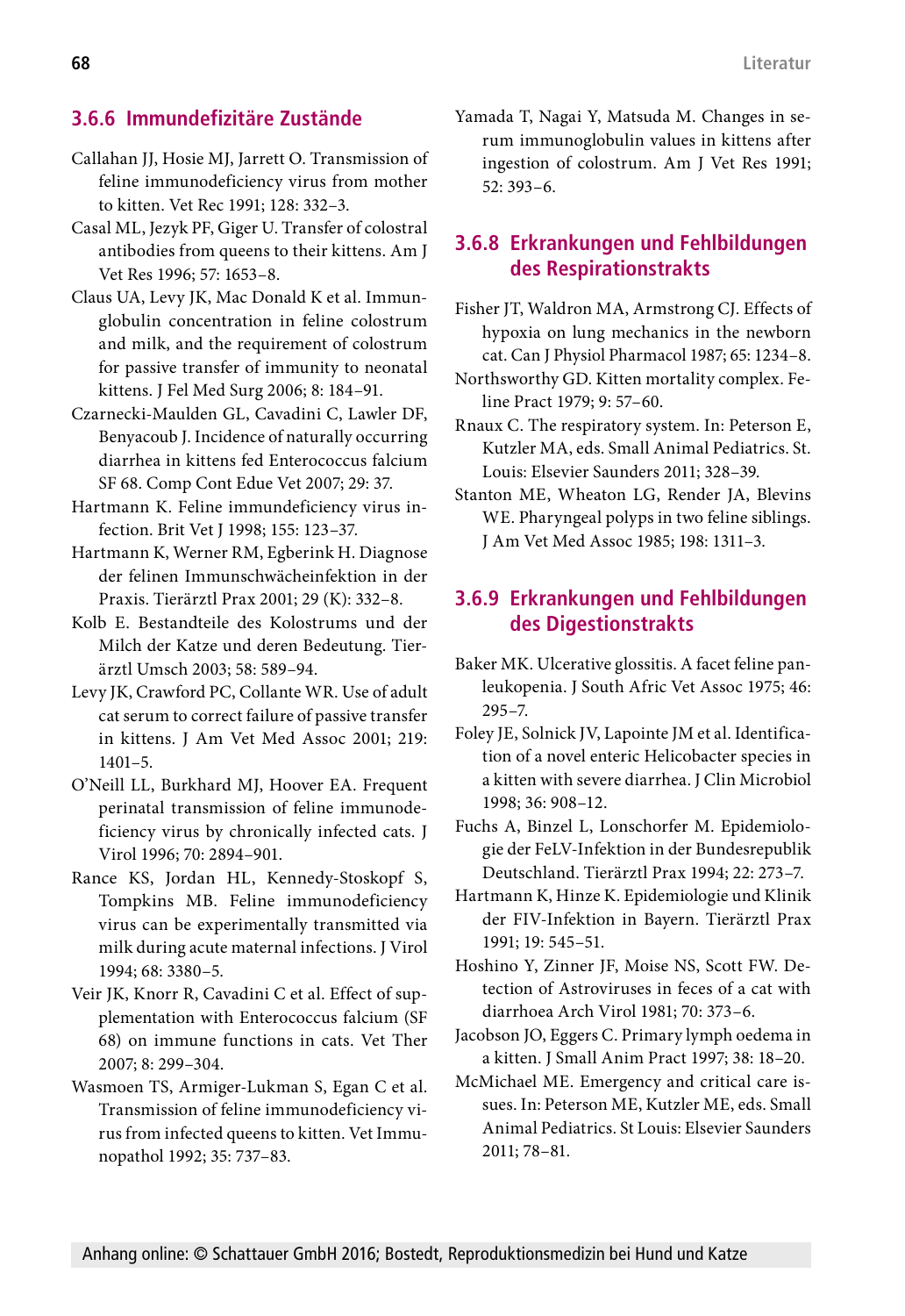- Peterson ME. The digestive system. In: Peterson ME, Kutzler, eds. Small Animals pediatrics. St Louis, Missouri: Elsevier Saunders 2011: 351–67.
- Snodagrass DR, Angus KW, Gray EW. A Rotavirus from kittens. Vet Rec 1979; 104: 222–3.
- Suess RP, Martin RA, Moon ML, Dallmann MJ. Rectovaginal fistula with atresia ani in three kittens. Cornell Vet 1982; 82: 141–53.

### **3.6.12 Nabelentzündungen und Nabelfehlbildungen**

- Howard DR. Omphalocele in a litter of kittens. Vet Med Small Anim Clin 1973; 68: 879.
- Robinson R. Genetic aspects of umbilical hernia incidence in cats and dogs. Vet Rec 1977; 100:  $9-10.$
- Woodward JC, et al. Feline hereditary neuroaxonal dystrophy. Am J Pathol 1974; 74: 551–66.

#### **3.6.13 Erkrankungen des hämatopoetischen Systems**

- Auer L, Bell K. The AB blood group system of cats. Anim Blood Groups Biochem Genet 1981; 12: 287–97.
- Bücheler J. Typ A und B Blutgruppen bei Katzen: Untersuchungen zur Verteilung, Vererbung und klinischen Bedeutung in der Transfusionsmedizin. Berlin, vet-med Fak, Diss, 1991.
- Cain G, Suzuki Y. Presumptive neonatal isoerythrolyse in cats. J Am Vet Med Assoc 1985; 187: 46–8.
- Casal ML, Jezyk PF, Giger U. Transfer of colostral antibodies from queens to their kittens. Am J Vet Res 1996; 57: 1653–8.
- Giger U, Bücheler J, Callan MB et al. Feline Neonatale Isoerythrolyse und Transfusionsreaktionen. Kleintierprax 1993; 38: 715–20.
- Haarer M, Grünbaum EG. Zur Blutgruppendiagnostik bei der Katze. Tierärztl Prax 1993; 21: 339–417.
- Hubler M, Kaelin S, Hagen A et al. Feline neonatal isoerythrolysis in two litters. J Small Anim Pract 1987; 28: 833–8.
- Johnsson NN, Pullen C, Watson AD. Neonatal isoerythrolysis in Himalaya kittens. Aust Vet J 1990; 67:416–7.
- Knottenbelt CM, Day MJ, Cripps PJ, Mackin AJ. Measurement of titres of naturally occurring alloantibodies against feline blood antigens in the UK. J Small Anim Pract 1999; 40: 365–70.
- Streicher M. Feline Neonatale Isoerythrolyse. Kleintiermed 2009; 9/10: 212–5.
- Weingart C, Arndt G, Kohn B. Prävalenz der Blutgruppen A, B und AB bei Haus- und Rassekatzen im Raum Berlin und Brandenburg. Kleintierprax 2006; 51: 189–97.

### **3.6.14 Neurologische Dysfunktionen**

- Affner F, Ulrich R, Schulze-Rückamp L, Beineke A. Cerebellar hypoplasia in three sibling cats after intrauterine or early postnatal parvovirus infection. Dtsch Tierärztl Wschr 2006; 113: 403–6.
- Barker LG, Blakemore WF, Dell A et al.  $GM<sub>1</sub>$  gangliosidosis (type 1) in a cat. Biochem J 1986; 235: 151–8.
- Burlitt LJ, Chotai K, Hirani S et al. Biochemical studies on a case of feline mannosidosis. Biochem J 1980; 189: 467–73.
- Cork LC, Munnell JF, Lorenz MD. The pathology of feline GM<sub>2</sub> gangliosidosis. Am J Pathol 1978; 90: 723–34.
- Hakanson N. Mucopolysaccharidosis VI in cats a case report and literature review. Svensk-Veterin Tidn 1992; 44: 459–63.
- Inada S, Mochizuko M, Izumo S et al. Study of hereditary cerebellar degeneration in cats. Am J Vet Res 1996; 57: 296–301.
- Kronevi T, Ostensson K, Lesser J. A case of partial cerebellar hypoplasia in a cat. Nord Vet Med 1978; 30: 221–2.
- Levy JK. Ataxia in a kitten treated with griseofulvin. J Am Vet Med Assoc 1991; 198: 105–6.
- Lewis DT, Merchkant ST, Neer TM. Ivermectin toxicosis in a kitten. J Am Vet Med Assoc 1994; 205: 584–6.
- Lockhard J, Gillian LA. Neurologic dysfunctions and their relation to congenital abnormalities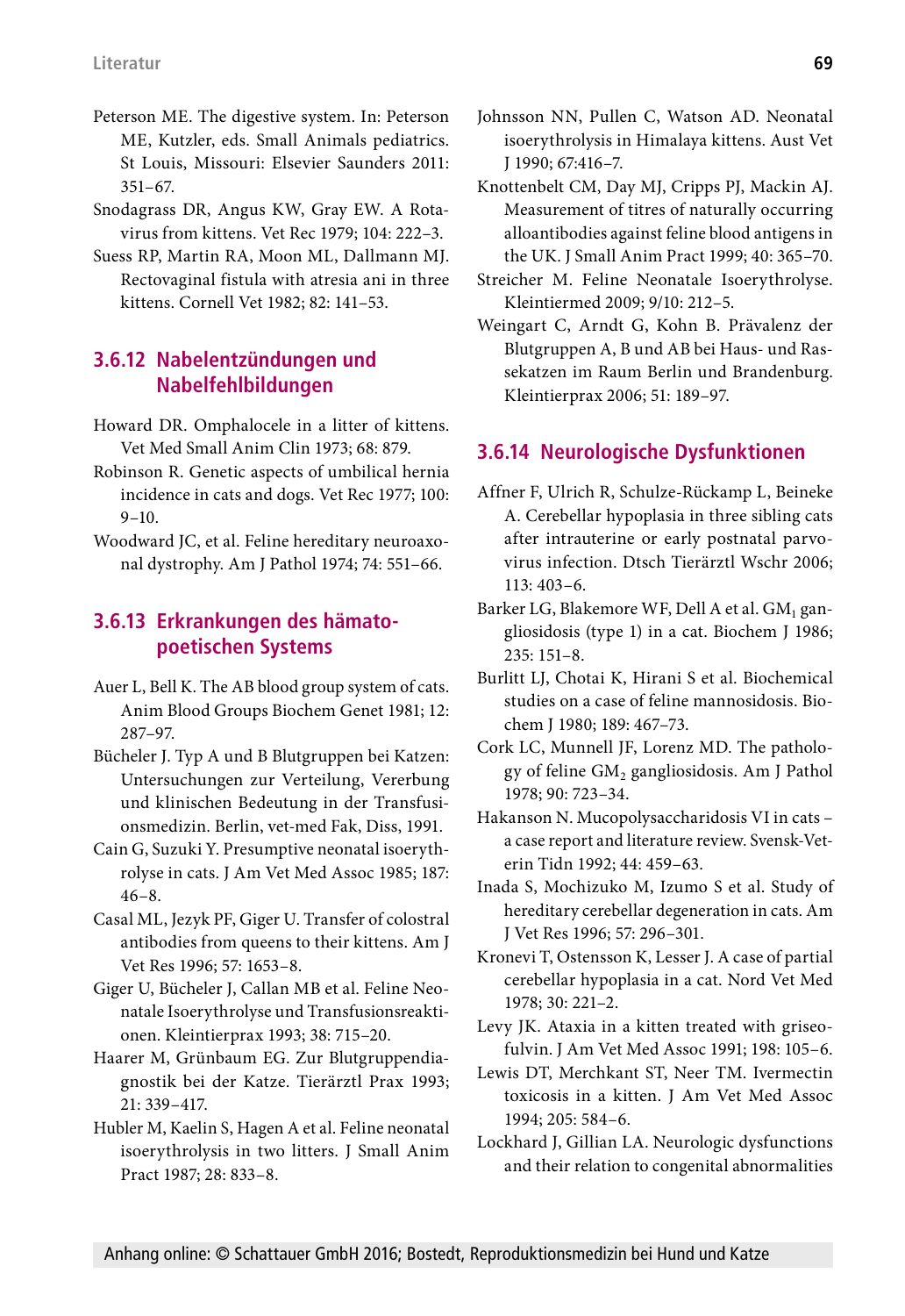of the central nervous system in cats. J Comp Neurol 1956; 104: 403–71.

- Loewenthal AC, Cummings JF, Wenger DA et al. Feline sphingolipidosis resembling Niemann-Pick-disease type C. Acta Neuropathol 1990; 81: 189–97.
- Maenhout T, Kint ZA, Dacremont G et al. Mannosidosis in a litter of persian cats. Vet Rec 1988; 22: 351–5.
- Martens D. Der Hydrocephalus internus: Möglichkeiten zur computertomografischen Diagnostik. Prakt Tierarzt 2003; 84: 502–5.
- Sharp NJ, Davis BJ, Guy JS et al. Hydranencephaly and cerebellar hypoplasia in two kittens attributed to intrauterine parvovirus infection. J Comp Pathol 1999; 121: 39–53.
- Silson M, Robinson R. Hereditary hydrocephalus in the cat. Vet Rec 1969; 84: 477.
- Woodard JC, Collins GH, Hessler JR. Feline hereditary neuroaxonal dystrophy. Am J Pathol 1974; 74: 551–66.

## **3.6.15 Neonatale Augenerkrankungen**

- Dunnet RL. Microphthalmia in cats. N Zeal Vet J 1981; 29: 38–9.
- Koch SA. Congenital ophthalmic abnormalities in Burmese cats. J Am Vet Med Assoc 1977; 174: 90–1.
- Narfström K. Hereditary progressive retinal atrophy in the abessinian cat. J Hered 1973; 74: 273–6.
- Rubin LF. Hereditary cataract in Himalayan cats. Feline Pract 1986; 16: 14–15.
- Rubin LF, Lipton DE. Retinal degeneration in kittens. J Am Vet Med Assoc 1973; 162: 467–9.

### **3.6.16 Hauterkrankungen**

- Casal ML, Straumann U, Sigg C et al. Congenital hypotrichosis with thymic aplasia in nine Birman kittens. J Am Anim Hosp Assoc 1994; 30: 600–2.
- Collier LL, Leathers CW, Counts DF. A clinical description of dermatosparaxis in a Himalaya cat. Feline Pract 1980; 10: 25–8.
- Hendy-Ibbs PM. Hairless cats in Great Britain. J Hered 1984; 75: 506–7.
- Letard E. Hairless Siamese cats. J Hered 1938; 29: 173–8.
- Nagle T. Topics in pediatrics dermatology. Vet Clin Small Anim 2006; 26: 557–65.
- Patterson DF, Minor RR. Hereditary fragility and hyperextensibility of the skin of cats. A defect in collagenfibrillogenesis. Lab Invest 1977; 37: 170–9.
- Weyrauch KD. Angeborene Fehlbildungen und Stoffwechselstörungen. In: Kraft W, Dürr UM, Hartmann K. Katzenkrankheiten. Alfeld-Hannover: Schaper 2003; 1166–7.

## **4 Andrologie des Hundes**

### **4.1 Anatomie des männlichen Geschlechtstrakts**

- Gasse H. Männliche Geschlechtsorgane, Organa genitalia masculina. In: Frewein J, Gasse H, Leiser R et al., Hrsg. Nickel R, Schummer A, Seiferle E. Lehrbuch der Anatomie der Haustiere. 9.Aufl. Stuttgart: Enke 2004; 341–68.
- Gille U. Harn- und Geschlechtsapparat. 5.4 Männliche Geschlechtsorgane, Organa genitalia masculina. In: Salomon F-V, Geyer H, Gille U, Hrsg. Anatomie für die Tiermedizin. Stuttgart: Enke 2005; 389–403.
- Goericke-Pesch S, Hölscher C, Failing K, Wehrend A. Functional anatomy and ultrasound examination of the canine penis. Theriogenology 2013; 80: 24–33.
- König HE, Liebich HG. Männliche Geschlechtsorgane, Organa genitalia masculina. In: König HE, Liebich HG, Hrsg. Anatomie der Haussäugetiere. Stuttgart: Schattauer 2009; 405–20.
- Schiff JD, Li PS, Schlegel PN, Goldstein M. Rapid disappearance of spermatozoa after vasal occlusion in the dog. J Androl 2003; 24: 361–3.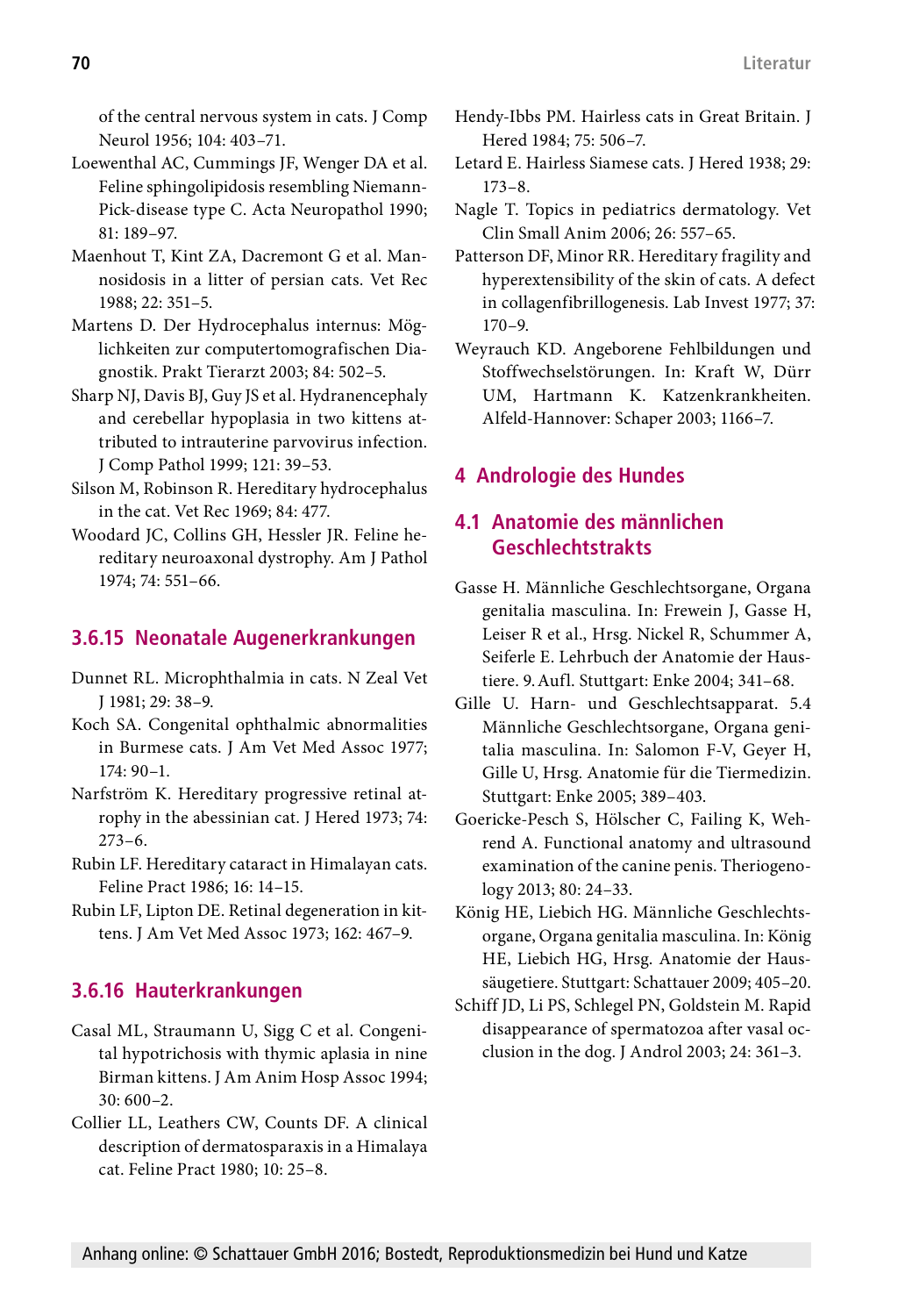# **4.2 Sexualphysiologie**

### **4.2.1 Geschlechtsreife, Zuchtreife und Senium**

- Feddersen-Petersen D. Das Sexualverhalten. In: Feddersen-Petersen D, Hrsg. Fortpflanzungsverhalten beim Hund. Jena, Stuttgart: G Fischer 1994; 19–69.
- Ford L. Evidence of spermatogenesis in various breeds and cross breeds of dogs. Proc LA Acad Sci 1965; 28: 117–20.
- Freudiger U, Grünbaum EG, Schimke E. Klinik der Hundekrankheiten. 2.Aufl. Jena, Stuttgart: G Fischer 1993.
- Goldston RT. Geriatrics and gerontology. Philadelphia: WB Saunders; Vet Clin North Amer 1989; 19: 1–102.
- Günzel-Apel AR. Physiologie und Pathophysiologie hormoneller Steuerungsmechanismen der Keimdrüsenfunktionen beim Rüden. Prakt Tierarzt 1990; 71: 65–75.
- Günzel-Apel AR, Brinckmann HG, Hoppen HO. Dynamik der LH- und Testosteron-Sekretion bei Beagle-Rüden verschiedener Altersgruppen. Reprod Dom Anim 1990; 25: 78–86.
- Günzel-Apel AR, Hille P, Hoppen HO. Spontaneous and GnRH-induced pulsatile LH and testosterone release in pubertal, adult and aging male beagles. Theriogenol 1994; 41: 737–45.
- Inaba T, Matsuoka S, Kawate N et al. Developmental changes in testicular luteinising hormone receptors and androgens in the dog. Res Vet Sci 1994; 57: 305–9.
- Kawakami E, Tsutsui T, Ogasa A. Histological observations of the reproductive organs of the male dog from birth to sexual maturity. J Vet Med Sci 1991; 53: 241–8.
- Kumi-Diaka J, Adeyanju JB. Histological assessment of puberty in dogs in the Zaria area of Northern Nigeria. Res Vet Sci 1986; 40: 281–4.
- Mialot JP, Collange M, Castanier M et al. Variations circadiennes des concentrations plasmatiques de la lutropine et des stéroides chez le chien male au cours de la période pubertaire. Rec Méd Vét 1988; 164: 29–38.
- Mialot JP, Guerin C, Begon D. Growth, testicular development and sperm output in the dog from birth to post pubertal period. Androl 1985; 450–60.
- Mialot JP, Thibier M, Toublanc JE et al. Plasma concentrations of luteinizing hormone, testosterone, dehydroepiandrosterone, androstenedione between birth and one year in the male dog: longitudinal study and hCG stimulation. Androl 1988; 20: 145–54.
- Morley JE. Androgens and aging. Maturitas 2001; 38: 61–73.
- Peters MAJ, de Jong FH, Teerds FH et al. Ageing, testicular tumours and the pituitary-testis axis in dogs. J Endocrinol 2000; 166: 153–61.
- Taha MB, Noakes DE. The effects of age and season of the year on testicular function in the dog, as determined by histological examination of the seminiferous tubules and the estimation of peripheral plasma testosterone. J Small Anim Pract 1982; 22: 177–84.
- Takeishi M, Toyoshima T, Ryo T et al. Studies on the reproduction of the dog. VI. Sexual maturity of male beagles. Bull Coll Agric Vet Med, Nihon Univ 1975; 32: 213–23.
- Tsutsui T, Tsuji J, Kawakami E et al. Peripheral plasma androgen levels in the male dog from birth to sexual maturity. Jpn J Vet Sci 1987; 49: 177–9.

### **4.2.2 Neuroendokrine Steuerung der Fortpflanzung**

- Anderson RA, Sharpe RM. Regulation of inhibin production in the human male and its clinical applications. Int J Androl 2000; 23: 136–44.
- Brinkmann AO, Blok LJ, de Ruiter PE et al. Mechanisms of androgen receptor activation and function. J Steroid Biochem Mol Biol 1999; 69: 307–13.
- Claus R, Hoffmann B. Oestrogens, compared to other steroids of testicular origin, in blood plasma of boars. Acta Endocrinol (Copenh) 1980; 94: 404–11.
- Dengler P, Riesenbeck A, Hoffmann B. Physiological and pathological concentrations of es-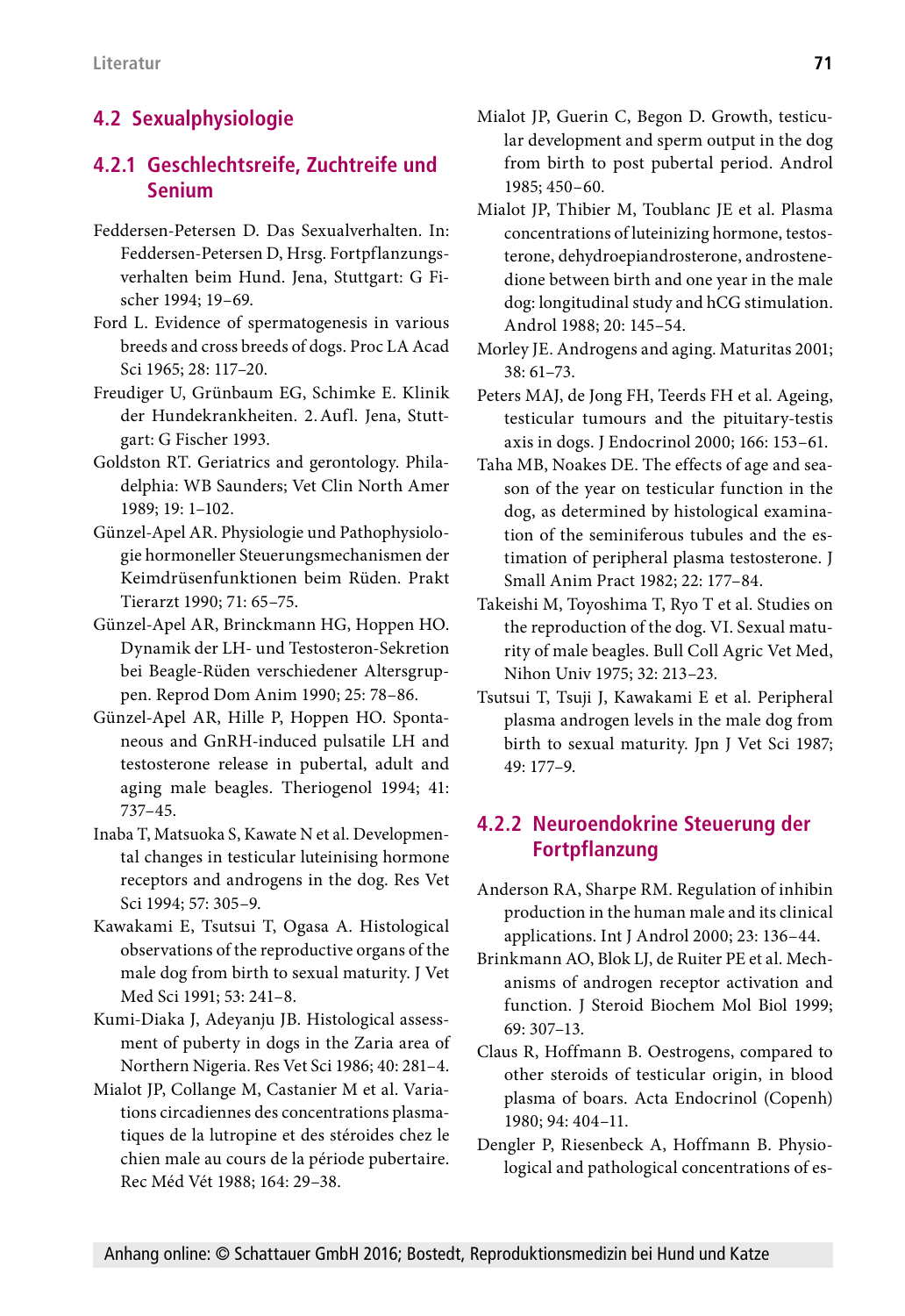trogens in the male dog. DVG Proc 34. Symp Physiol Pathol Reprod 2001; 105.

- Eddy EM, Washburn TF, Bunch DO et al. Targeted disruption of the estrogen receptor gene in male mice causes alteration of spermatogenesis and infertility. Endocrinol 1996; 137: 4796–805.
- Foote RH, Swierstra EE, Hunt WL. Spermatogenesis in the dog. Anat Rec 1972; 173: 341–50.
- Günzel-Apel AR, Brinckmann HG, Hoppen HO. Dynamik der LH- und Testosteronsekretion bei Beagle-Rüden verschiedener Altersgruppen. Reprod Dom Anim 1990; 25: 78–86.
- Hess RA, Bunick D, Bahr J. Oestrogen, its receptors and function in the male reproductive tract – a review. Mol Cell Endocrinol 2001; 178: 29–38.
- Hess RA, Bunick D, Lee KH et al. A role for oestrogens in the male reproductive system. Nature 1997; 390: 509–12.
- Hoffmann B, Hrsg. Andrologie Physiologie, Pathologie und Biotechnologie der männlichen Fortpflanzung. Berlin: LOB.de Lehmann Medien 2003.
- Holdcraft RW, Braun RE. Hormonal regulation of spermatogenesis. Int J Androl 2004; 27: 335–42.
- Hsueh AJ, Jones PB. Gonadotropin releasing hormone: extrapituitary actions and paracrine control mechanisms. Ann Rev Physiol 1983; 45: 83–94.
- Ibach B, Weissbach L, Hilscher B. Stages of the cycle of the seminiferous epithelium in the dog. Androl 1976; 8: 297–307.
- Russell LD, Ettlin R, Sinha Hikim AP, Clegg ED, eds. Staging for the Dog. Histological and histopathological evaluation of the testis. Clearwater, Florida: Cache River Press, 1990: 162–94.
- Schlatt S, Meinhardt A, Nieschlag E. Paracrine regulation of cellular interactions in the testis: factors in search of a function. Eur J Endocrinol 1997; 137: 107–17.
- Stocco DM, Clark BJ. Regulation of the acute production of steroids in steroidogenic cells. Endocrinol Rev 1996; 17: 221–44.

Taniyama H, Hirayama K, Nakada K et al. Immunohistochemical detection of inhibin-alpha, -betaB, and -betaA chains and 3beta-hydroxysteroid dehydrogenase in canine testicular tumors and normal testes. Vet Pathol 2001; 38: 661–6.

## **4.3 Andrologische Untersuchung**

- Aurich J, Günzel-Apel AR, Waberski D, Aurich C. Andrologischer Untersuchungsgang. In: Baumgartner W, Hrsg. Klinische Propädeutik der Haus- und Heimtiere. 8.Aufl. Stuttgart: Enke 2014; 374–97.
- de Gier J, van Sluijs FJ. Männlicher Geschlechtsapparat. In: Rijnberk A, van Sluijs FJ, Hrsg. Die richtige Diagnose in der Kleintierpraxis. Hannover: Schlütersche 2011; 126–31.
- van Dongen AM, L'Eplattenier HF. Niere und harnableitendes System. In: Rijnberk A, van Sluijs FJ, Hrsg. Die richtige Diagnose in der Kleintierpraxis. Hannover: Schlütersche 2011; 109–15.

# **4.4 Organerkrankungen**

## **4.4.2 Hoden und Nebenhoden**

# **Physiologische Grundlagen**

- Dahme E, Weiss E. Grundriss der speziellen pathologischen Anatomie der Haustiere. 5.Aufl. Stuttgart: Enke 1999; 281–4.
- Dreimanis U, Vargmar K, Falk T et al. Evaluation of preputial cytology in diagnosing oestrogen producing testicular tumors in dogs. J Small Anim Pract 2012; 53: 536–41.
- England GCW. Ultrasonographic diagnosis of non-palpable Sertoli cell tumours in infertile dogs. J Small Anim Pract 1995; 36: 476–80.
- Günzel-Apel AR. Differenzialdiagnose der Oligozoo- und Azoospermie beim Rüden. Kleintierprax 1990; 35: 655–60.
- Günzel-Apel AR, Heilkenbrinker T, Heilkenbrinker M et al. Ist ein Deckrüde nach einseitigem Verlust von Hoden und Nebenhoden noch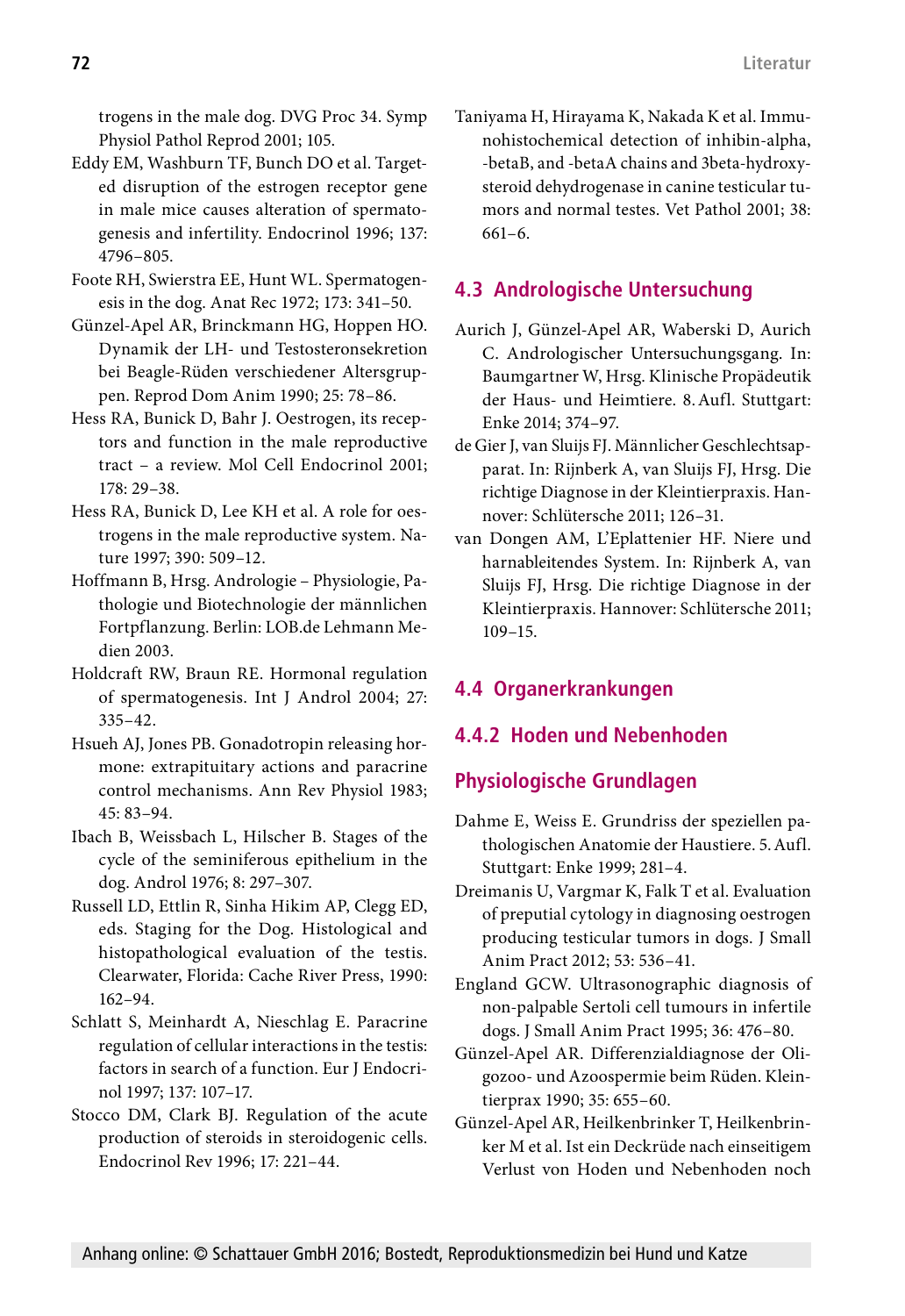zuchttauglich? Dtsch tierärztl Wochenschr 1987; 94: 481–83.

- Günzel-Apel AR, Terhaer P, Waberski D. Hodendimensionen und Ejakulatbeschaffenheit fertiler Rüden unterschiedlicher Körpergewichte. Kleintierprax 1994; 39: 483–6.
- Johnston SD, Root Kustritz MV, Olson PNS. Disorders of the canine testes and epididymes. In: Johnston SD, Root Kustritz MV, Olson PNS, eds. Canine and Feline Theriogenology. Philadelphia: Saunders 2001; 312–32.
- Koch H, Sohns A, Schemmel U, Doering K. Torsio testis bei einem abdominal kryptorchiden Pitbullterrier-Rüden. Kleintierprax 1997; 42: 151–2.
- Kowalzik A, Günzel-Apel AR, Meyer-Lindenberg A. Fallbericht: Chronisch-aktive granulomatös-fibrosierende Epididymitis bei einem Neufundländer-Rüden. Kleintierprax 1996; 41: 123–8.
- Laing EJ, Harari J, Smith CE. Spermatic cord torsion and sertoli cell tumour in a dog. J Anim Med Vet Assoc 1983; 183: 879–81.
- Lange K, Möhrke C, Günzel-Apel AR. Zwei Rüden mit Hodenzysten unterschiedlicher Pathogenese. Kleintierprax 1999; 44: 859–68.
- List AK, Schneider-Haiss M. Torsion eines intraabdominal gelegenen Hodens bei einem sechs Monate alten Hund. Kleintierprax 2013; 58: 127–32.
- Lopate C. Clinical approach to conditions of the male. In: England G, von Heimendahl A, eds. Canine and Feline Reproduction and Neonatology. 2nd ed. British Small Animal Veterinary Association 2010; 191–211.
- Lüerssen D, Janthur M. Scrotum, Hoden und Nebenhoden. In: Poulsen Nautrup C, Tobias R, Hrsg. Atlas und Lehrbuch der Ultraschalldiagnostik bei Hund und Katze. 4.Aufl. Hannover: Schlütersche 2007; 273–82.
- Meurer DG. Sonografische, zytologische und endokrinologische Untersuchungen zu Hodentumoren und nichtneoplastischen Hodenerkrankungen des Hundes. Hannover, Tierärztl Hochsch, Diss, 2000.
- Meurer DG, Mischke R. Klinik der Hodentumoren des Hundes. Prakt Tierarzt 2000; 8: 628–37.
- Pearson H, Kelly DF. Testicular torsion in the dog: A review of 13 cases. Vet Rec 1975; 97: 200–4.
- Peters MA, de Jong FH, Teerds KJ et al. Ageing, testicular tumours and the pituitary-testis axis in dogs. J Endocrinol 2000; 166: 153–61.
- Pötz C, Peters M. Akutes Abdomen aufgrund einer Torsio testiculi scrotalis beim Hund. Kleintiermed 2012; 6: 304–6.
- Root Kustritz MV. Collection of tissue and culture samples from the canine reproductive tract. Theriogenol 2006; 66: 567–74.
- Van Sluijs FJ. Testes. In: Rijnberk A, ed. Clinical endocrinology of dogs and cats. Dordrecht: Kluwer 1996; 119–30.
- Wakui S, Furusato M, Nomura Y et al. Testicular epidermoid cyst and penile squamous cell carcinoma in a dog. Vet Pathol 1992; 29: 543–5.
- Wigger A, Kramer M, Peppler C, Jawinski S. Die Hodendrehung beim Hund. Kleintierprax 2004; 49: 563–9.
- Zekas LJ, Forrest LJ, Swainson S, Phillips LA. Radiographic diagnosis: mineralized paraprostatic cyst in a dog. Vet Radiol Ultrasound 2004; 45: 310–1.

# **Maldescensus testis, Kryptorchismus**

- Arbeiter K. Zum Maldescensus testis beim Hund. Tierärztl Prax 1975; 3: 129–30.
- Arrighi S, Bosi G, Groppetti D et al. An insight into testis and gubernaculum dynamics of INSL3-RXFP2 signalling during testicular descent in the dog. Reprod Fertil Dev 2010; 22: 751–60.
- Baumanns V, Dijkstra G, Wensing CJ. The role of an non androgenic testicular factor in the process of testicular descent. Int J Androl 1983; 6: 541–52.
- Cox VS, Wallace LJ, Jensen CR. An anatomic and genetic study of canine cryptorchidism. Teratology 1978; 18: 233–40.
- Dunn ML, Foster WJ, Goddard KM. Cryptorchidism in dogs: a clinical survey. Anim Hosp 1968; 4: 180–2.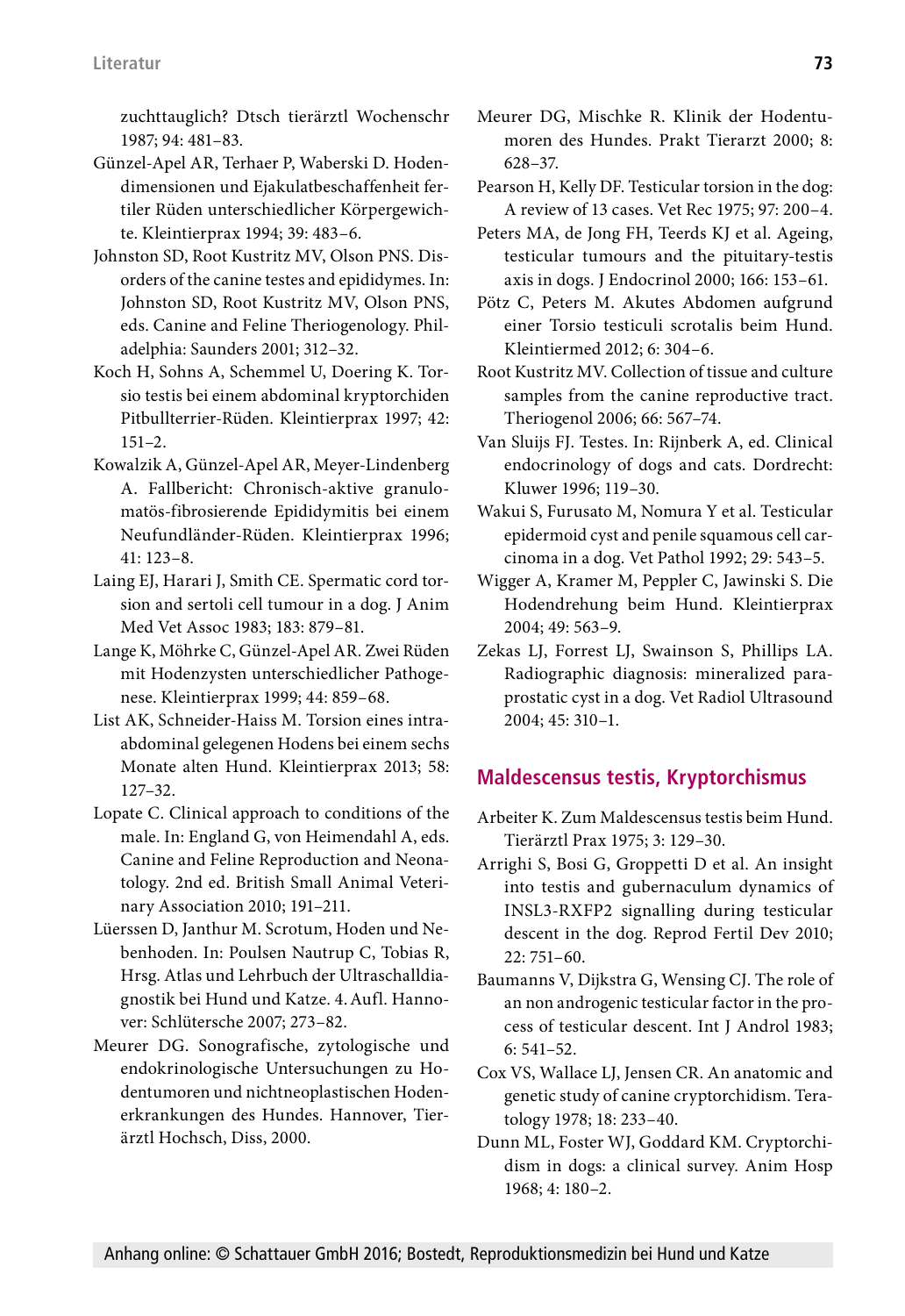- Goericke-Pesch S. Kryptorchismus bei Hund und Katze. Kleintierprax 2010; 55: 255–61.
- Hoffmann B, Gerwing M, Riesenbeck A. Andrologie. In: Grünbaum EG, Schimke E, Hrsg. Klinik der Hundekrankheiten. 3.Aufl. Stuttgart: Enke 2007; 765–81.
- Holzmann A. Fruchtbarkeitsstörungen beim Rüden. In: Busch W, Zerubin K, Hrsg. Fruchtbarkeitskontrolle bei Groß- und Kleintieren. Stuttgart: Enke 1995; 363–73.
- Kassim NM, Russell DA, Payne AP. Does the cranial suspensory ligament have a role in cryptorchidism? Cells tissues organs 2010; 191: 307–15.
- Kersten W, Molenaar GJ, Emmen JMA, van der Schoot P. Bilateral cryptorchidism in a dog with persistent cranial testis suspensory ligaments and inverted gubernacula: report of a case with implications for understanding normal and aberrant testis descent. J Anat 1996; 189: 171–6.
- Meyers-Vallen VN. Review and update: genomic and molecular advances in sex determination and differentiation in small animals. Reprod Dom Anim 2009; 44: 40–6.
- Pulling T. Cryptorchidism in Cocker Spaniels. J Hered 1953; 44: 250.
- Raifer J, Walsh PC. Hormonal regulation of the testicular descent: experimental and clinical observations. J Urol 1977; 118: 985–90.

### **Erkrankungen der Hoden und Nebenhoden**

- Dahme E, Weiss E. Grundriss der speziellen pathologischen Anatomie der Haustiere. 5.Aufl. Stuttgart: Enke 1999; 281–4.
- Dreimanis U, Vargmar K, Falk T et al. Evaluation of preputial cytology in diagnosing oestrogen producing testicular tumors in dogs. J Small Anim Pract 2012; 53: 536–41.
- England GCW. Ultrasonographic diagnosis of non-palpable Sertoli cell tumours in infertile dogs. J Small Anim Pract 1995; 36: 476–80.
- Günzel-Apel AR. Differenzialdiagnose der Oligozoo- und Azoospermie beim Rüden. Kleintierprax 1990; 35: 655–60.
- Günzel-Apel AR, Heilkenbrinker T, Heilkenbrinker M et al. Ist ein Deckrüde nach einseitigem Verlust von Hoden und Nebenhoden noch zuchttauglich? Dtsch tierärztl Wochenschr 1987; 94: 481–3.
- Günzel-Apel AR, Terhaer P, Waberski D. Hodendimensionen und Ejakulatbeschaffenheit fertiler Rüden unterschiedlicher Körpergewichte. Kleintierprax 1994; 39: 483–6.
- Johnston SD, Root Kustritz MV, Olson PNS. Disorders of the canine testes and epididymes. In: Johnston SD, Root Kustritz MV, Olson PNS, eds. Canine and Feline Theriogenology. Philadelphia: Saunders 2001; 312–32.
- Koch H, Sohns A, Schemmel U, Doering K. Torsio testis bei einem abdominal kryptorchiden Pitbullterrier-Rüden. Kleintierprax 1997; 42: 151–2.
- Kowalzik A, Günzel-Apel AR, Meyer-Lindenberg A. Fallbericht: Chronisch-aktive granulomatös-fibrosierende Epididymitis bei einem Neufundländer-Rüden. Kleintierprax 1996; 41: 123–8.
- Laing EJ, Harari J, Smith CE. Spermatic cord torsion and sertoli cell tumour in a dog. J Anim Vet Med Assoc 1983; 183: 879–81.
- Lange K, Möhrke C, Günzel-Apel AR. Zwei Rüden mit Hodenzysten unterschiedlicher Pathogenese. Kleintierprax 1999; 44: 859–68.
- List AK, Schneider-Haiss M. Torsion eines intraabdominal gelegenen Hodens bei einem sechs Monate alten Hund. Kleintierprax 2013; 58: 127–32.
- Lopate C. Clinical approach to conditions of the male. In: England G, von Heimendahl A, eds. Canine and Feline Reproduction and Neonatology. 2nd ed. British Small Animal Veterinary Assoc 2010; 191–211.
- Lüerssen D, Janthur M. Scrotum, Hoden und Nebenhoden. In: Poulsen Nautrup C, Tobias R, Hrsg. Atlas und Lehrbuch der Ultraschalldiagnostik bei Hund und Katze. 4.Aufl. Hannover: Schlütersche 2007; 273–82.
- Meurer DG. Sonografische, zytologische und endokrinologische Untersuchungen zu Hodentumoren und nichtneoplastischen Hoden-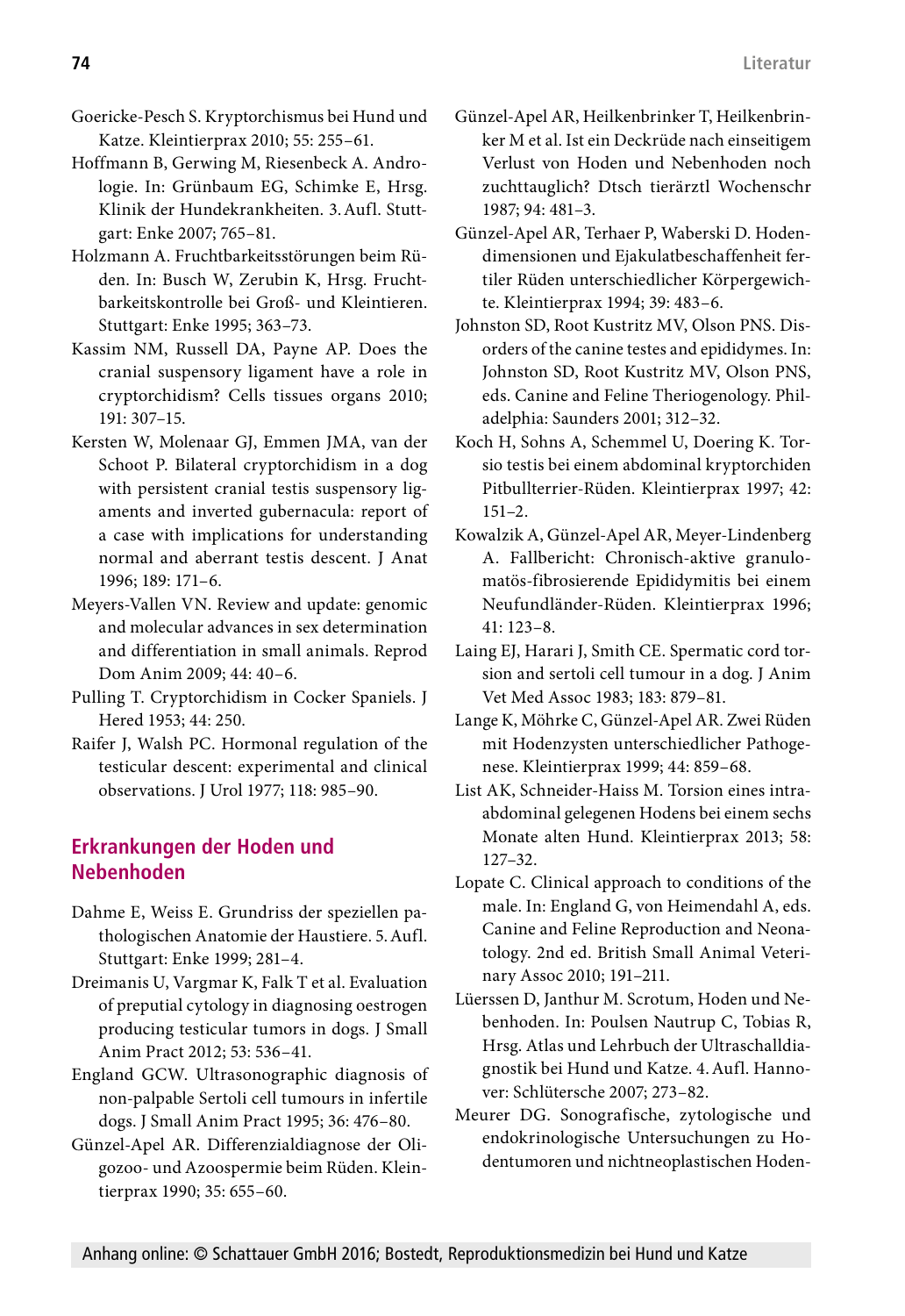erkrankungen des Hundes. Hannover, Tierärztl Hochsch, Diss, 2000.

- Meurer DG, Mischke R. Klinik der Hodentumoren des Hundes. Prakt Tierarzt 2000; 8: 628–37.
- Pearson H, Kelly DF. Testicular torsion in the dog: A review of 13 cases. Vet Rec 1975; 97: 200–4.
- Peters MA, de Jong FH, Teerds KJ et al. Ageing, testicular tumours and the pituitary-testis axis in dogs. J Endocrinol 2000; 166: 153–61.
- Pötz C, Peters M. Akutes Abdomen aufgrund einer Torsio testiculi scrotalis beim Hund. Kleintiermed 2012; 6: 304–6.
- Root Kustritz MV. Collection of tissue and culture samples from the canine reproductive tract. Theriogenol 2006; 66: 567–74.
- Wakui S, Furusato M, Nomura Y et al. Testicular epidermoid cyst and penile squamous cell carcinoma in a dog. Vet Pathol 1992; 29: 543–5.
- Wigger A, Kramer M, Peppler C, Jawinski S. Die Hodendrehung beim Hund. Kleintierprax 2004; 49: 563–9.
- Zekas LJ, Forrest LJ, Swainson S, Phillips LA. Radiographic diagnosis: mineralized paraprostatic cyst in a dog. Vet Radiol Ultrasound 2004; 45: 310–1.

### **4.4.3 Präputium und Penis**

### **Entwicklungsstörungen von Präputium und Penis**

- Alsleben B. Offene Fraktur des Os penis bei einem West-Highland-White-Terrier-Rüden. Kleintierprax 2010; 55: 429–33.
- Johnston SD, Root-Kustritz MV, Olson PNS. Disorders of the canine penis and prepuce. In: Johnston SD, Root-Kustritz MV, Olson PNS, eds. Canine and Feline Theriogenology. Philadelphia: Saunders 2001; 356–67.
- Laging C, Kröning T. Beobachtungen zum übertragbaren venerischen Tumor (Sticker) beim Hund. Tierärztl Prax 1989; 17: 85–8.
- Lopate C. Clinical approach to conditions of the male. In: England G, von Heimendahl A, eds. Canine and Feline Reproduction and Neona-

tology. 2nd ed. British Small Animal Veterinary Assoc 2010; 191–211.

Mello Martins IM, Ferreira de Souza F, Gobello C. The canine transmissible venereal tumor: etiology, pathology, diagnosis and treatment. In: Concannon PW, England G, Verstegen J, Linde-Forsberg C, eds. Recent Advances in Small Animal Reproduction. Ithaca NY: International Veterinary Information Service (www.ivis.org), 25.04.2005.

#### **Erkrankungen von Präputium und Penis**

- Alsleben B. Offene Fraktur des Os penis bei einem West-Highland-White-Terrier-Rüden. Kleintierprax 2010; 55: 429–33.
- Johnston SD, Root-Kustritz MV, Olson PNS. Disorders of the canine penis and prepuce. In: Johnston SD, Root-Kustritz MV, Olson PNS, eds. Canine and Feline Theriogenology. Philadelphia: Saunders 2001; 356–67.
- Laging C, Kröning T. Beobachtungen zum übertragbaren venerischen Tumor (Sticker) beim Hund. Tierärztl Prax 1989; 17: 85–8.
- Lavely JA. [Priapism in dogs.](http://www.ncbi.nlm.nih.gov/pubmed/19501342) Top Companion Anim Med 2009; 24: 49–54.
- Lopate C. Clinical approach to conditions of the male. In: England G, von Heimendahl A, eds. Canine and Feline Reproduction and Neonatology. 2nd ed. British Small Animal Veterinary Assoc 2010; 191–211.
- Mello Martins IM, Ferreira de Souza F, Gobello C. The canine transmissible venereal tumor: etiology, pathology, diagnosis and treatment. In: Concannon PW, England G, Verstegen J, Linde-Forsberg C, eds. Recent Advances in Small Animal Reproduction. Ithaca NY: International Veterinary Information Service (www.ivis.org), 25.04.2005.

#### **4.4.4 Akzessorische Geschlechtsdrüsen**

Atalan G, Holt PE, Barr FJ. Ultrasonographic estimation of prostate size in normal dogs and relationship to bodyweight and age. J Small Anim Pract 1999; 40: 119–22.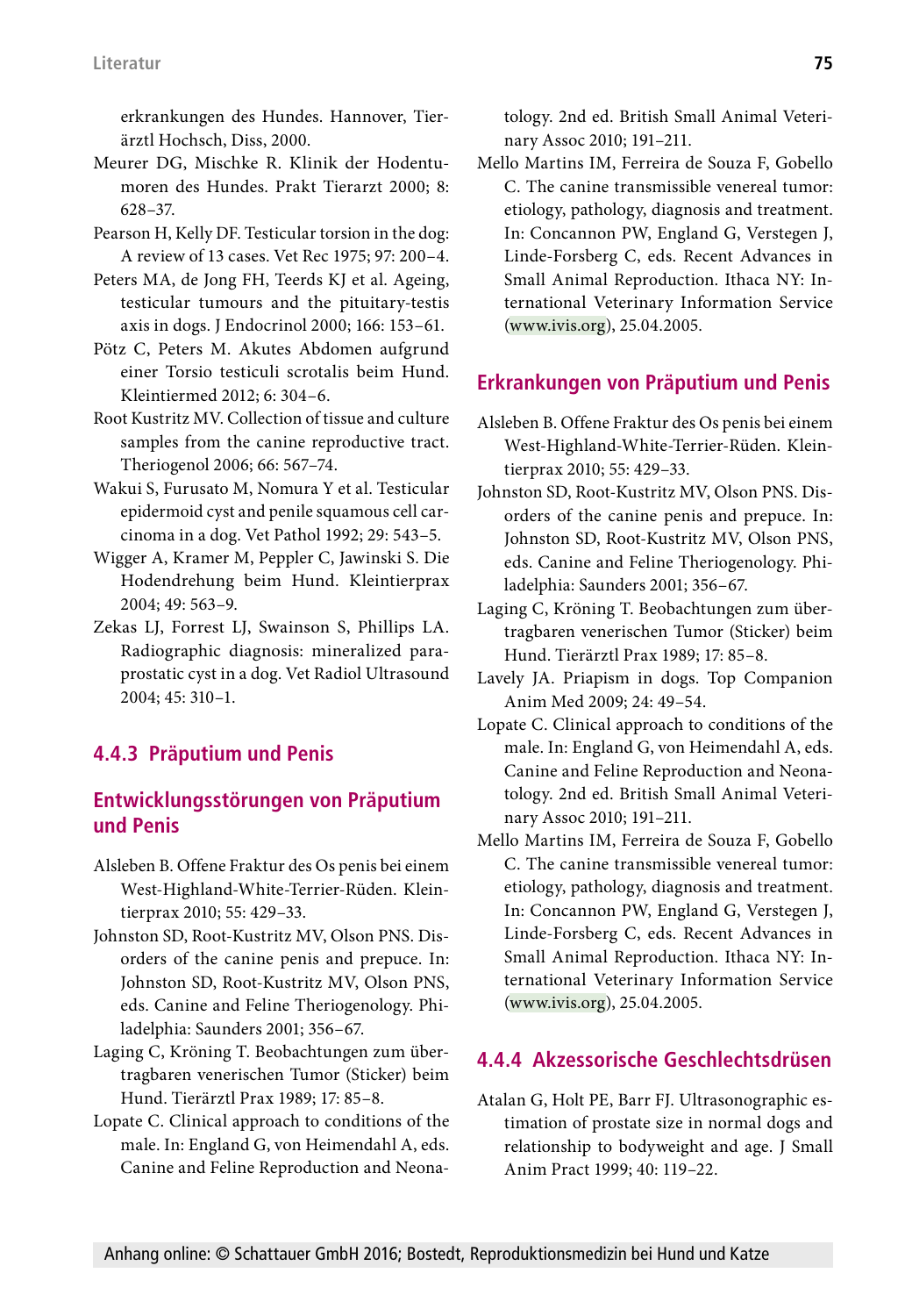- Bell FW, Klausner JS, Hayden DW et al. Evaluation of serum and seminal plasma markers in the diagnosis of canine prostatic disorders. J Vet Intern Med 1995; 9: 149–53.
- Berry SJ, Coffey DS, Strandberg JD, Ewing LL. Effect of age, castration and testosterone replacement on the development and restoration of canine benign prostatic hyperplasia. Prostate 1986; 9: 295–302.
- Berry SJ, Strandberg JD, Saunders WJ, Coffey DS. Development of benign prostatic hyperplasia with age. Prostate 1986; 9: 363–73.
- Claret E, Audhuy S, Morlet J, Papierok G. Analysis method for the in vitro diagnosis of benign prostatic hyperplasia (BPH) in dogs by assaying canine prostate specific esterase, and BPH treatment follow up. Patent application publication, US 2012/0009593 A1, 12.01.2012.
- Ewing LL, Berry SJ, Higginbotton EG. Dihydrotestosterone concentration of beagle prostatic tissue: Effect of age and hyperplasia. Endocrinol 1983; 113: 2004–9.
- Ewing LL, Thompson DL, Cochran DC. Testicular androgen and estrogen secretion and benign prostatic hyperplasia in the beagle. Endocrinol 1984; 114: 1308–14.
- Forbes L. An ultrasonographic study of the effect of age, bodyweight and castration on the size of the canine prostate gland. Vet Med Thesis. Univ London, Brit, 1992.
- Gerwing M. Sonografische Darstellung von Milz und Prostata des Hundes unter besonderer Berücksichtigung der Messung ihrer Lage und Größe sowie des sonografischen Bildes der pathologischen Veränderungen – Das Hydroperitoneum zur besseren Differenzierung abdominaler Organe. Giessen, vet-med Fak, Diss, 1989.
- Goericke-Pesch S, Hoffmann B. Benigne Prostatahyperplasie-Ätiologie, Klinik, Diagnostik und Therapie bei Rüden; eine Übersicht. Kleintierprax 2008; 53: 178–88.
- Gradil CM, Yeager A, Concannon PW. Assessment of reproductive problems in male dogs. In: Concannon PW, England G, Verstegen J, Linde-Forsberg C, eds. Recent advances in

Small Animal Reproduction. Ithaca NY: International Veterinary Information Service 2006.

- Hammann B, Alef M, Kiefer I et al. Metastasierung eines Prostatakarzinoms beim Hund. Kleintierprax 2004; 49: 163–71.
- Iguer-Ouada M, Verstegen JP. Effect of finasterid (Proscar MSD) on seminal composition, prostate function and fertility in male dogs. J Reprod Fertil 1997; Suppl 51: 139–49.
- Johnston SD, Kamolpatana K, Root-Kustritz MV, Johnston GR. Prostatic disorders in the dog. Anim Reprod Sci 2000; 60–61: 405–15.
- Lange K, Cordes EK, Hoppen HO, Günzel-Apel AR. Determination of concentrations of sex steroids in blood plasma and semen of male dogs treated with delmadinone acetate or finasteride. J Reprod Fertil 2001; Suppl 57: 83–91.
- LeRoy BE, Northrup N. Prostatic cancer in dogs: comparative and clinical aspects. Vet J 2009; 180: 149–62.
- Levy X, Mimouni P, Fontbonne A et al. Performance evaluation of the new blood test Odelis® CPSE in the diagnosis of Benign Prostatic Hyperplasia (BPH) in dogs. In: Proc 6th Ann Symp EVSSAR, 2009, Wroclaw, Poland: 46 (abstract).
- Levy X, Nizański W, von Heimendahl A, Mimouni P. Diagnosis of common prostatic conditions in dogs: an update. Reprod Dom Anim 2014; 49 (Suppl 2): 50–7.
- Lüerssen D. Perkutane Drainage von Prostataabszessen unter sonografischer Darstellung anhand von zwei Fallbeispielen. Kleintierprax 1993; 38: 15–20.
- Nizański W, Levy X, Ochota M, Pasikowska J. Pharmacological treatment for common prostatic conditions in dogs – benign prostatic hyperplasia and prostatitis: an update. Reprod Dom Anim 2014; 49 (Suppl 2): 8–15.
- Prüfer A. Diagnostik und Therapie von Prostataerkrankungen. Kleintierprax 1990; 35: 633– 43.
- Prüfer A, Lüerssen D, Janthur M. Prostata. In: Poulsen Nautrup C, Tobias R, Hrsg. Atlas und Lehrbuch der Ultraschalldiagnostik bei Hund und Katze. 4.Aufl. Hannover: Schlütersche 2007; 282–9.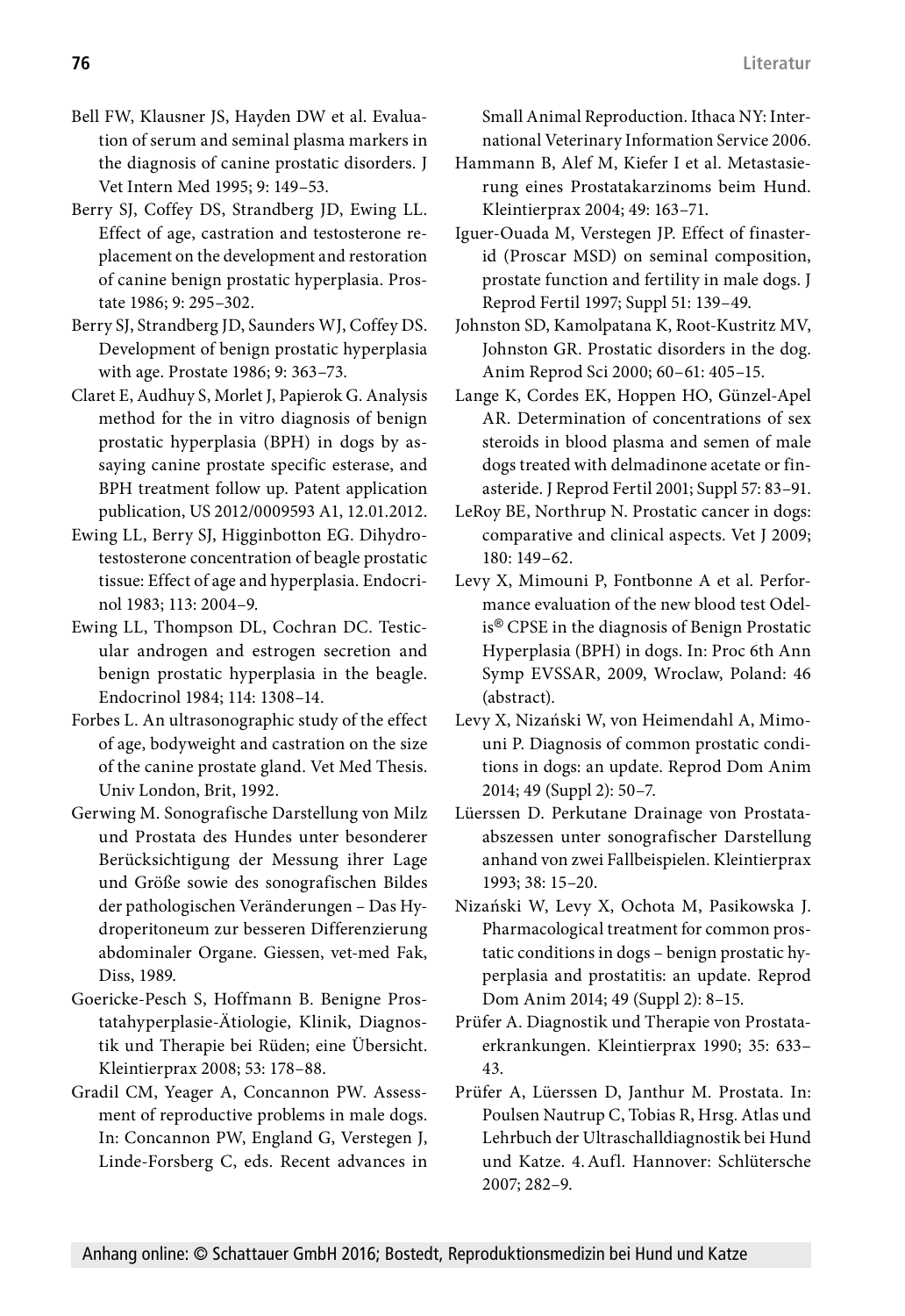- Renggli M, Michel E, Reichler I. Benigne Prostatahyperplasie: Therapiemöglichkeiten beim Hund. Schweiz Arch Tierheilkd 2010; 152: 279–84.
- Ruel Y, Barthez PY, Mailles A, Begon D. Ultrasonographic evaluation of the prostate in healthy intact dogs. Vet Radiol Ultrasound 1998; 39: 212–6.
- Stecher A. Altersabhängige Prostataerkrankungen des Rüden. Dipl, Wien, Vet Med Univ 2010.
- Tsutsui T, Hori T, Shimizu M et al. Effect of osaterone acetate administration on prostatic regression rate, peripheral blood hormone levels and semen quality in dogs with benign prostatic hypertrophy. J Vet Med Sci 2001; 63: 453–6.
- Verstegen J, Onclin K. Management of Prostatic disorders. In: Proc Int WSAVA Congr, Granada, Spain 2002.
- Weiss E, Käufer-Weiss I. Männliche Geschlechtsorgane. In: Dahme E, Weiss E, Hrsg. Grundriss der speziellen pathologischen Anatomie der Haustiere. 5.Aufl. Stuttgart: Enke 1999; 87–118.
- Wolf K. Konzentrationen von Prolactin und Relaxin sowie Sexualsteroiden im peripheren Blut und Prostatasekret von Rüden mit unterschiedlichem Ejakulat- und Prostatastatus. Hannover, Tierärztl Hochsch, Diss, 2012.
- Wolf K, Kayacelebi H, Urhausen C et al. Testicular steroids, prolactin, relaxin and prostate gland markers in peripheral blood and seminal plasma of normal dogs and dogs with prostatic hyperplasia. Reprod Dom Anim 2012; 47 Suppl  $6: 243 - 6$

# **4.5 Hypersexualität**

Holzmann A. Hypersexualität beim Rüden. Wien tierärztl Mschr 1975; 62: 355–6.

# **4.6 Deck- und Befruchtungsunfähigkeit**

Beaufays F, Onclin K, Verstegen J. Retrograde ejaculation occurs in the dog, but can be prevented by pre-treatment with phenylpropanolamine: a urodynamic study. Theriogenol 2008; 70: 1057–64.

- Bruschini H, Schmidt RA, Tanagho EA. Studies on the neurophysiology of the vas deferens in the dog. Invest Urol 1997; 15: 112–6.
- Bruschini H, Schmidt RA, Tanagho EA. The male genito-urinary sphincter mechanism in the dog. Invest Urol 1997, 15: 284–7.
- Fritz TE, Lombard LS, Tyler SA, Norris WP. Pathology and familial incidence of orchitis and its relation to thyroiditis in a closed Beagle colony. Exp Molec Pathol 1976; 24: 142–58.
- Günzel-Apel AR. Untersuchungen zur Ejakulationsdynamik beim Hund. Hannover, Tierärztl Hochsch, Habil Stuttgart: Enke 1988.
- Günzel-Apel AR. Differentialdiagnose der Oligozoo- und Azoospermie beim Rüden. Kleintierprax 1990; 35: 655–60.
- Günzel-Apel AR, Schnee C, Krause D. Investigations of ejaculatory processes in the dog after administration of an α-receptor blocking agent. J Reprod Fertil 1989; Suppl 39: 328.
- Hammerstedt RH. Evaluation of sperm quality: identification of the subfertile male and courses of action. Anim Reprod Sci 1996; 42: 77–87.
- Hart BL. Sexual reflexes and mating behaviour in the male dog. J comp Physiol Psychol 1967; 64: 388–99.
- Hart BL. The action of exstrinsic penile muscles during copulation in the male dog. Anat Rec 1974; 173: 1–6.
- Johnson C, Olivier NB, Nachreiner R, Mullaney T. Effect of 131I-induced hypothyroidism on indices of reproductive function in adult male dogs. J Vet Intern Med 1999; 13: 104–10.
- Krause D, Hahmann C, Günzel-Apel AR. Untersuchungen des Ejakulationsverhaltens des Hundes nach Verabreichung der alpha- und beta-Sympathomimetika Midodrin, Norepinephrin und Clenbuterol. Wien Tierärztl Mschr 1989; 76: 42–7.
- Meinecke B. Retrograde Ejakulation beim Rüden. Zuchthygiene 1976, 11: 122–3.
- Meyers-Wallen V. Clinical approach to infertile male dogs with sperm in the ejaculate. Vet Clin North Am Small Anim Pract 1991; 21: 609–33.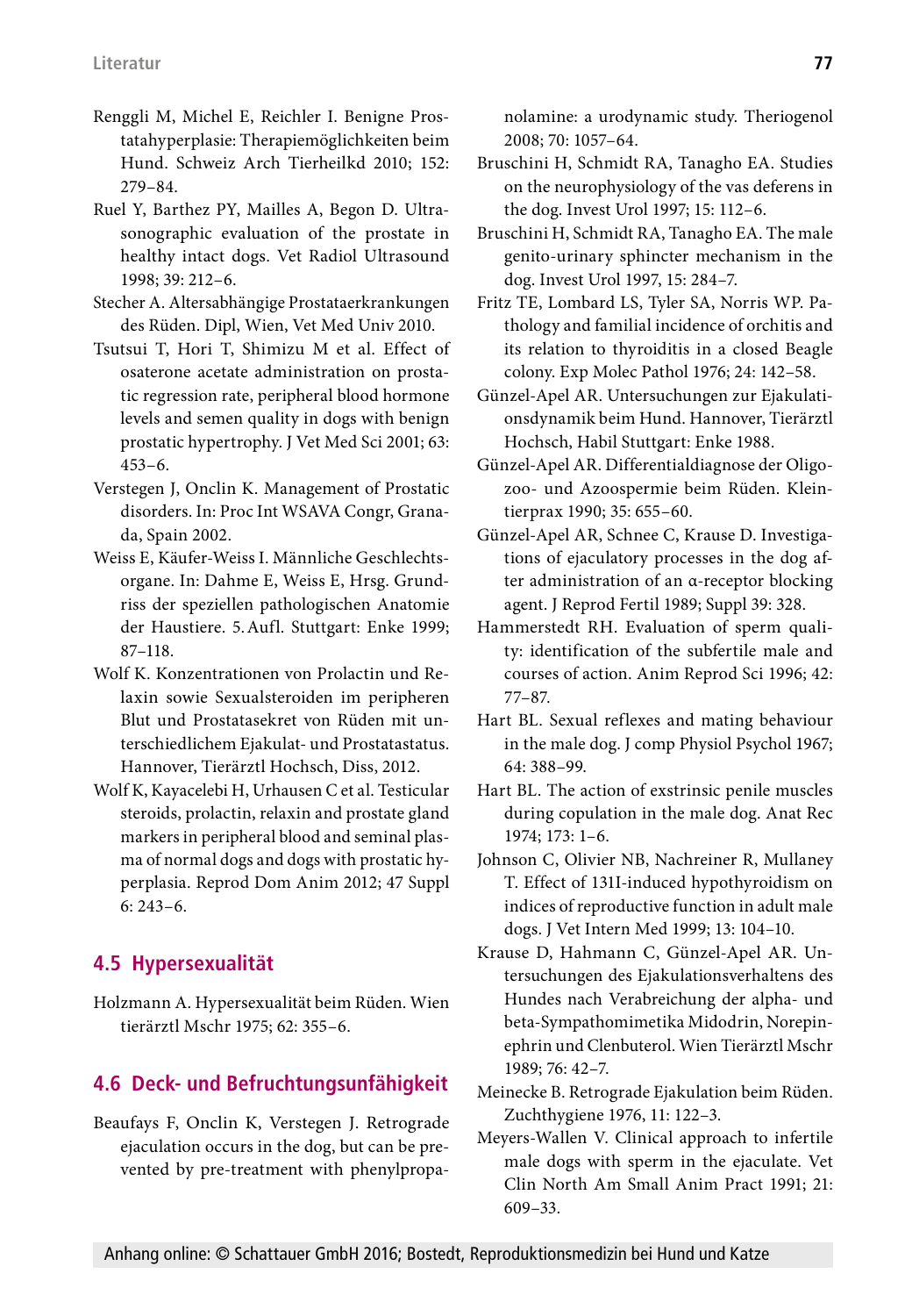- Rohner TJ, Raezer DM, Wein AJ, Schoenberg HW. Contractile response of the dog bladder neck muscle to adrenergic drugs. J Urol 1971; 105: 657–61.
- Schnee C. Untersuchungen zur Induktion retrograder Ejakulationen durch α-Rezeptorenblockade und fehlerhafte Samenentnahmemanipulationen beim Hund. Hannover, Tierärztl Hochsch, Diss, 1985.

### **4.7 Veränderungen der Mammaanlage**

- Bostedt H. Gesäugekrankheiten bei Hund und Katze. In: Wendt K, Bostedt H, Mielke H, Fuchs W, Hrsg. Euter- und Gesäugekrankheiten. Jena, Stuttgart: Fischer 1994; 492–509.
- Bostedt H, Tammer I. Kasuistischer Beitrag zur Prognose bei Mammatumoren des Hundes. Prakt Tierarzt 1995; 76: 921–4.
- Braun U, Leidl W, de Coster R et al. Gesäugeveränderungen beim Rüden nach Gestagenbehandlung. Berl Münch Tierärztl Wochenschr 1984; 97: 447–51.
- Brodey RS, Goldschmidt MH, Roszel JR. Canine mammary gland neoplasms. J Am Anim Hosp Assoc 1983; 19: 61–90.
- Frese K, Durchfeld B, Eskens U. Klassifikation und biologisches Verhalten der Haut- und Mammatumoren von Hund und Katze. Prakt Tierarzt 1989; 70: 69–84.
- Gottwald D. Ein Beitrag zur Häufigkeit von Mammatumoren beim Hund. Statistische Auswertung der Einsendungen einer Praxis für Tierpathologie aus den Jahren 1990 bis 1995. München, vet-med Fak, Diss, 1998.
- Johnston SD, Root-Kustritz MV, Olson PNS. Disorders of the mammary gland of the male dog. In: Johnston SD, Root-Kustritz MV, Olson PNS, eds. Canine and Feline Theriogenology. Philadelphia: Saunders 2001; 368–9.
- Lipowitz AJ, Schwartz A, Wilson GP et al. Testicular neoplasms and concomitant clinical changes in the dog. J Am Vet Med Assoc 1973; 163: 1364–86.
- Rutteman GR. Mammatumoren. In: Kessler M, Hrsg. Kleintieronkologie. 2.Aufl. Stuttgart: Parey 2005; 237–51.

# **4.8 Chirurgische Kastration**

- Fossum TW. Chirurgie der Kleintiere. Reproduktionsorgane und Genitalien. Kastration beim Rüden. 2.Aufl. München: Urban & Fischer 2009; 752–7.
- Gourley, IM, Gregory CR. Hoden. In: Gourley IM, Gregory CR, Hrsg. Atlas der Weichteiloperationen bei Hund und Katze. Hannover: Schlütersche 1993; 24.3–24.8.
- Heidenberger E, Unshelm J. Verhaltensänderungen von Hunden nach Kastration. Tierarztl Prax 1990; 18: 69–75.
- Maarschalkerweerd RJ, Endenburg N, Kirpensteijn J, Knol BW. Influence of orchiectomy on canine behaviour. Vet Rec 1997; 140: 617–9.
- Nickel R. Inkontinenz beim Hund Nicht-neurologische Ursachen und deren Behandlung. In: Referatesammlung 4. Giessener Wintersymposiums der Klinik für Kleintiere (Innere Medizin und Chirurgie) und der DGK – DVG »Erkrankungen der Harnblase und Urethra bei Hund und Katze«, 2007; 50–6.
- Salmeri KR, Bloomberg MS, Scruggs SL, Shille V. Gonadectomy in immature dogs: effects on skeletal, physical, and behavioral development. J Am Vet Med Assoc 1991; 198: 1193– 203.
- Schebitz H, Brass W. Bauch- und Beckenhöhle, Hoden, Kastration des Rüden. In: Schebitz H, Brass W, Hrsg. Operationen an Hund und Katze. 3.Aufl. Berlin: Parey 2007; 270–1.

# **4.9 Medikamentöse temporäre Unterdrückung der Gonadenfunktion**

- Corrada Y, Spaini E, de la Sota PE et al. Effect of the GnRH antagonist, acyline, on canine testicular parameters. Theriogenol 2006; 66: 665–6.
- England GC. Effect of progestagens and androgens upon spermatogenesis and steroidogenesis in dogs. J Reprod Fertil 1997; Suppl 51: 123–8.
- Gerber HA, Jöchle W, Sulman FG. Control of reproduction and of undesirable social and se-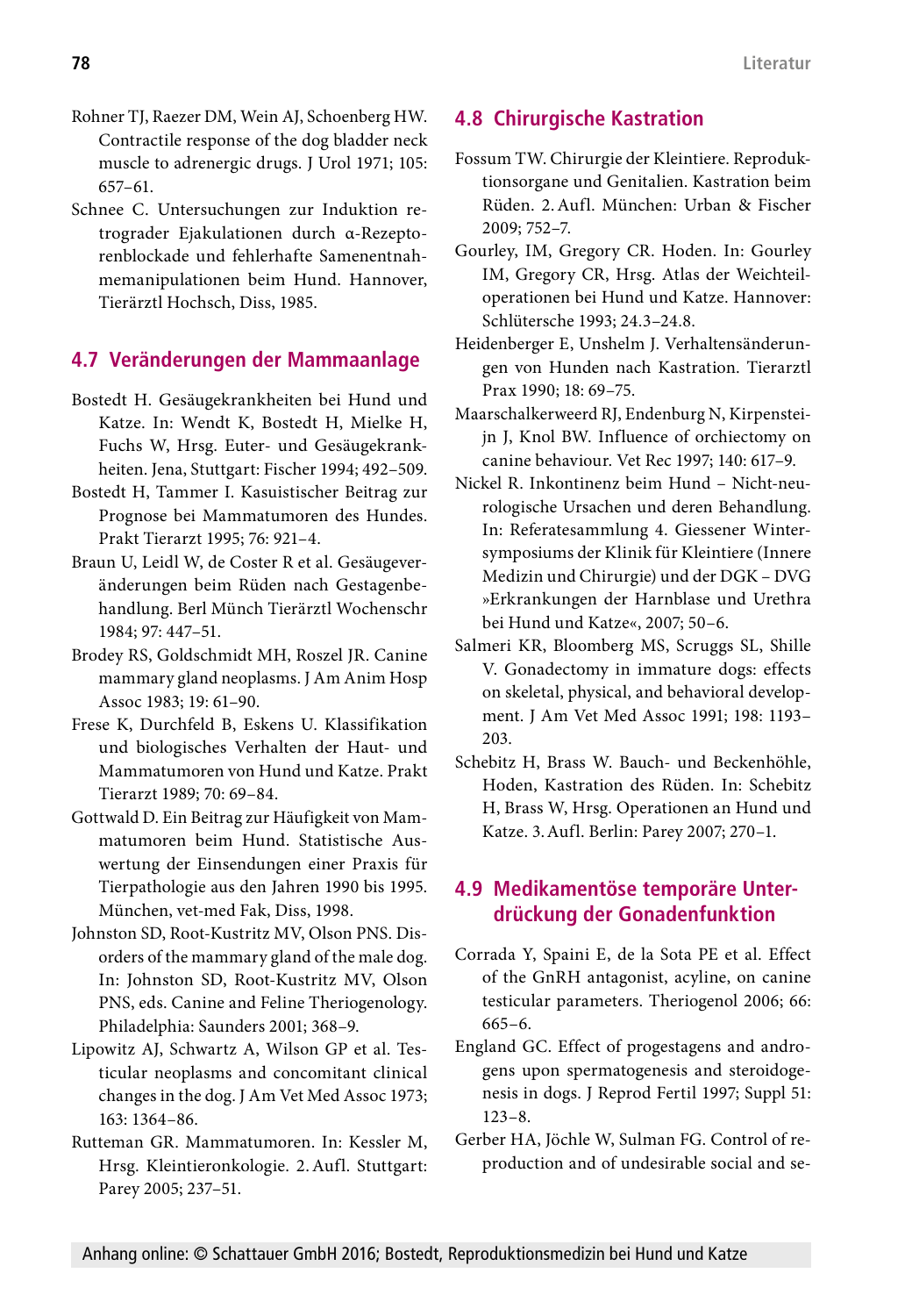xual behaviour in dogs and cats. J Small Anim Pract 1973; 14: 151–8.

- Gobello C. New GnRH analogs in canine reproduction. Anim Reprod Sci 2007; 100: 1–13.
- Goericke-Pesch S, Spang A, Schulz M et al. Recrudescence of spermatogenesis in the dog following downregulation using a slow release GnRH agonist implant. Reprod Dom Anim 2009; 44 (Suppl 2): 302–8.
- Goericke-Pesch S, Wilhelm E, Hoffmann B. Hormonelle Downregulation der Hodenfunktion bei Rüde und Kater; eine retrospektive Studie. Prakt Tierarzt 2010; 91: 563–70.
- Goericke-Pesch S, Wilhelm E, Ludwig C et al. Evaluation of the clinical efficacy of Gonazon® implants in the treatment of reproductive pathologies, behavioural problems and suppression of reproductive function in the male dog. Theriogenol 2010; 73: 920–6.
- Herbert CA, Trigg TE. Applications of GnRH in the control and management of fertility in female animals. Anim Reprod Sci 2005; 88: 141–53.
- Hoffmann B, Schuler G. Receptor blockers-general aspects with respect to their use in domestic animal reproduction. Anim Reprod Sci 2000; 60–61: 295–312.
- Junaidi A, Williamson PE, Cummins JM et al. Use of a new drug delivery formulation of the gonadotrophin-releasing hormone analogue Deslorelin for reversible long-term contraception in male dogs. Reprod Fertil Dev 2003; 15: 317–22.
- Junaidi A, Williamson PE, Martin GB et al. Pituitary and testicular endocrine responses to exogenous gonadotrophin-releasing hormone (GnRH) and luteinising hormone in male dogs treated with GnRH agonist implants. Reprod Fertil Dev 2007; 19: 891–8.
- Junaidi A, Williamson PE, Martin GB et al. Dose-response studies for pituitary and testicular function in male dogs treated with the GnRH superagonist, deslorelin. Reprod Dom Anim 2009; 44: 725–34.
- Junaidi A, Williamson PE, Trigg TE et al. Morphological study of the effects of the GnRH

superagonist deslorelin on the canine testis and prostate gland. Reprod Dom Anim 2009; 44: 757–63.

- Knol BW, Egberink-Alink ST. Treatment of problem behaviour in dogs and cats by castration and progestagen administration: a review. Vet Quart 1989; 11: 102–7.
- Kutzler M, Wood A. Non-surgical methods of contraception and sterilization. Theriogenol 2006; 66: 514–25.
- Ludwig C, Desmoulins PO, Driancourt MA et al. Reversible downregulation of endocrine and germinative testicular function (hormonal castration) with the GnRH-Analogon Azagly-Nafarelin in form of a removable implant »Gonazon®«, a preclinical trial. Theriogenol 2009; 71: 1037–45.
- Riesenbeck A, Klein R, Hoffmann B. Down-Regulation, eine neue, reversible Möglichkeit zur Ausschaltung der Hodenfunktion beim Rüden. Prakt Tierarzt 2002; 83: 512–20.
- Romagnoli S, Siminica A, Sontas BH et al. Semen quality and onset of sterility following administration of a 4.7-mg deslorelin implant in adult male dogs. Reprod Dom Anim 2012; 47 (Suppl 6): 389–92.
- Selman PJ, Mol JA, Rutteman GR et al. Effects of progestin administration on the hypothalamic-pituitary-adrenal axis and glucose homeostasis in dogs. J Reprod Fertil 1997; Suppl 51: 345–54.
- Valiente C, Corrada Y, de la Sota PE et al. Effects of the GnRH antagonist, acyline, on canine testicular characteristics. Theriogenol 2007; 68: 687–92.
- Vickery BH. Comparison of the potential utility of LHRH agonists and antagonists for fertility control. J Steroid Biochem 1985; 23: 779–91.
- Vickery BH, Mac Rae GI, Goodpasture JC, Sanders LM. Use of potent LHRH analogues for chronic contraception and pregnancy termination in dogs. J Reprod Fertil 1989; Suppl 39: 175–87.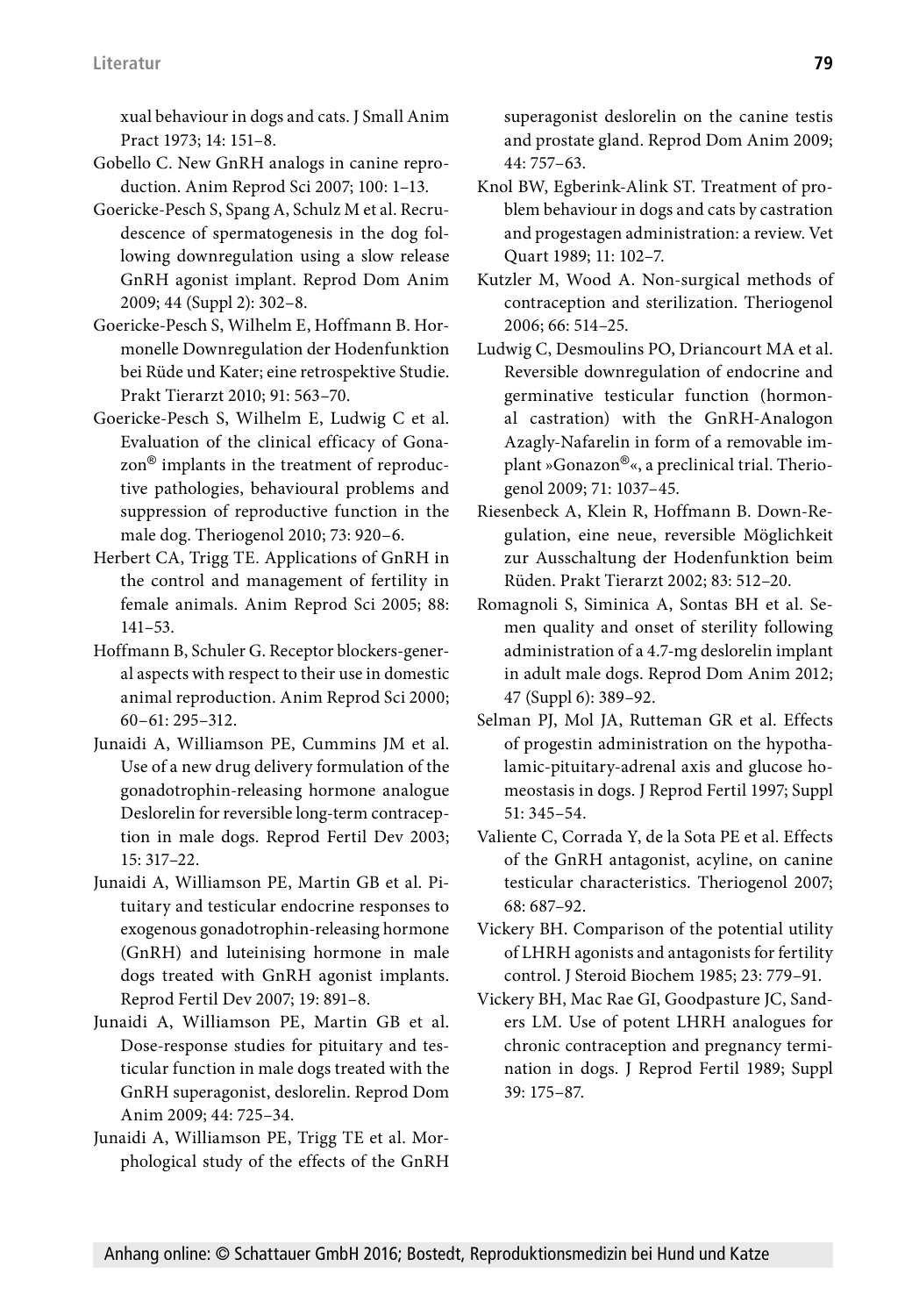### **4.10 Andere nichtchirurgische Methoden zur Kontrazeption**

- Munks MW. Progress in development of immunocontraceptive vaccines for permanent non-surgical sterilization of cats and dogs. Reprod Dom Anim 2012; 47 (Suppl 4): 223–7.
- Oliveira EC, Moura MR, de Sá MJ et al. Permanent contraception of dogs induced with intratesticular injection of a Zinc Gluconate-based solution. Theriogenol 2012; 77: 1056–63.
- Oliveira EC, Moura MR, Silva VA Jr et al. Intratesticular injection of a zinc-based solution as a contraceptive for dogs. Theriogenol 2007; 68: 137–45.
- Purswell BJ, Kolster KA. Immunocontraception in companion animals. Theriogenol 2006; 66: 510–3.

# **5 Andrologie der Katze**

# **5.1 Anatomie des männlichen Genitaltrakts**

- Gasse H. Männliche Geschlechtsorgane, Organa genitalia masculina. In: Frewein J, Gasse H, Leiser R et al., Hrsg. Nickel R, Schummer A, Seiferle E. Lehrbuch der Anatomie der Haustiere. 9.Aufl. Stuttgart: Enke 2004; 341–68.
- Gille U. Harn- und Geschlechtsapparat. Männliche Geschlechtsorgane, Organa genitalia masculina. In: Salomon FV, Geyer H, Gille U, Hrsg. Anatomie für die Tiermedizin. Stuttgart: Enke 2005; 389–403.
- König HE, Liebich HG. Männliche Geschlechtsorgane, Organa genitalia masculina. In: König HE, Liebich HG, Hrsg. Anatomie der Haussäugetiere. Stuttgart: Schattauer 2009; 405–20.
- Tursi M, Costa T, Valenza F, Aresu L. Adenocarcinoma of the disseminated prostate in a cat. J Feline Med Surg 2008; 10: 600–2.
- Wang B, Bhadra N, Grill WM. Functional anatomy of the male feline urethra: morphological and physiological correlations. J Urol 1999; 161: 654–9.

# **5.2 Sexualphysiologie**

## **5.2.1 Geschlechtsreife, Zuchtreife und Senium**

- Sánchez B, Pizarro M, García P, Flores JM. Postnatal development of seminiferous tubules in the cat. J Reprod Feril 1993; Suppl 47: 343–8.
- Sánchez B, Pizarro M, García P, Flores JM. Histological study of Leydig cells in the cat from birth to sexual maturity. J Reprod Fertil 1993; Suppl 47: 349–53.

## **5.2.2 Neuroendokrine Steuerung der Fortpflanzung**

- Blottner S, Jewgenow K. Moderate seasonality in testis function of domestic cat. Reprod Dom Anim 2007; 536–40.
- Carter KK, Chakraborty PK, Bush M, Wildt DE. Effects of electroejaculation and ketamine-HCI on serum cortisol, progesterone, and testosterone in the male cat. J Androl 1984; 5: 431–7.
- Müller G, Martino-Andrade AJ, Santos AS et al. Testicular testosterone: estradiol ratio in domestic cats and its relationship to spermatogenesis and epididymal sperm morphology. Theriogenol 2012; 78: 1224–34.
- Tsutsui T, Onodera F, Oba H et al. Plasma hormone levels and semen quality in male cats during non-breeding and breeding seasons. Reprod Dom Anim 2009; 44 (Suppl 2): 291–3.
- Villaverde AI, Fioratti EG, Ramos RS et al. Blood and seminal plasma concentrations of selenium, zinc and testosterone and their relationship to sperm quality and testicular biometry in domestic cats. Anim Reprod Sci 2014; 150: 50–5.
- Wichmann U, Wichmann G, Krause W. Serum levels of testosterone precursors, testosterone and estradiol in 10 animal species. Exp Clin Endocrinol 1984; 83: 283–90.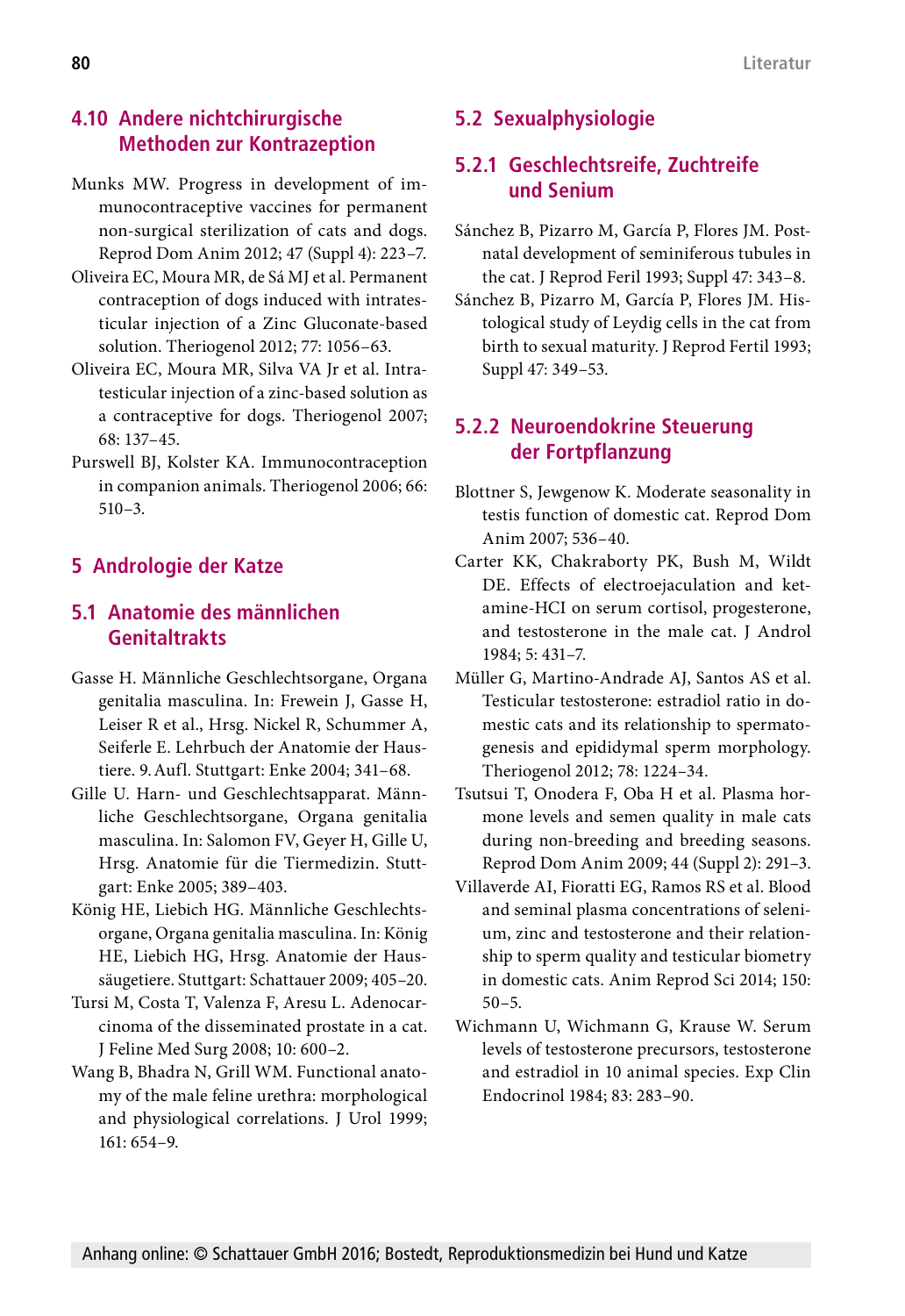### **5.3 Andrologische Untersuchung**

- Amoroso EC, Goffin A. The artificial insemination of the domestic cat. J Physiol 1957; 135: 38.
- Axnér E, Linde-Forsberg C. Semen collection and assessment, and Artificial Insemination in the cat. In: Concannon PW, England G, Verstegen J, Linde-Forsberg C, eds. Recent Advances in Small Animal Reproduction. Ithaca, NY: International Veterinary Information Service [\(www.ivis.org\)](http://www.ivis.org) 2002.
- Axnér E, Ström B, Linde-Forsberg C. Sperm morphology is better in the second ejaculate than in the first in domestic cats electroejaculated twice during the same period of anesthesia. Theriogenol 1997; 47: 929–34.
- Chatdarong K, Ponglowhapan S, Manee-In S, Pongphet K. The use of propofol for electroejaculation in domestic cats. Theriogenol 2006; 66: 1615–7.
- Dooley MP, Murase K, Pineda HM. An electroejaculator for the collection of semen from the domestic cat. Theriogenol 1983; 20: 297–310.
- Dooley MP, Pineda MH. Effect of method of collection on seminal characteristics of the domestic cat. Am J Vet Res 1986, 47: 286–92.
- Dooley MP, Pineda MH, Hopper JG, Hsu WH. Retrograde flow of spermatozoa into the urinary bladder of cats during electroejaculation, collection of semen with an artificial vagina, and mating. Am J Vet Res 1991; 52: 687–91.
- Filliers M, Rijsselaere T, Bossaert P et al. In vitro evaluation of fresh sperm quality in tomcats: a comparison of two collection techniques. Theriogenol 2010; 74: 31–9.
- Howard JG, Brown JL, Bush M, Wildt DE. Teratospermic and normospermic domestic cats: ejaculate traits, pituitary-gonadal hormones and improvement of spermatozoal motility and morphology after swim-up processing. J Androl 1990, 11: 204–15.
- Johnston SD, Osborne CA, Lipowitz AJ. Characterization of seminal plasma, prostatic fluid and bulbourethral gland secretions in the domestic cat. Proc 11th Int Congr Anim Reprod AI, Dublin/Irland 1988; Vol IV: 560.
- Kienzle B, Brugger N, Braun J, Otzdorff Ch. Spermagewinnung beim Kater – eine Literaturübersicht und eigene Erfahrungen. Tierärztl Prax 2008; 36 (K): 210–4.
- Klug E. Die Fortpflanzung der Hauskatze (*Felis domestica*) unter besonderer Berücksichtigung der instrumentellen Samenübertragung – eine Literaturstudie. Hannover, Tierärztl Hochsch, Diss, 1969.
- Müller G, Martino-Andrade AJ, Santos AS et al. Testicular testosterone: estradiol ratio in domestic cats and its relationship to spermatogenesis and epididymal sperm morphology. Theriogenol 2012; 78: 1224–34.
- Pineda MH, Dooley MP. Effect of voltage and order of voltage application on seminal characteristics of electroejaculates of the domestic cat. Am J Vet Res 1984, 45: 1520–5.
- Pineda MH, Dooley MP, Martin PA. Long term study on the effects of electroejaculation on seminal characteristics of the domestic cat. Am J Vet Res 1984; 45: 1038–40.
- Pukazhenti B, Wildt DE, Howard JG. The phenomenon and significance of teratospermia in felids. J Reprod Fertil 2001; Suppl 57: 423–33.
- Rijsselaere T, van Soom A. Semen collection, assessment and artificial insemination in the cat. Vlaams Diergeneeskundig Tijdschrift 2010; 79: 468–71.
- Schlesinger-Plath B. Zur Spermagewinnung, Spermabeurteilung und Künstlichen Besammung bei der Katze. München, vet-med Fak, Diss, 1984.
- Tanaka A, Kuwabara S, Takagi Y et al. Effect of ejaculation intervals on semen quality in cats. J Vet Med Sci 2000; 62: 1157–61.
- Zambelli D, Cunto M. Semen collection in cats: Techniques and analysis. Theriogenol 2006; 66: 159–65.
- Zambelli D, Cunto M, Prati F, Merlo B. Effects of ketamine or medetomidine administration on quality of electro-ejaculated sperm and on sperm flow in the domestic cat. Theriogenol 2007; 68: 796–803.
- Zambelli D, Prati F, Cunto M et al. Quality and in vitro fertilizing ability of cryopreserved cat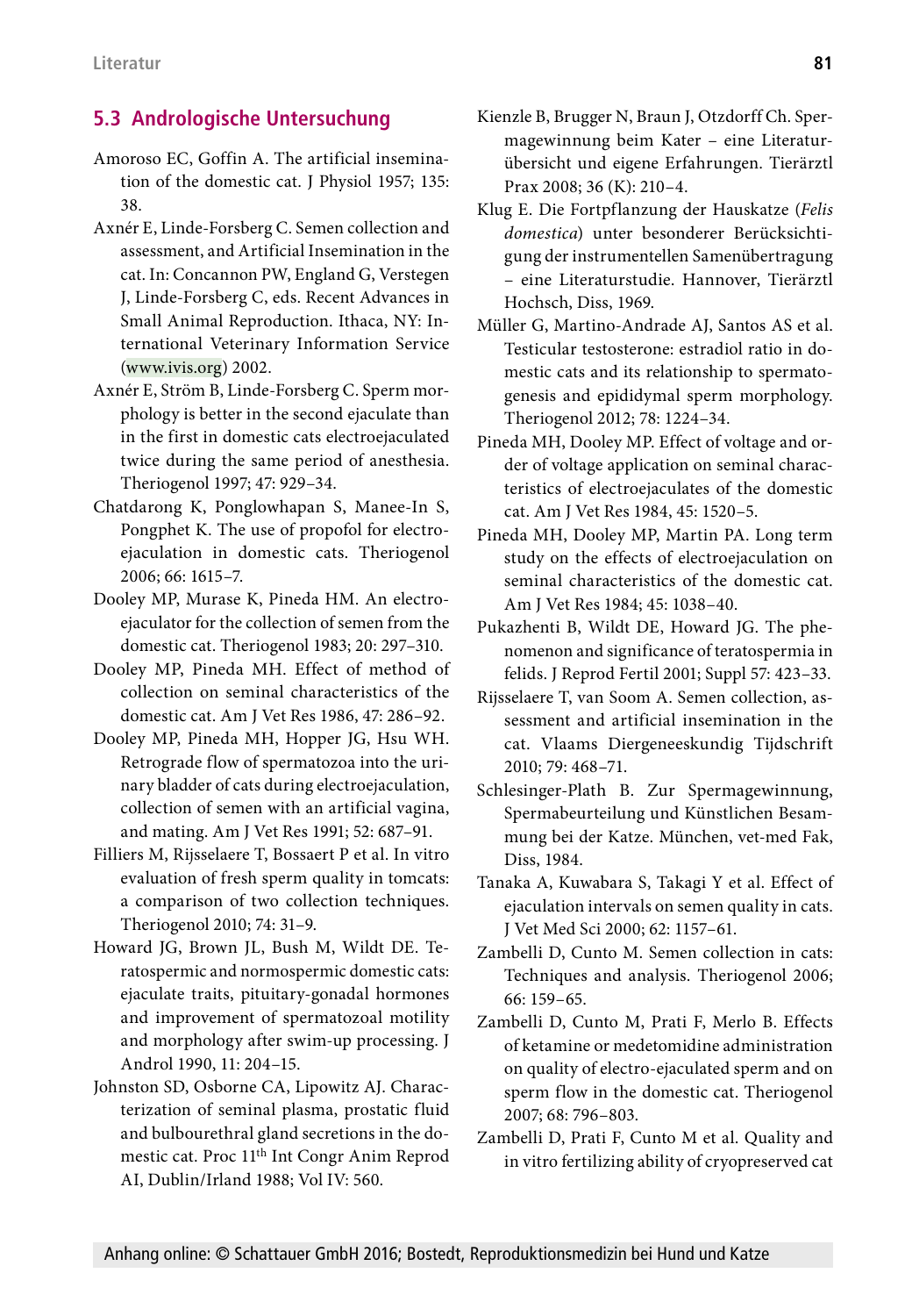spermatozoa obtained by urethral catheterization after medetomidine administration. Theriogenol 2008; 69: 485–90.

## **5.4 Organerkrankungen**

- Arnold S. Fortpflanzungsstörungen beim Kater. In: Horzinek MC, Schmidt V, Lutz H. Krankheiten der Katze. Stuttgart: Enke 2003; 440–1.
- Benazzi C, Sarli G, Brunetti B. Sertoli cell tumour in a cat. J Vet Med A Physiol Pathol Clin Med 2004; 51:124–6.
- Bright SR, Mellanby RJ. Congenital phimosis in a cat. J Feline Med Surg 2004; 6: 367–70.
- Christiansen J. Andrology of the normal male. In: Reproduction in the dog and cat. Christiansen J, ed. London, Philadelphia, Toronto: Baillière Tindall 1984; 252–6.
- Colby ED, Stein BS. The reproductive system. In: Pratt PW, ed. Feline medicine. Santa Barbara, CA: American Vet Publications 1983; 511–22.
- Elcock LH, Schoning PS. Age related changes in the cat testis and epididymis. Am J Vet Res 1994; 45: 2380–4.
- Felumlee AE, Reichle JK, Hecht S et al. Use of ultrasound to locate retained testes in dogs and cats. Vet Radiol Ultrasound 2012; 53: 581–5.
- Foster RA, Caswell JL, Rinkardt N. Chronic fibrinous and necrotic orchitis in a cat. Can Vet J 1996; 37: 681–2.
- Goericke-Pesch S. Kryptorchismus bei Hund und Katze. Kleintierpraxis 2010; 55: 255–61.
- Goericke-Pesch S, Wehrend A. Kryptorchismus bei Hund und Katze – Definition, Prävalenz, Diagnose und Therapie. Prakt Tierarzt 2013; 94: 974–8.
- Gunn-Moore DA, Brown PJ, Holt PE, Gruffydd-Jones TJ. Priapism in seven cats. J Small Anim Pract 1995; 36: 262–6.
- Hubbard BS, Vulgamott JC, Liska WD. Prostatic adenocarcinoma in a cat. J Am Vet Med Assoc 1990; 197: 1493–4.
- King GJ, Johnson EH. Hypospadias in a Himalayan cat. J Small Anim Pract 2000; 41: 508–10.
- Ladds PW. The male genital system. In: Jubb KVF, Kennedy PC, Palmer N, eds. Pathology of Do-

mestic Animals. 3rd ed. Vol 3. Toronto: Academic Press 1993; 500–4.

- Lawhorn B. Testicular feminization in a cat. J Am Vet Med Assoc 1989; 195: 1456–8.
- Lawler DF, Evans RH. Multiple hepatic cavernous lymphangioma in an aged male cat. J Comp Pathol 1993; 109: 83–7.
- Lürssen K, Leidl W. Andrologische Aspekte des Katers und künstliche Besamung bei der Katze. Effem Forschung für Kleintiernahrung, Report-Physiologie, Diagnostik und Therapie in der Kleintiermedizin 1987; 25: 25–31.
- Mason KV. Oestral behaviour in a bilaterally cryptorchid cat. Vet Rec 1976; 99: 296–7.
- May LR, Hauptman JG. Phimosis in cats: 10 cases (2000–2008). J Am Anim Hosp Assoc 2009; 45: 277–83.
- Meyers-Wallen VN, Wilson JD, Griffin JE et al. Testicular feminization in a cat. J Am Vet Med Assoc 1989; 195: 631–4.
- Miller MA, Hartnett SE, Ramos-Vara JA. Interstitial cell tumor and Sertoli cell tumor in the testis of a cat. Vet Pathol 2007; 44: 394–7.
- Millis DL, Hauptman JG, Johnson CA. Cryptorchidism and monorchism in cats: 25 cases (1980–1989). J Am Vet Med Assoc 1992; 200: 1128–30.
- Miyoshi N, Yasuda N, Kamimura Y et al. Teratoma in a feline unilateral cryptorchid testis. Vet Pathol 2001; 38: 729–30.
- Pointer E, Murray L. Chronic prostatitis, cystitis, pyelonephritis, and balanoposthitis in a cat. J Am Anim Hosp Assoc 2011; 47: 258–61.
- Rosen DK, Carpenter JL. Functional ectopic interstitial cell tumor in a castrated male cat. J Am Vet Med Assoc 1993; 202: 1865–6.
- Rota A, Paltrinieri S, Jussich S et al. Priapism in a castrated cat associated with feline infectious peritonitis. J Feline Med Surg 2008; 10: 181–4.
- Sangar VK, Saidi S, O'Brien T, Fisher C. Lymphadenopathy in a patient with carcinoma of the penis: a feline diagnosis. BJU Int 1999; 84: 1111–2.
- Sassnau R. Hypospadie und andere Fehlbildungen bei einem Hauskater. Prakt Tierarzt 1999; 80: 276–87.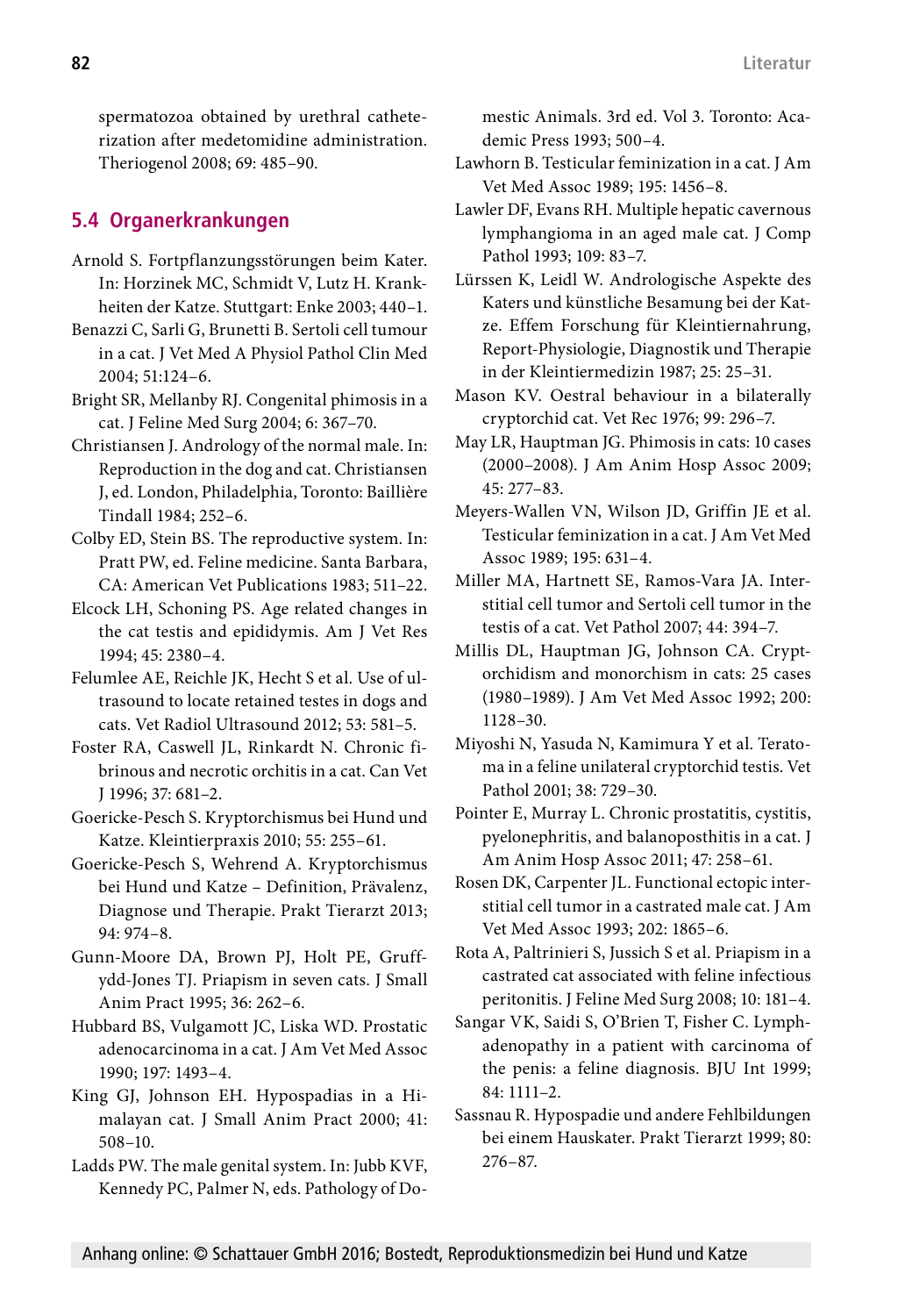- Sigurdardóttir OG, Kolbjørnsen O, Lutz H. Orchitis in a cat associated with coronavirus infection. J Comp Pathol 2001; 124: 219–22.
- Tucker AR, Smith JR. Prostatic squamous metaplasia in a cat with interstitial cell neoplasia in a retained testis. Vet Pathol 2008; 45: 905–9.
- Yates D, Hayes G, Heffernan M, Beynon R. Incidence of cryptorchidism in dogs and cats. Vet Rec 2003; 152: 502–4.
- Zogoll M, Wissdorf H. Adpsektorische und palpatorische Befunde sowie Sektionsergebnisse zum Descensus testis beim Kater. Prakt Tierarzt 1998; 79: 806–15.

# **5.6 Deck- und Befruchtungsunfähigkeit**

- Axnér E. Updates on reproductive physiology, genital diseases and AI in the domestic cat. Reprod Dom Anim 2008; Suppl 2: 144–9.
- Dooley MP, Pineda MH, Hopper JG, Hsu WH. Retrograde flow of spermatozoa in the urinary bladder of cats during electroejaculation, collection of semen with an artificial vagina, and mating. Am J Vet Res 1991; 52: 687–91.
- Johnston SD, Root Kustritz MV, Olson PNS. Clinical approach to the complaint of infertility in the male cat. In: Johnston SD, Root Kustritz MV, Olson PNS, eds. Canine and Feline Theriogenology. Philadelpia, London: Saunders 2001; 544–8.
- Verstegen J. Feline Reproduction. In: Ettinger SJ, Feldman EC, eds. Diseases in the dog and cat. Textbook of Veterinary Internal Medicine. 5th ed. Vol 2. Philadelphia, London: Saunders 2000; 1585–98.
- Voith VL. Male reproductive behavior. In: Morrow DA, ed. Current therapy in theriogenology. Philadelphia, London, Toronto: Saunders 1980; 845–8.
- Zambelli D, Levy X. Clinical approach to the infertile male. In: England G, von Heimendahl A, eds. Manual of canine and feline reproduction and neonatology. 2nd ed. British Small Animal Veterinary Association 2010; 70–9.

# **5.8 Chirurgische Kastration**

- Aronsohn MG, Faggella AM. Surgical techniques for neutering 6- to 14-week-old kittens. J Am Vet Med Assoc 1993; 202: 53–5.
- Hart BL, Barrett RE. Effects of castration on fighting, roaming ad urine spraying in adult male cats. J Am Vet Ass 1973; 163: 290–3.
- Howe LM. Surgical methods of contraception and sterilization. Theriogenol 2006; 66: 500–9.
- Pineda MH, Dooley MP. Surgical and chemical vasectomy in the cat. Am J Vet Res 1984; 45: 291–300.
- Root MV, Johnston SD, Olson PN. Effect of prepubertal and postpubertal gonadectomy on heat production measured by indirect calorimetry in male and female domestic cats. Am J Vet Res 1996; 57: 371–4.
- Root MV, Johnston SD, Olson PN. The effect of prepubertal and postpubertal gonadectomy on radial physeal closure in male and female domestic cats. Vet Radiol Ultrasound 1997; 38: 42–7.
- Wolff A. Castration, cryptorchidism, and cryptorchidectomy in dogs and cats. Vet Med Small Anim Clin 1981; 76: 1739–41.

### **5.9 Medikamentöse temporäre Unterdrückung der Gonadenfunktion**

- Gerber HA, Jöchle W, Sulman FG. Control of reproduction and of undesirable social and sexual behaviour in dogs and cats. J Small Anim Pract 1973; 14: 151–8.
- Goericke-Pesch S. Reproduction control in cats. New developments in non-surgical methods. J Feline Med Surg 2010; 12: 539–46.
- Goericke-Pesch S, Georgiev P, Antonov A et al. Clinical efficacy of a GnRH-agonist implant containing 4.7mg deslorelin, Suprelorin®, regarding suppression of reproductive function in tomcats. Theriogenol 2011; 75: 803–10.
- Goericke-Pesch S, Georgiev P, Antonov A et al. Reversibility of germinative and endocrine testicular function following long-term contraception with a GnRH-agonist implant in the tom – a follow up study. Theriogenol 2014; 81: 941–6.